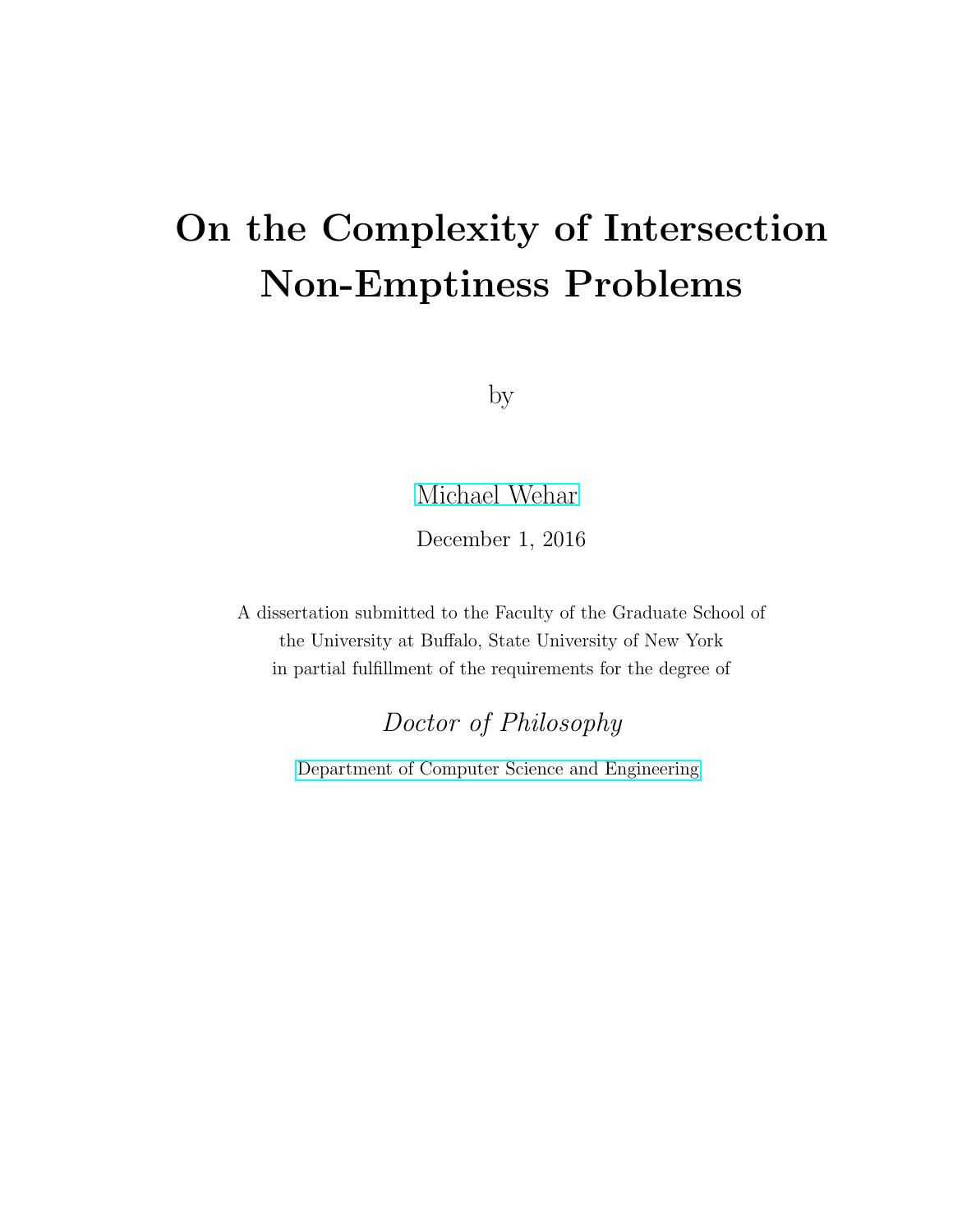# c Copyright by

Michael Wehar

December 1, 2016

All rights reserved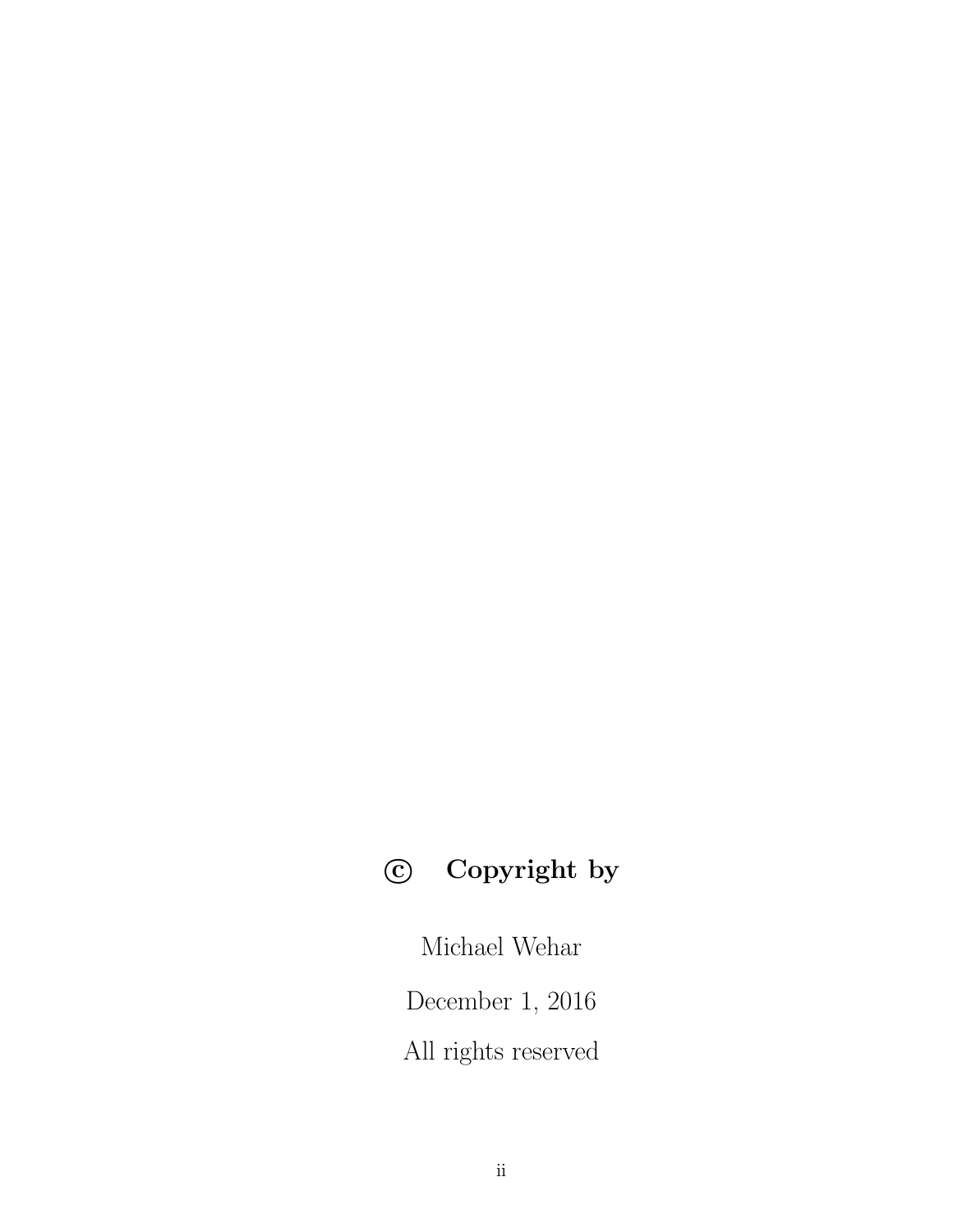## Acknowledgements

I wouldn't have been able to complete this work without the loving support of my family, girlfriend, and friends. In addition, I'm grateful for the guidance of my advisor Kenneth Regan and the tremendous community at University at Buffalo.

I would like to thank a few especially supportive collaborators, friends, and acquaintances whose kindness and encouragement significantly helped me throughout my research pursuits. Thank you Michael Blondin, Dmitry Chistikov, James Clay, Chaowen Guan, Andrew Hughes, Joseph Swernofsky, and Chen Xu. In addition, I would like to thank my thesis committee including Atri Rudra and Hung Ngo, all of my collaborators, and all those from Carnegie Mellon University who supported me on an honors thesis of the same topic.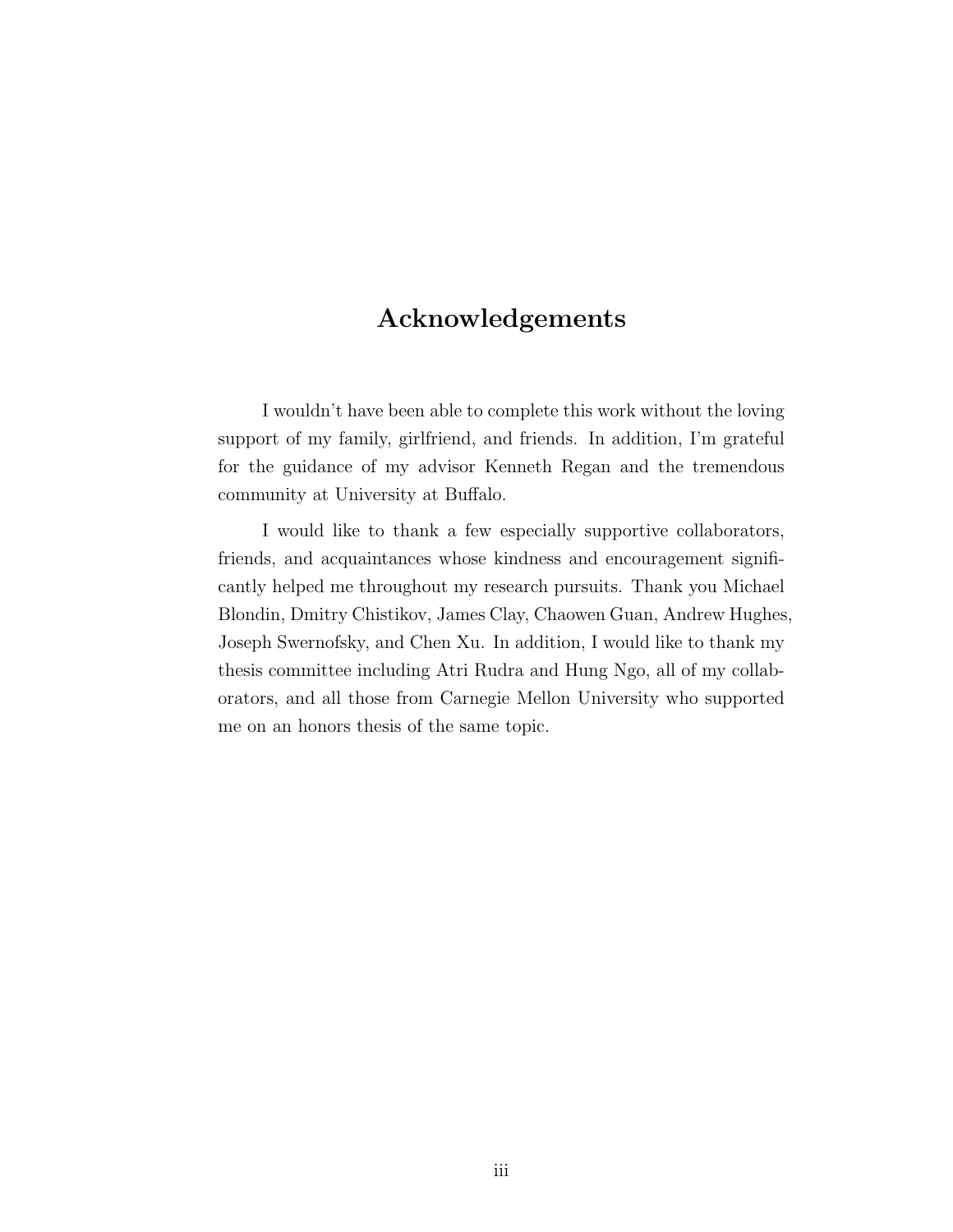# CONTENTS

### Abstract [vii](#page-6-0)

| $\mathbf 1$    | Introduction |               |                                  |                |  |  |
|----------------|--------------|---------------|----------------------------------|----------------|--|--|
|                | 1.1          |               |                                  | $\mathbf{1}$   |  |  |
| 1.2            |              |               | $\mathbf{1}$                     |                |  |  |
|                | 1.3          |               |                                  |                |  |  |
|                |              | 1.3.1         |                                  | $\overline{2}$ |  |  |
|                |              | 1.3.2         |                                  | 3              |  |  |
| $\overline{2}$ |              | Preliminaries |                                  | $\overline{5}$ |  |  |
|                | 2.1          |               |                                  | 5              |  |  |
|                | 2.2          |               |                                  | 6              |  |  |
|                |              | 2.2.1         |                                  | 6              |  |  |
|                |              | 2.2.2         |                                  | $\overline{7}$ |  |  |
|                |              | 2.2.3         |                                  | 8              |  |  |
|                | 2.3          |               |                                  | 9              |  |  |
|                |              | 2.3.1         |                                  | 9              |  |  |
|                |              | 2.3.2         | Parameterized Complexity Classes | 11             |  |  |
|                | 2.4          |               |                                  | 13             |  |  |
|                |              | 2.4.1         |                                  | 13             |  |  |
|                |              | 242           | Naming Conventions and Problems  | 13             |  |  |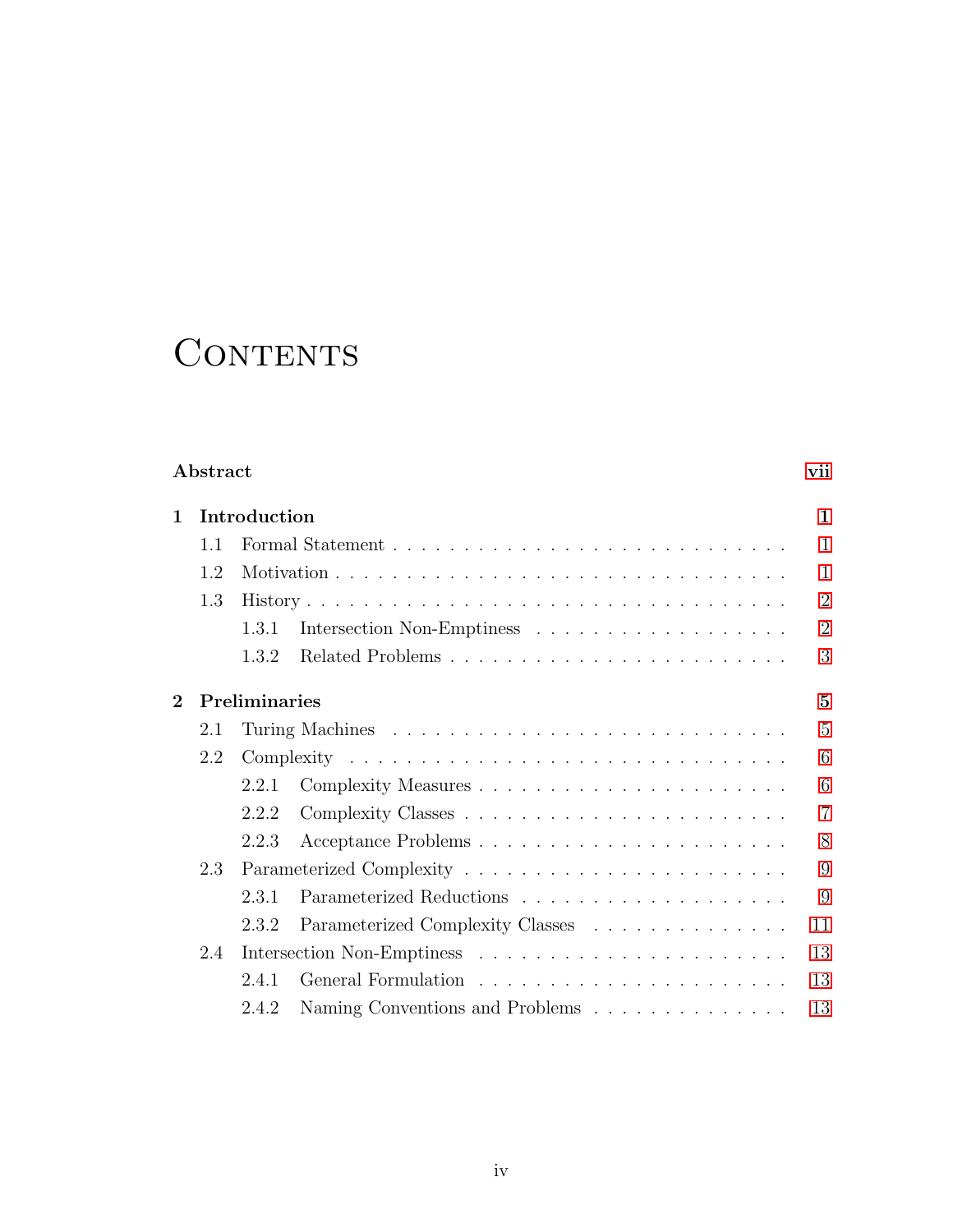#### **CONTENTS**

| 3        | <b>Results for Space Complexity</b>      |                                        |    |  |  |  |
|----------|------------------------------------------|----------------------------------------|----|--|--|--|
|          | 3.1                                      |                                        | 15 |  |  |  |
|          |                                          | Deterministic Finite Automata<br>3.1.1 | 15 |  |  |  |
|          |                                          | 3.1.2<br>Multi-Pass Automata           | 18 |  |  |  |
|          | 3.2                                      |                                        | 20 |  |  |  |
|          |                                          | 3.2.1                                  | 20 |  |  |  |
| 4        |                                          | <b>Results for Time Complexity</b>     |    |  |  |  |
|          | 4.1                                      |                                        | 25 |  |  |  |
|          |                                          | 4.1.1                                  | 25 |  |  |  |
|          |                                          | 4.1.2<br>Multi-Stack Pushdown Automata | 28 |  |  |  |
|          |                                          | 4.1.3                                  | 31 |  |  |  |
|          | 4.2                                      |                                        | 34 |  |  |  |
|          |                                          | 4.2.1                                  | 34 |  |  |  |
| $\bf{5}$ | <b>Results for Time-Space Complexity</b> |                                        |    |  |  |  |
|          | 5.1                                      | Deterministic Linear Time and Logspace | 39 |  |  |  |
|          |                                          | Acyclic Automata<br>5.1.1              | 39 |  |  |  |
|          | 5.2                                      | Alternating Linear Time and Logspace   | 41 |  |  |  |
|          |                                          | 5.2.1                                  | 41 |  |  |  |
| 6        |                                          | Results for the W Hierarchy            | 44 |  |  |  |
|          | 6.1                                      |                                        | 44 |  |  |  |
|          |                                          | 6.1.1                                  | 44 |  |  |  |
|          | 6.2                                      |                                        | 48 |  |  |  |
|          |                                          | 6.2.1 Acyclic Automata                 | 48 |  |  |  |
| 7        |                                          | <b>Lower Bounds</b>                    | 51 |  |  |  |
|          | 7.1                                      | Unconditional Lower Bounds             | 51 |  |  |  |
|          |                                          | 7.1.1                                  | 51 |  |  |  |
|          |                                          | 7.1.2                                  | 53 |  |  |  |
|          | 7.2                                      |                                        | 54 |  |  |  |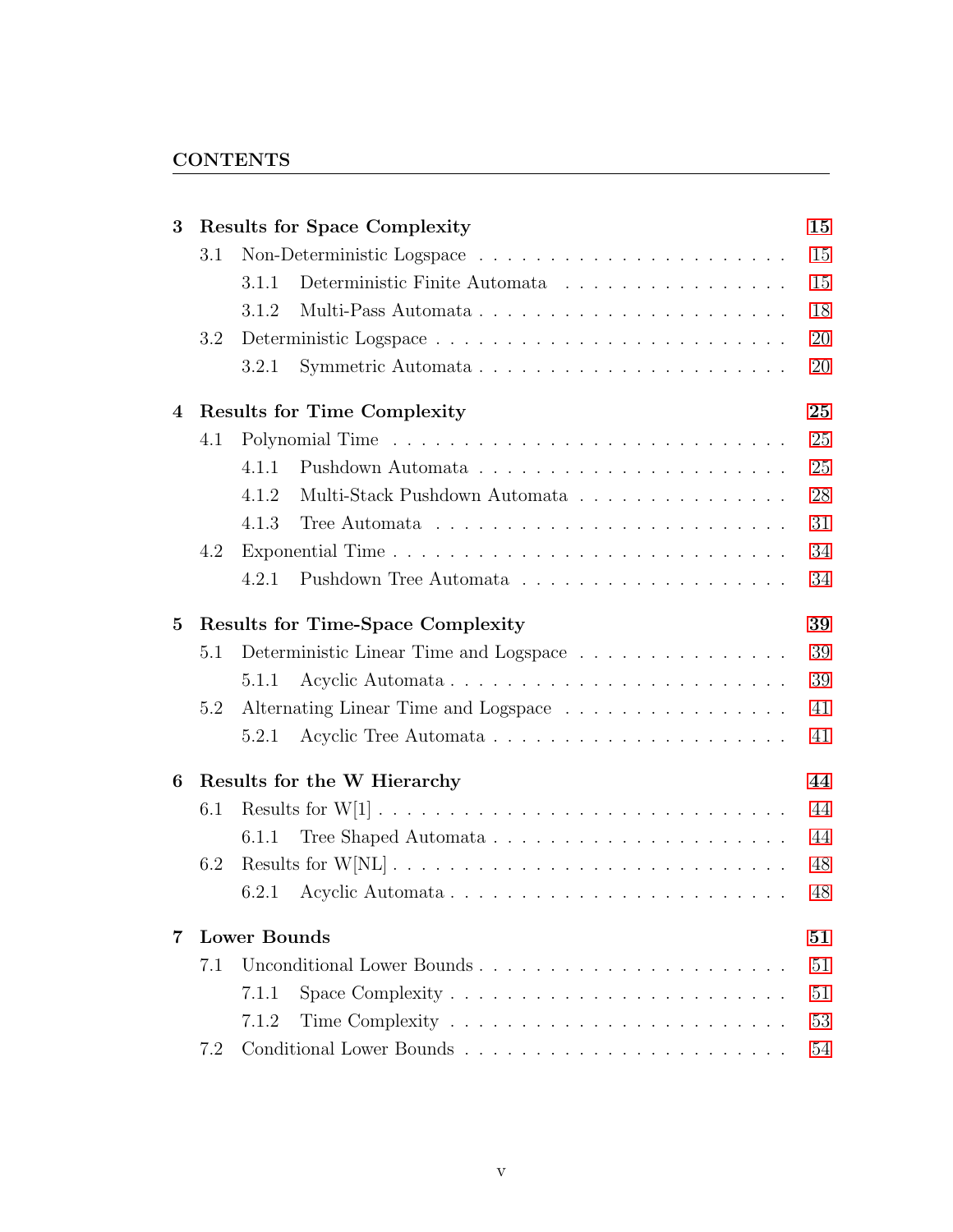|                     | 8 Conclusion |  |  |  |  |  |  |  |  |
|---------------------|--------------|--|--|--|--|--|--|--|--|
|                     |              |  |  |  |  |  |  |  |  |
|                     |              |  |  |  |  |  |  |  |  |
| <b>Bibliography</b> |              |  |  |  |  |  |  |  |  |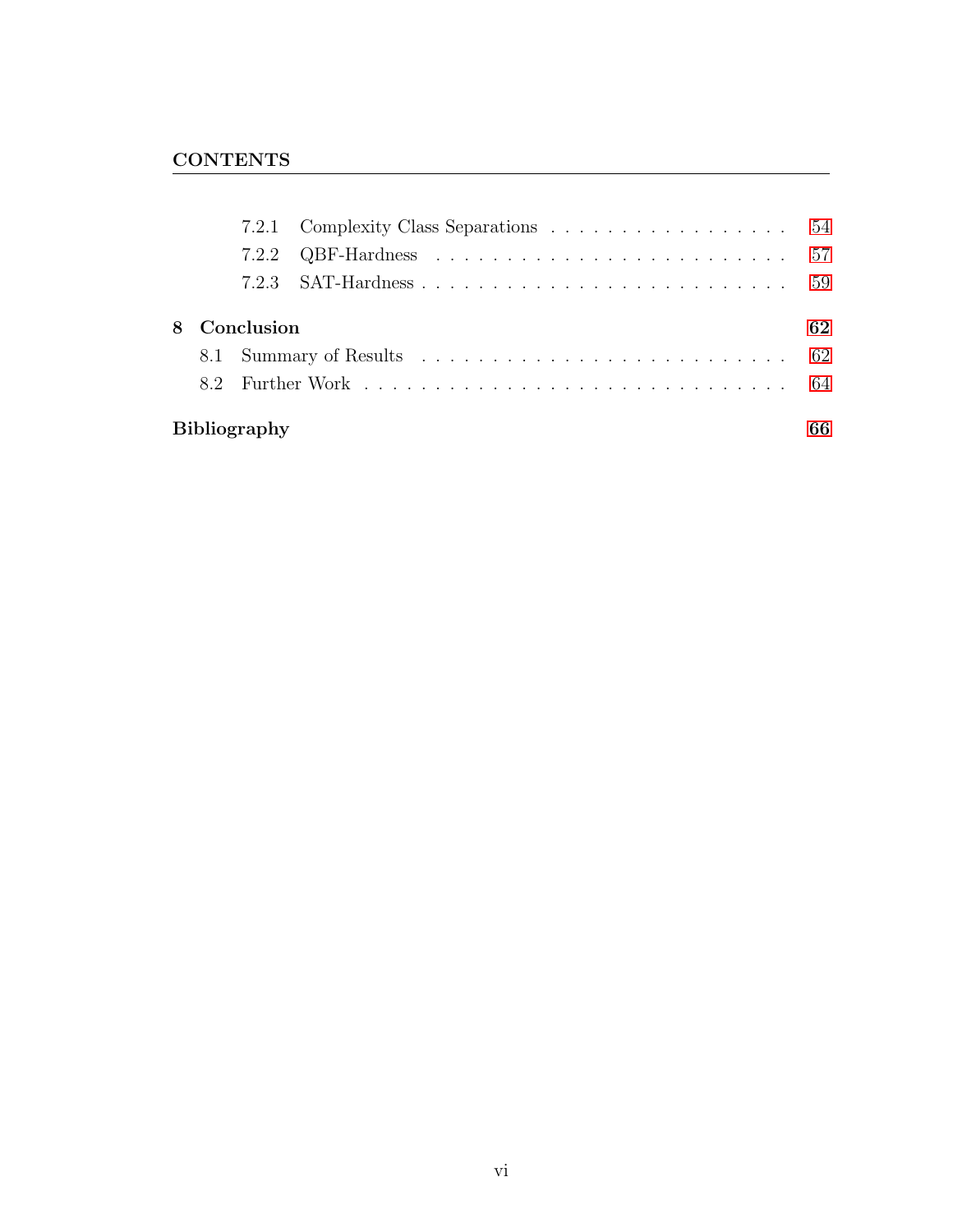## Abstract

<span id="page-6-0"></span>A central problem in formal language theory is deciding whether a finite list of regular languages has a non-empty intersection. That is, given a finite list of DFA's (deterministic finite automata), does there exist a string that satisfies all of the DFA's? This problem is known as the intersection non-emptiness problem for finite automata.

Intersection non-emptiness can be viewed as a constraint satisfaction problem. In particular, we can view each automaton as verifying some constraint. Then, determining if there exists a string that satisfies all of the automata is equivalent to determining if there exists a string that satisfies all of the constraints. Also, intersection non-emptiness can be viewed as a graph reachability problem. In particular, we can consider the Cartesian product of all of the automata. Then, determining if there exists a string that satisfies all of the automata is equivalent to determining if there exists a directed path from the start state to a final state in the product automaton.

The dual nature of intersection non-emptiness as both a constraint satisfaction problem and a graph reachability problem allows us to build parameterized reductions from fundamentally hard problems to intersection non-emptiness. These parameterized reductions allow us to characterize classical time and space complexity classes. In this thesis, we examine intersection non-emptiness problems for various kinds of automata in an effort to comprehensively characterize the classical time and space complexity classes.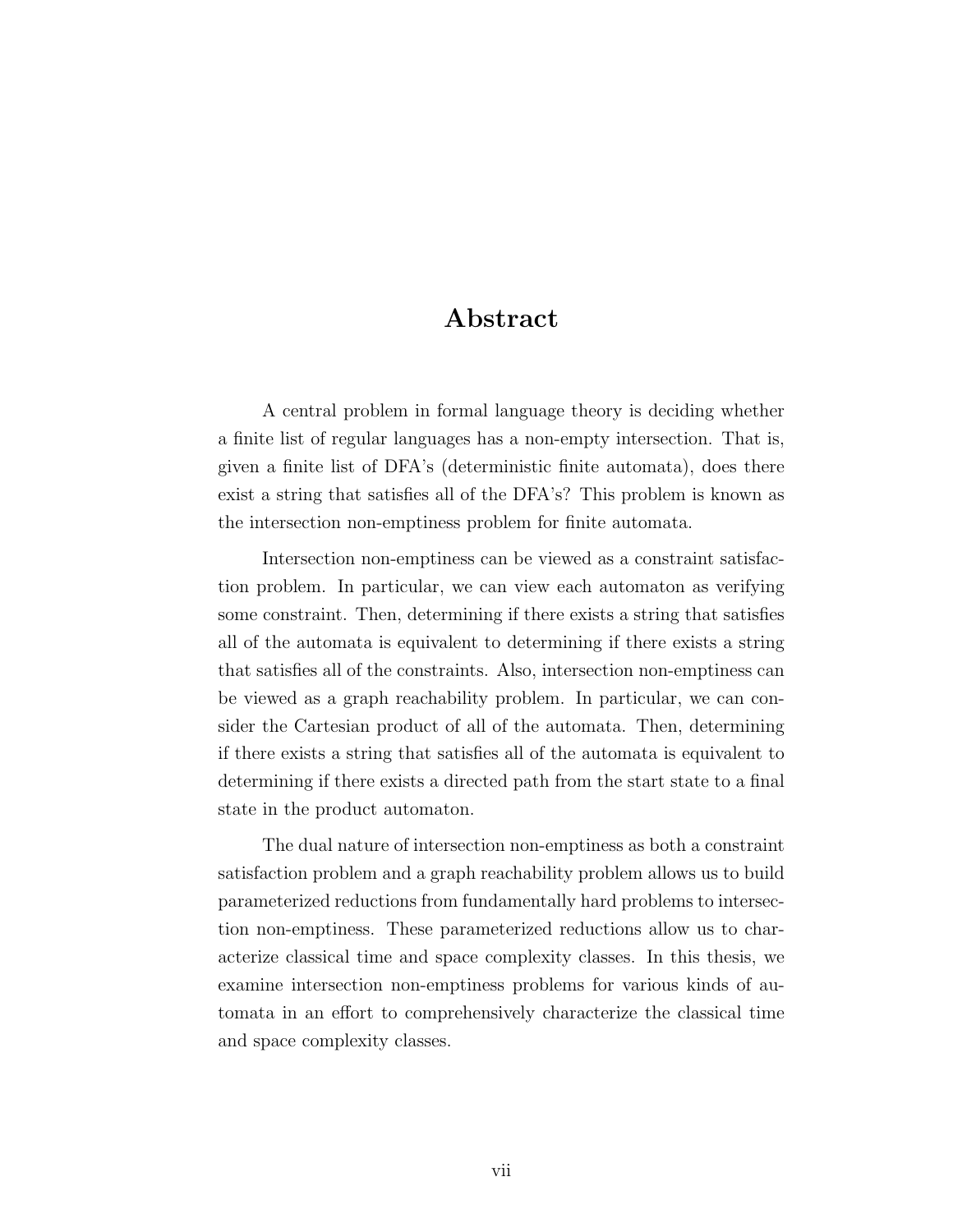# <span id="page-7-0"></span>1

# **INTRODUCTION**

## <span id="page-7-1"></span>1.1 Formal Statement

We investigate problems where we are given an encoding of a finite list of automata and want to determine whether there exists a string that satisfies each automaton in the list. A problem of this form is referred to as an intersection non-emptiness problem (IE) because it is equivalent to determining whether the languages associated with the automata have a non-empty intersection.

Consider the following classical intersection non-emptiness problem for deterministic finite automata. Given a finite list of DFA's, does there exist a string that simultaneously satisfies all of the DFA's? This problem is equivalent to determining if the regular languages corresponding to the DFA's have a non-empty intersection.

# <span id="page-7-2"></span>1.2 Motivation

Intersection non-emptiness is motivated as a constraint satisfaction problem and a graph reachability problem.

Constraint Satisfaction: To determine whether a mathematical object exists one could start by listing constraints for the proposed object to satisfy. Then, for each constraint one could build a verifier to computationally determine whether an input satisfies the constraint. If each constraint can be verified by an automaton,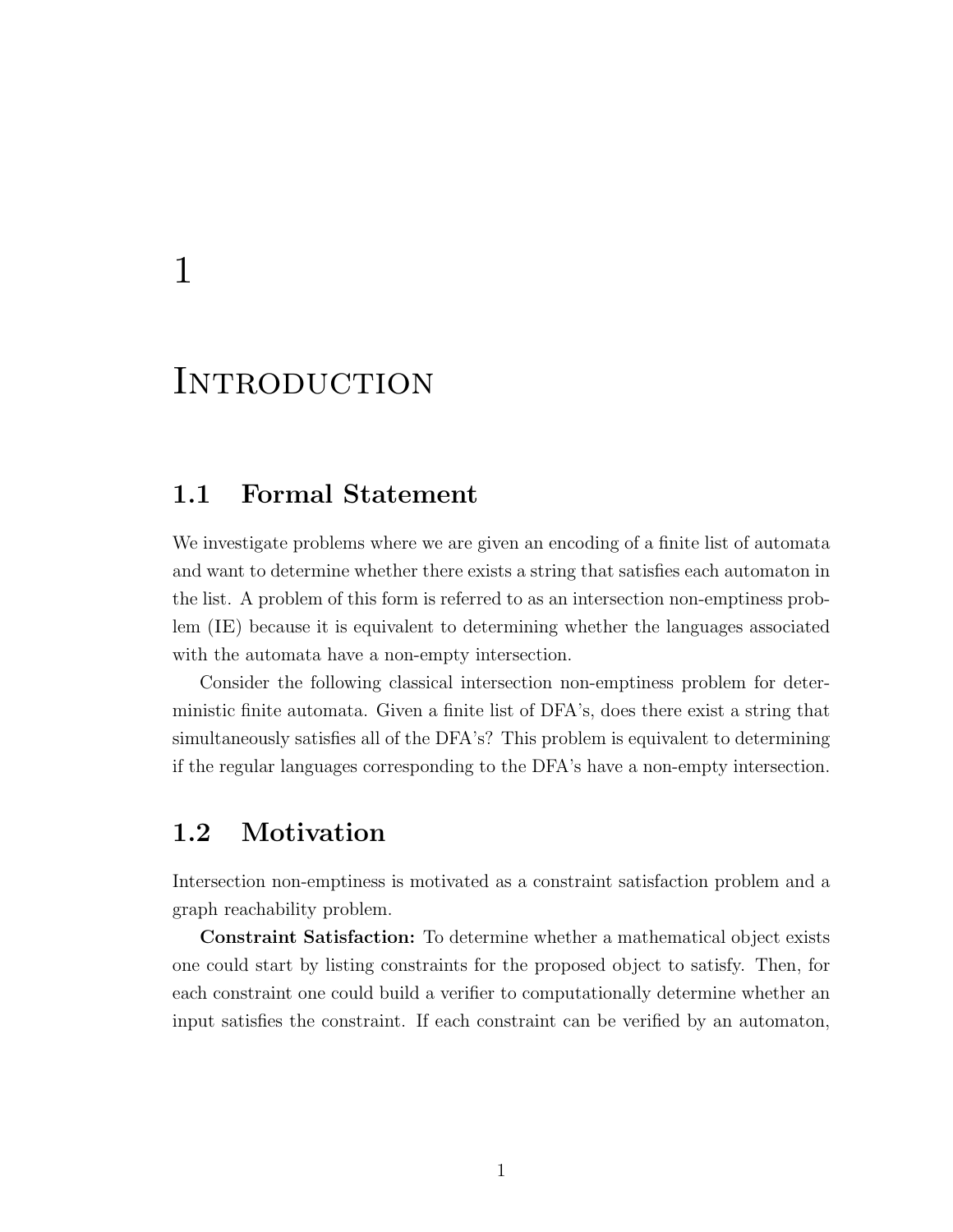does that mean one could efficiently determine whether there exists an object that satisfies all of the constraints?

Graph Reachability: The Cartesian product construction is a classical construction that is used for showing that regular languages are closed under inter-section [\[55\]](#page-78-0). The idea is that given two DFA's  $D_1$  and  $D_2$ , there exists a product DFA D such that  $L(\mathcal{D}) = L(D_1) \cap L(D_2)$ . Therefore, determining whether  $D_1$  and  $D_2$  have a non-empty intersection is equivalent to determining if the product has a non-empty language. In other words,  $D_1$  and  $D_2$  have a non-empty intersection if and only if there exists a path in the product automaton's state diagram from the start state to a final state.

Hardness: We assert that intersection non-emptiness is a fundamentally hard problem. We justify this assertion by exploiting the dual nature of intersection nonemptiness as a constraint satisfaction problem and a graph reachability problem to build reductions from Turing machine acceptance problems to intersection nonemptiness problems. In particular, we construct finite automata that collectively verify whether an input string is accepted by a Turing machine. We express the Turing machine acceptance as graph reachability and break the reachability into distinct constraints that can be verified by distinct automata. Using this approach, we are able to characterize classical time and space complexity classes.

### <span id="page-8-0"></span>1.3 History

#### <span id="page-8-1"></span>1.3.1 Intersection Non-Emptiness

Kozen (1977) showed that the intersection non-emptiness problem for DFA's (deterministic finite automata) is PSPACE-complete [\[39\]](#page-76-0). Kasai and Iwata (1985) showed that solving intersection non-emptiness for  $k$  DFA's is equivalent to simulating a  $k \log(n)$ -space bounded non-deterministic Turing machine with a binary work tape alphabet [\[37\]](#page-76-1). Next, Lange and Rossmanith (1992) showed that if we constrain k (the number of DFA's) to be  $log(n)$ , then IE<sub>D</sub> becomes NSPACE( $log<sup>2</sup>(n)$ )complete [\[45\]](#page-77-0). Then, Karakostas, Lipton, and Viglas (2003) connected the hardness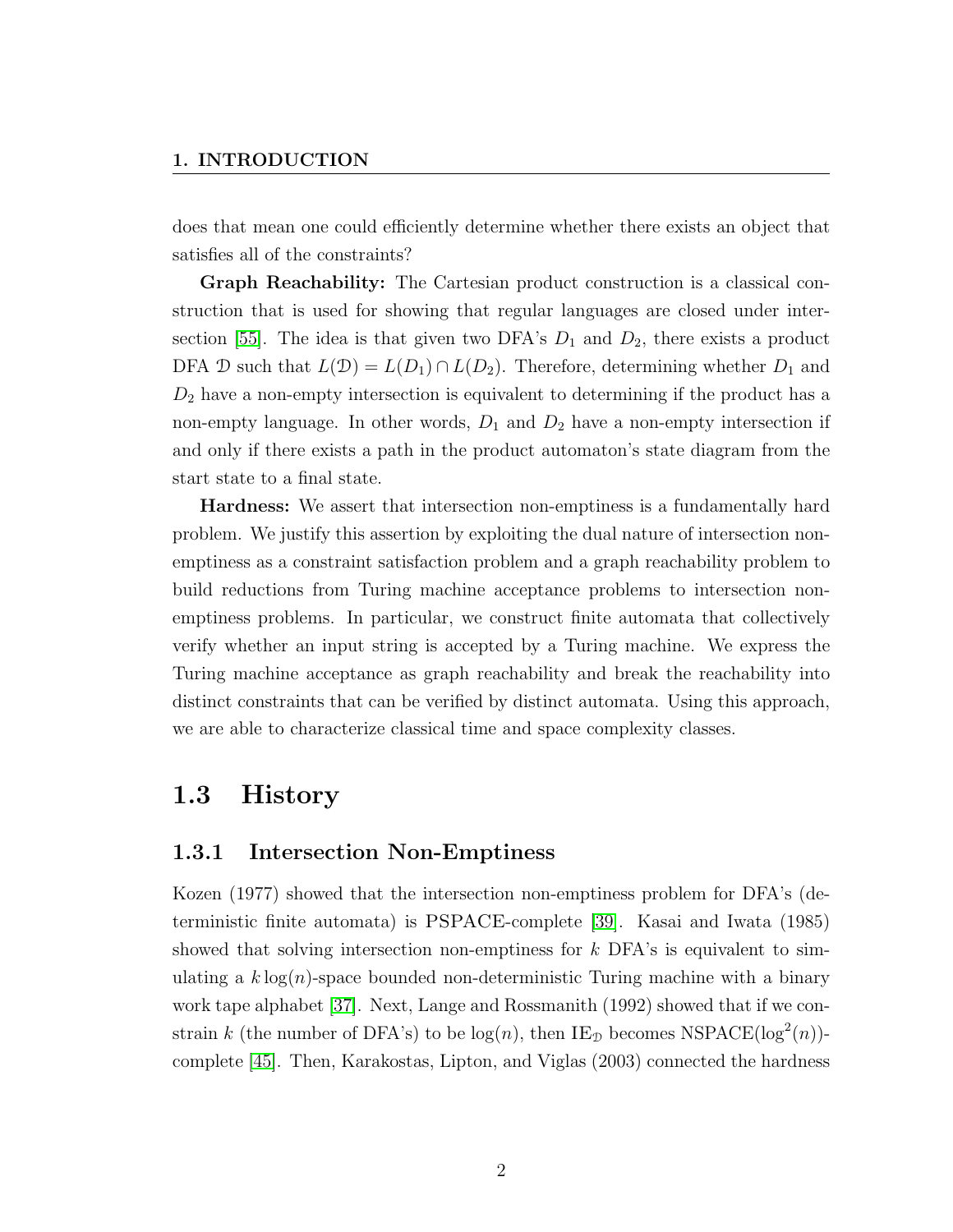of intersection non-emptiness to the hardness of Boolean Satisfiability [\[36\]](#page-76-2). They showed that if the parameterized intersection problem for k DFA's is solvable in  $n^{o(k)}$  time, then the exponential time hypothesis is false<sup>[1](#page-9-1)</sup>. Further, they investigated a variation of the problem with  $k + 1$  DFA's where one DFA is much larger than the other k DFA's. They denoted the size of the larger DFA by  $m$  and the size of the largest of the smaller DFA's by  $n$ . They showed that if this version of intersection non-emptiness is solvable in  $m \cdot n^{o(k)}$  time, then  $\text{NL} \subseteq \text{DTIME}(n^{1+\varepsilon})$ for all  $\varepsilon > 0$ .

#### <span id="page-9-0"></span>1.3.2 Related Problems

Hardness results have been established for intersection non-emptiness over restricted classes of finite automata. Finite automata are naturally restricted either by algebraic properties or graphical properties.

On algebraic restrictions, Blondin (2009, 2012, 2014) extensively surveyed work on the intersection non-emptiness problems for automata with restricted transition monoids [\[4,](#page-72-0) [5,](#page-72-1) [6\]](#page-72-2). However, we focus on graphical restrictions. Rampersad and Shallit (2010) showed that intersection non-emptiness for DFA's that accept finite regular languages is NP-complete [\[56\]](#page-78-1). All such DFA's can be represented by acyclic DFA's. Therefore, the intersection non-emptiness problem for acyclic DFA's is NP-complete. Wareham (2001) explored the complexity of an equivalent problem referred to as the bounded DFA intersection problem. Their results on parameterizing based on the number of automata imply that intersection non-emptiness for k acyclic DFA's is  $W[t]$ -hard for all  $t \ge 1$  [\[61\]](#page-78-2). An upper bound of Cesati (2003) implies that intersection non-emptiness for k-acyclic DFA's is in  $W[P]$  [\[9\]](#page-73-0).

Deterministic finite automata over a unary alphabet graphically take the form of a pan consisting of a handle and a cycle. Such automata have also been referred to as Tally-DFA's. Following from results of Meyer and Stockmeyer (1973) and Galil (1976), intersection non-emptiness for unary DFA's is NP-complete [\[58,](#page-78-3) [29,](#page-75-0) [45\]](#page-77-0). Further, Fernau and Krebs (2016) considered parameterizations of the intersection

<span id="page-9-1"></span><sup>&</sup>lt;sup>1</sup>Recent work by Fernau and Krebs  $(2016)$  expands on results of this form [\[26\]](#page-75-1).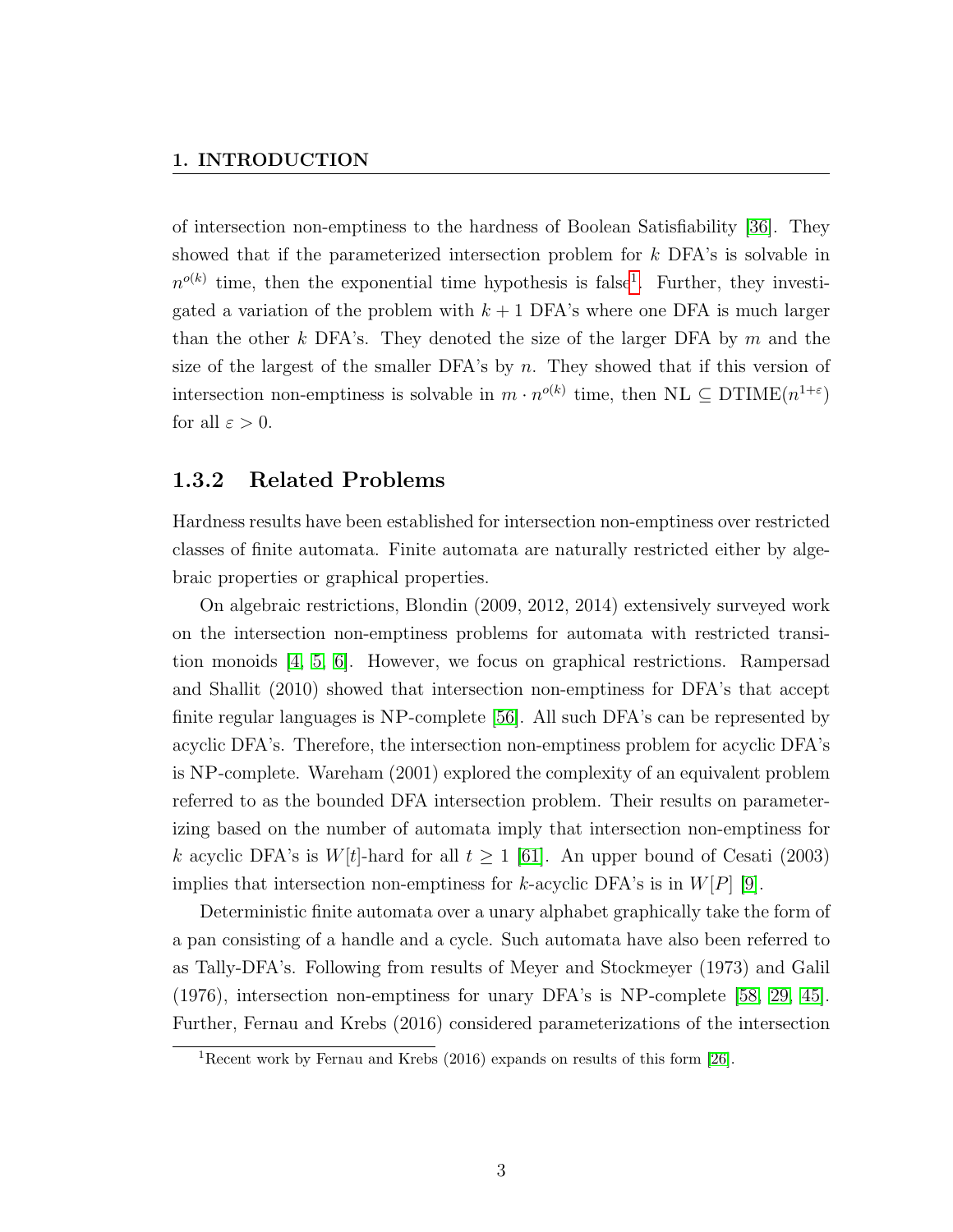non-emptiness problem for unary DFA's by the number of DFA's and the number of states. They showed that the existence of faster parameterized algorithms implies that ETH (exponential time hypothesis) is false [\[26\]](#page-75-1).

Tree automata are a generalization of string-based automata that read labeled trees as input in a top-down or bottom-up fasion [\[17\]](#page-74-0). Veanes (1997) showed that intersection non-emptiness problem for tree automata is EXP-complete [\[17\]](#page-74-0).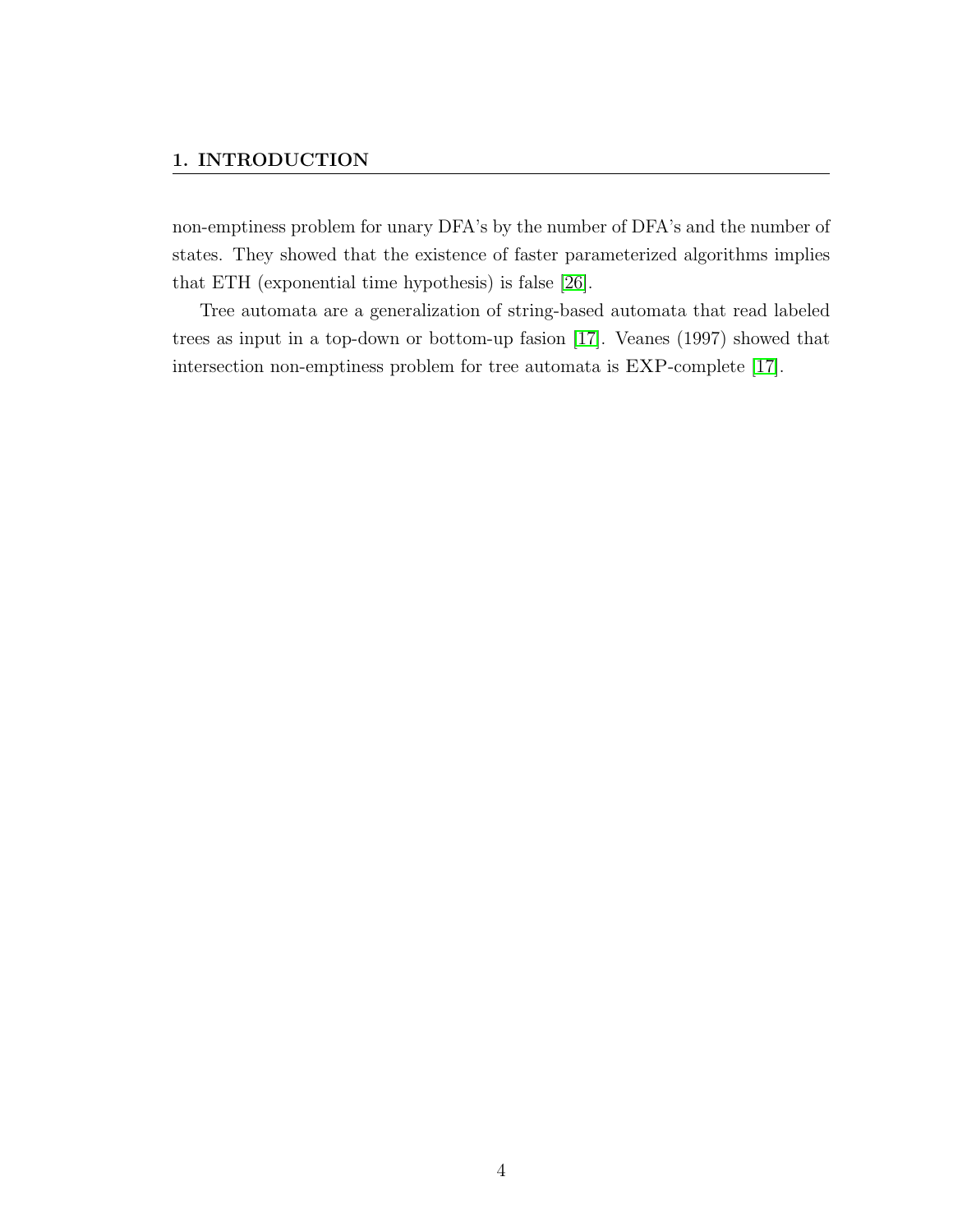# <span id="page-11-0"></span>2

# Preliminaries

## <span id="page-11-1"></span>2.1 Turing Machines

Whenever we use the term Turing machine, we refer to a deterministic, nondeterministic, symmetric, or alternating tape machine. We particularly focus on what we refer to as a binary Turing machine. Such a machine has a two-way read only input tape and a two-way read/write work tape that is restricted to a binary alphabet. A work tape over a binary alphabet will be referred to as a binary work tape. A cell on a binary work tape will be referred to as a bit cell.

A Turing machine M is said to accept a language L if for all input strings  $x$ , M accepts x if and only if  $x \in L$ . Further, M is said to decide L if M also halts on all inputs. For deterministic machines, M is said to be  $f(n)$ -time bounded if for all input strings x, M runs for at most  $f(n)$  steps on input x where n denotes the length of x. Further, M is said to be  $f(n)$ -space bounded if for all input strings x, M accesses at most  $f(n)$  distinct work tape cells on input x where n denotes the length of  $x$ .

<span id="page-11-2"></span>Following the convention of [\[11,](#page-73-1) [43\]](#page-76-3), for non-deterministic and alternating machines, M is said to be  $f(n)$ -time bounded if for all accepted input strings x, there exists an accepting computation of height at most  $f(n)$ . Further, M is said to be  $f(n)$ -space bounded if for all accepted input strings x, there exists an accepting computation where every configuration is bounded to  $f(n)$  work tape cells.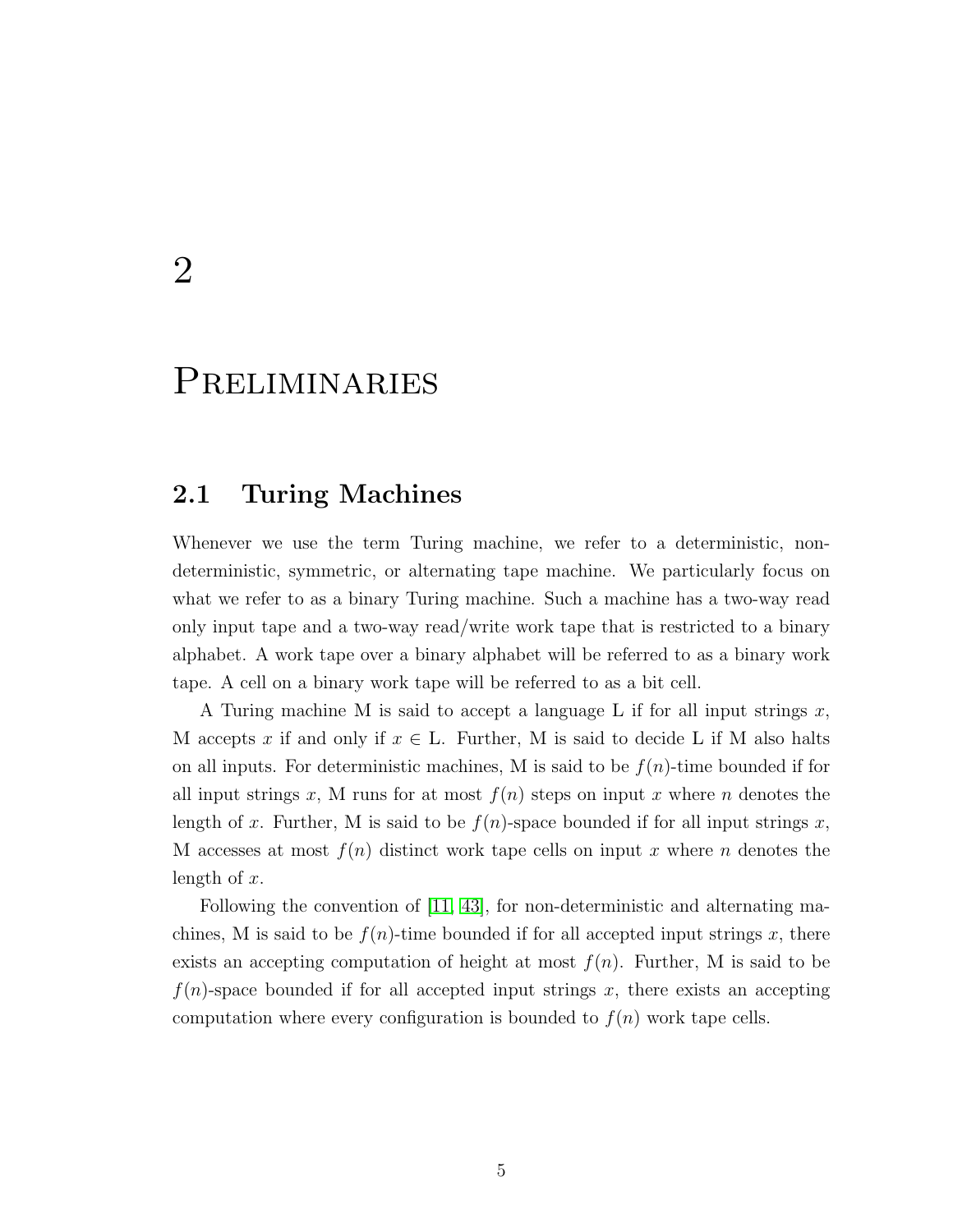# 2.2 Complexity

#### <span id="page-12-0"></span>2.2.1 Complexity Measures

Complexity is typically measured relative to a resource for a class of computational machines. For example, we measure the time complexity for deterministic Turing machines and denote this measure by DTIME. In addition to DTIME, we have the following time complexity measures.

- NTIME : Time for non-deterministic Turing machines
- ATIME : Time for alternating Turing machines
- STIME : Time for symmetric Turing machines
- AuxTIME : Time for deterministic auxiliary pushdown automata
- AltAuxTIME : Time for alternating auxiliary pushdown automata

Also, we measure the space complexity for deterministic Turing machines and denote this measure by DSPACE. In addition to DSPACE, we have the following space complexity measures.

NSPACE : Space for non-deterministic Turing machines ASPACE : Space for alternating Turing machines SSPACE : Space for symmetric Turing machines AuxSPACE : Space for deterministic auxiliary pushdown automata AltAuxSPACE : Space for alternating auxiliary pushdown automata

In some cases, we need to measure the time or space complexity for tape machines with a restricted number of tapes and alphabet size. For example, when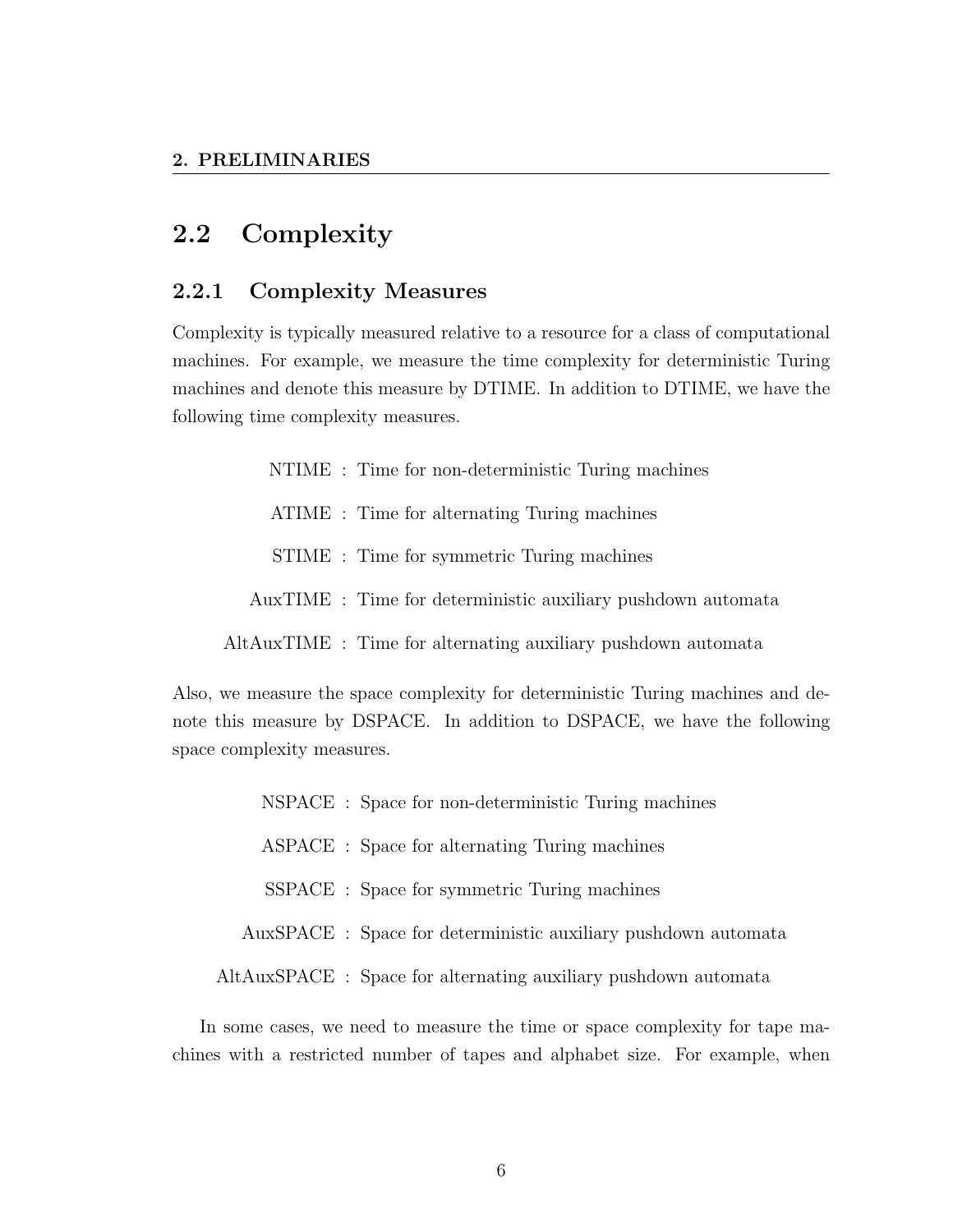measuring complexity relative to a binary Turing machine, that is a tape machine with a read only input tape and a single binary work tape, we use a superscript b. In particular, the complexity measure  $NSPACE<sup>b</sup>$  measures space complexity for non-deterministic binary Turing machines.

#### <span id="page-13-0"></span>2.2.2 Complexity Classes

A complexity class is a set of languages. We typically define such a set of languages by a class of resource bounded computational machines. We can specify such a class of machines using both a complexity measure and a bound.

For example, consider the complexity class  $DTIME(f(n))$ . This set of languages is defined by the class of  $f(n)$ -time bounded deterministic Turing machines. In particular,  $L \in \mathrm{DTIME}(f(n))$  if and only if there exists a deterministic  $f(n)$ time bounded Turing machine M such that M decides L. Similarly, consider the complexity class  $DSPACE(f(n))$ . This set of languages is defined by the class of  $f(n)$ -space bounded deterministic Turing machines. We write  $L \in DSPACE(f(n))$ if and only if there exists a deterministic  $f(n)$ -space bounded Turing machine M such that M decides L.

Consider the following list of complexity classes and their corresponding classes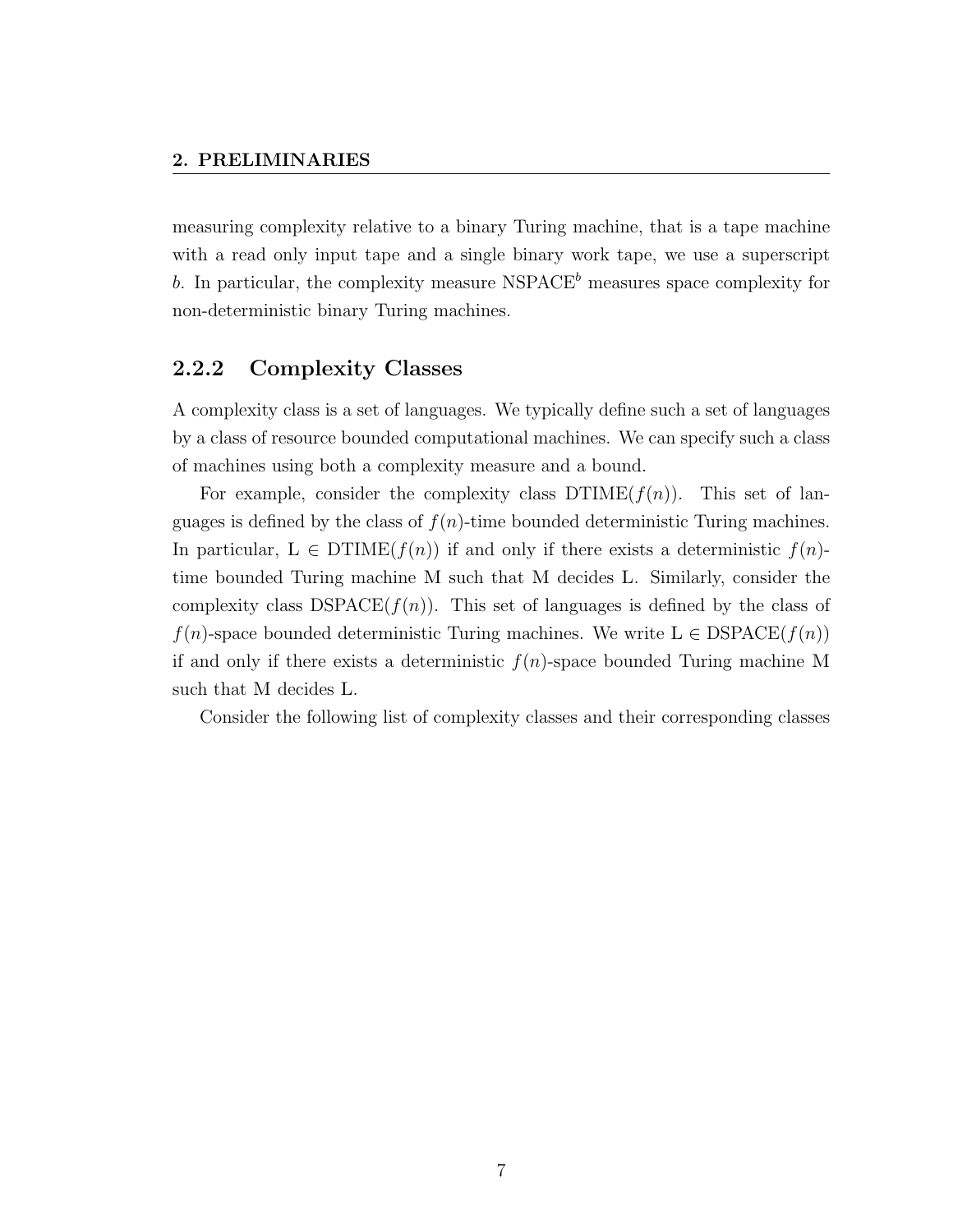of resource bounded computational machines.

- L : Logarithmic space bounded deterministic Turing machines
- SL : Logarithmic space bounded symmetric Turing machines
- NL : Logarithmic space bounded non-deterministic Turing machines
- AL : Logarithmic space bounded alternating Turing machines
- AuxL : Logarithmic space bounded deterministic auxiliary pushdown automata
	- P : Polynomial time bounded deterministic Turing machines

AltAuxL : Logarithmic space bounded alternating auxiliary pushdown automata

EXP : Exponential time bounded deterministic Turing machines

#### <span id="page-14-0"></span>2.2.3 Acceptance Problems

The general form of an acceptance problem is as follows. Given an encoding<sup>[1](#page-14-1)</sup> of a machine M and an input x, does M accept  $x$ ? For each k and each machine class from the preceding subsection, we can define an acceptance problem. Consider the

<span id="page-14-1"></span> ${}^{1}$ A time or space bounded Turing machine is encoded by the combination of a Turing machine encoding and a resource bound. The machine rejects if it happens to try to use more resources than the bound allows.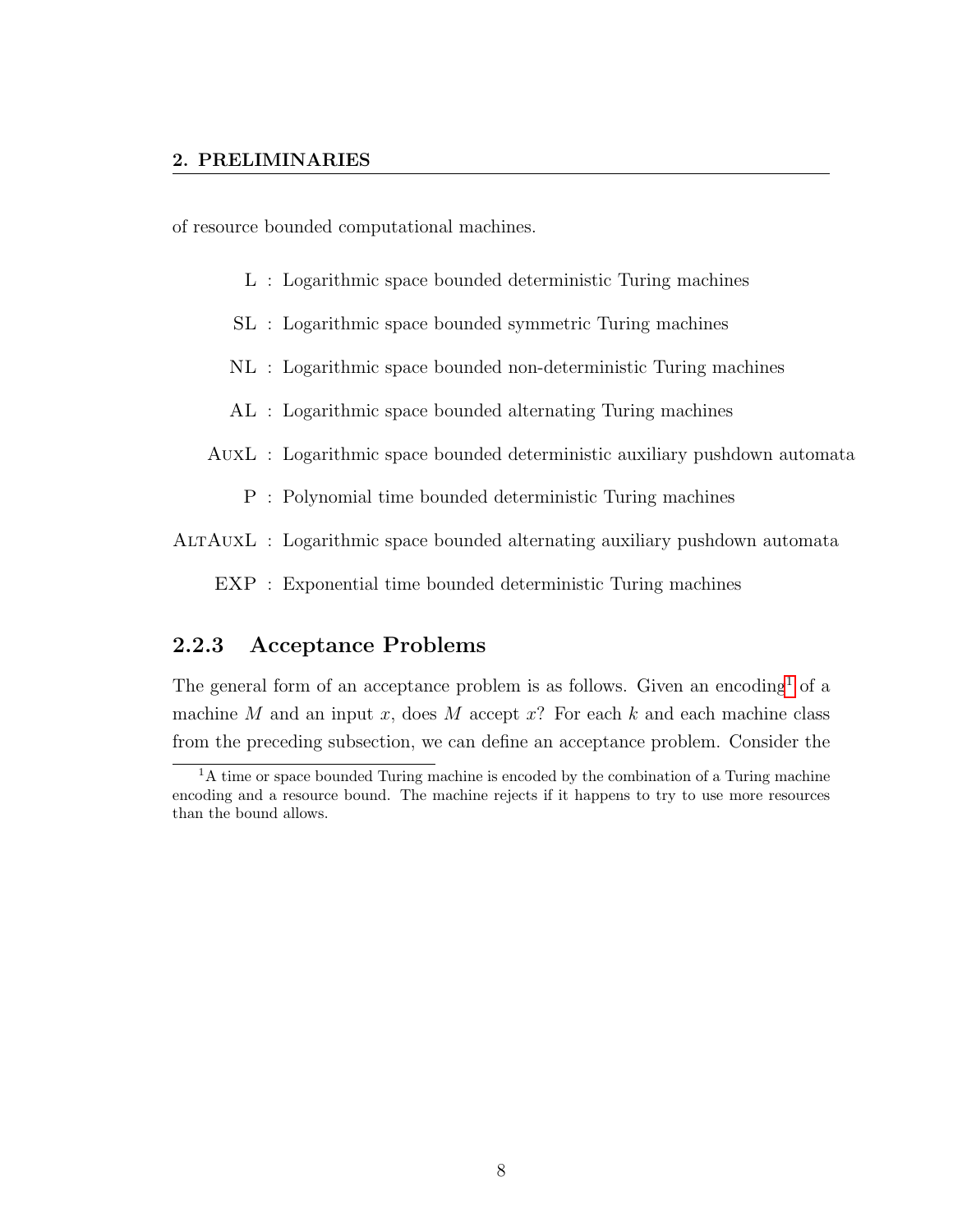following acceptance problems and their associated machine classes.

 $D_{k \log}^{S}$ :  $k \log(n)$ -space bounded deterministic binary Turing machines  $S_{k \log}^{S}$ :  $k \log(n)$ -space bounded symmetric binary Turing machines  $N_{k \log}^{S}$ : k log(n)-space bounded non-deterministic binary Turing machines  $A_{k \log}^{S}$ :  $k \log(n)$ -space bounded alternating binary Turing machines  $Aux_{k\log}^S$ :  $k\log(n)$ -space bounded auxiliary binary pushdown automata  $D_{n^k}^T$ :  $n^k$ -time bounded deterministic binary Turing machines  $AltAux_{k\log}^T$ :  $k\log(n)$ -space bounded alternating auxiliary binary pushdown automata  $D_{2^{n^k}}^T$ :  $2^{n^k}$ -time bounded deterministic binary Turing machines

## <span id="page-15-0"></span>2.3 Parameterized Complexity

The following section discusses a recent subfield of computational complexity theory referred to as parameterized complexity. This field originated from works of Downey and Fellows [\[20,](#page-74-1) [21\]](#page-74-2) (see also [\[22,](#page-74-3) [27\]](#page-75-2)).

#### <span id="page-15-1"></span>2.3.1 Parameterized Reductions

A parameterized problem is a set of ordered pairs of the form  $(x, k)$  where k is referred to as the parameter. Any parameterized problem can be identified with an infinite family of fixed levels. Let families  $(k-\mathcal{A})_{k\in\mathbb{N}}$  and  $(k-\mathcal{B})_{k\in\mathbb{N}}$  be given. For short, we write  $(k-A)$  and  $(k-B)$  to denote the infinite families, respectively. We say that  $(k-A)$  is **fpt-reducible** to  $(k-B)$  if there exists an infinite family of reduction functions  $(r_k)$  and functions f and g such that for all  $k \in \mathbb{N}$  and all instances x of  $k-A$ , we have

$$
x \in k \mathcal{A} \iff r_k(x) \in f(k) \mathcal{B}
$$

and there exists a constant c such that for all  $k \in \mathbb{N}$ ,

$$
r_k
$$
 is computable in  $g(k) \cdot n^c$  time.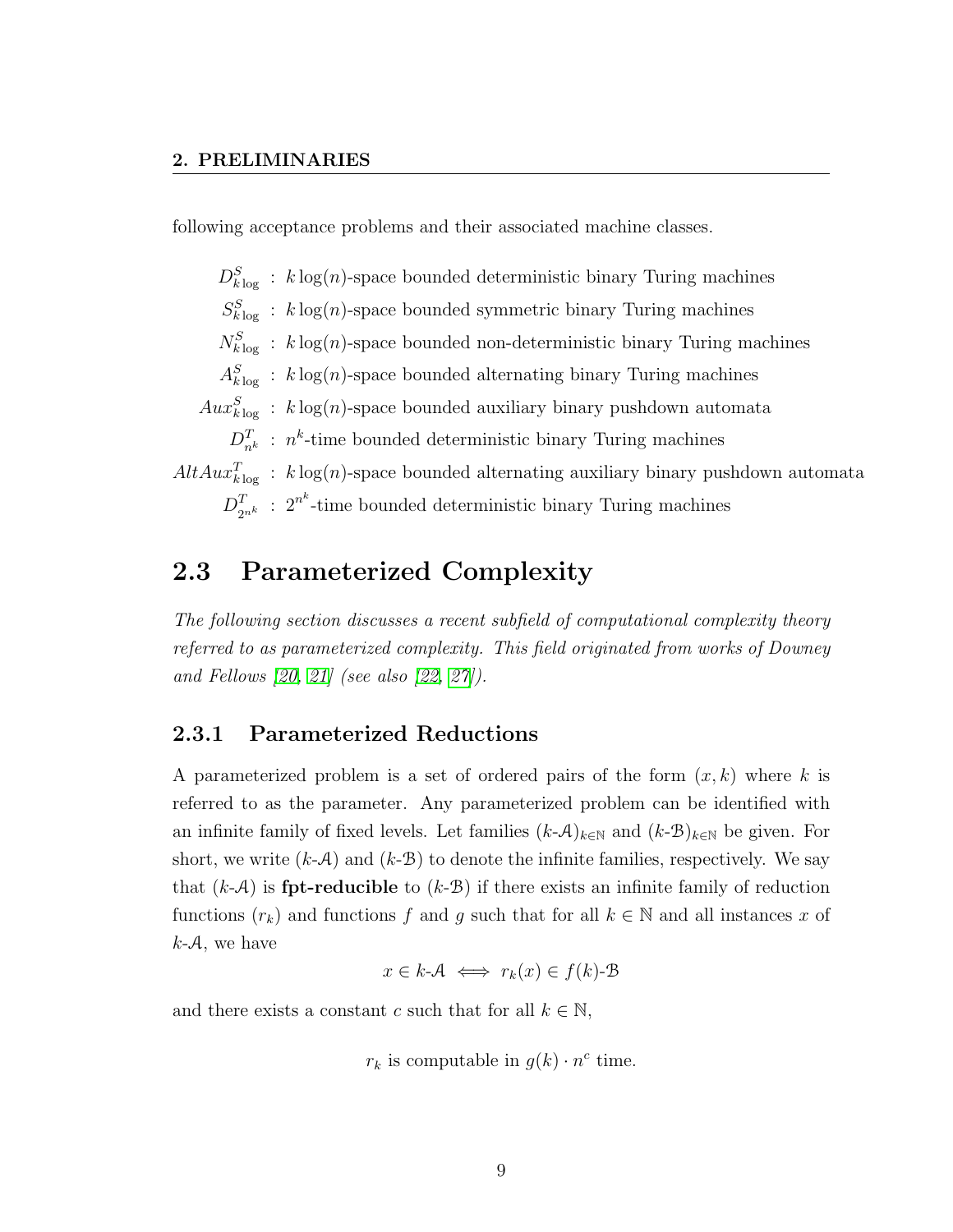We say that the fpt-reduction is **logspace** if there exists a function  $h$  such that

 $r_k$  is computable using  $c \cdot \log(n) + h(k) \cdot o(\log(n))$  bit cells of memory.

Further, we say that the ftp-reduction is uniform if the infinite family of reduction functions is effectively computable. In parameterized complexity, what we refer to as a uniform ftp-reduction is the most standard and commonly used notion of reduction [\[27\]](#page-75-2).

An LBL-reduction is a special kind of fpt-reduction such that for all  $k \in \mathbb{N}$ ,  $f(k) = k$ . This means that the reduction exactly preserves the parameter<sup>[1](#page-16-0)</sup>. Further, we say that the **instance blow-up** of an LBL-reduction is  $O(n^d)$  if for every k, an instance x of size n is reduced to an instance  $r_k(x)$  of size at most  $O(n^d)$  where d is independent of  $k$ . All of the LBL-reductions that we encounter in this work can be improved to uniform LBL-reductions while many of them can be further improved to uniform logspace LBL-reductions.

We say that  $(k-A)$  and  $(k-B)$  are LBL-equivalent if  $(k-A)$  is LBL-reducible to  $(k-B)$  and  $(k-B)$  is LBL-reducible to  $(k-A)$ . Notice that the concept of LBLreduction forms a non-strict partial ordering on parameterized problems and the concept of LBL-equivalence forms an equivalence relation.

To simplify how one shows that an infinite family  $(k-A)$  is LBL-reducible to  $(D_{n^k}^T)_{k \in \mathbb{N}}$ , we have the following proposition.

**Proposition 2.1.** Let an infinite family  $(k-A)$  be given. If there exists c such that for every k, k-A  $\in$  DTIME $(n^{ck})$ , then  $(k \text{-} A)$  is LBL-reducible to  $(D_{n^k}^T)_{k \in \mathbb{N}}$ .

Sketch of proof. Let an infinite family  $(k-A)$  be given. Suppose that there exists c such that for every  $k, k \in \mathcal{A} \in \mathrm{DTIME}(n^{ck})$ . Let k be given. We describe how to reduce  $k\text{-}A$  to  $D_{n^k}^T$ .

<span id="page-16-0"></span><sup>&</sup>lt;sup>1</sup>The notion of a parameter-preserving reduction from [\[40\]](#page-76-4) is weaker only requiring that  $f(k)$  =  $\text{poly}(k)$ . Further, the notion of a linear fpt-reduction from [\[14\]](#page-73-2) is also weaker only requiring that  $f(k) = O(k)$  and the modified version of linear fpt-reduction from [\[15\]](#page-73-3) has a weaker requirement on the time complexity of the reduction.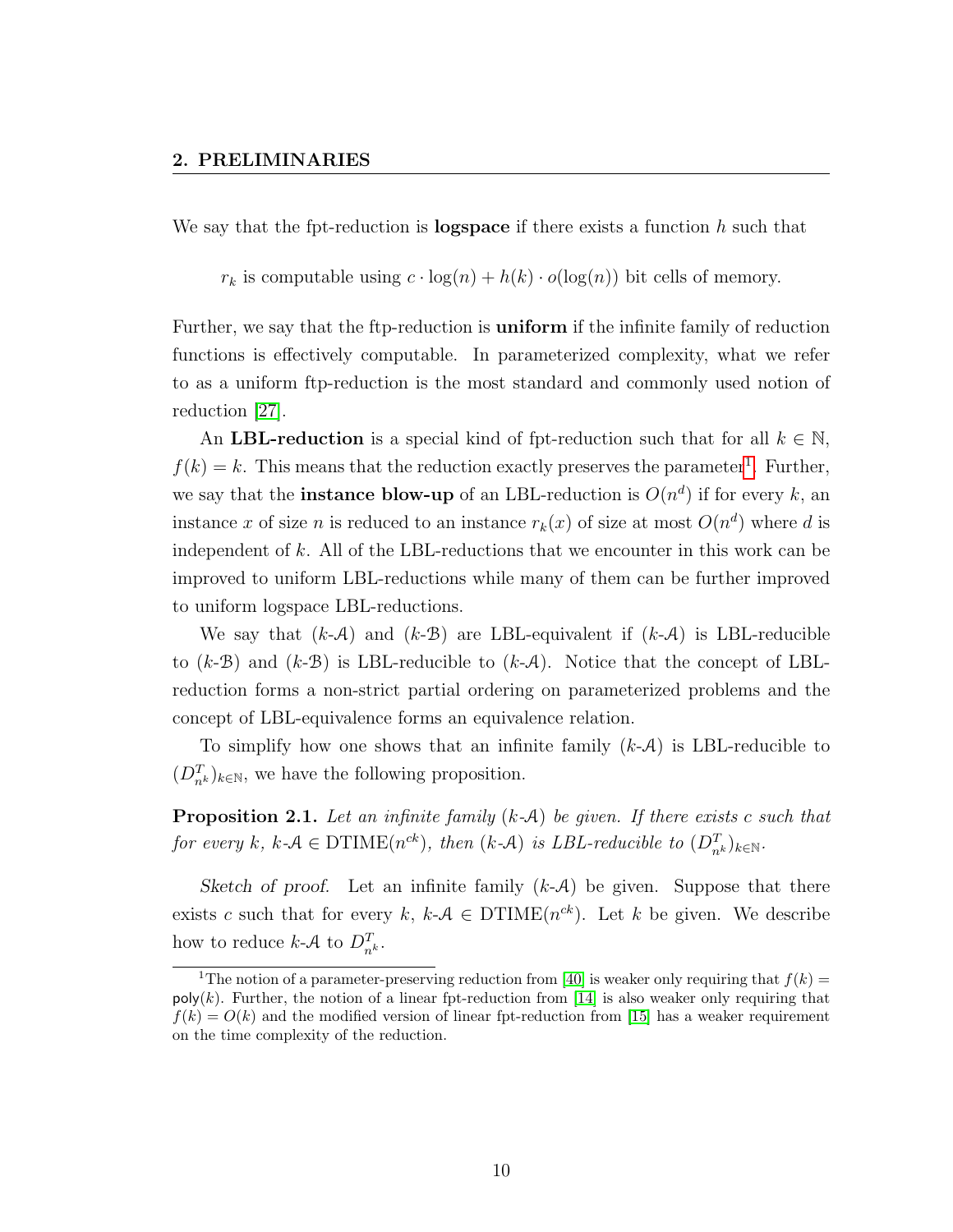#### 2. PRELIMINARIES

Choose a deterministic Turing machine M that solves  $k - A$  in  $n^{ck}$  time. Therefore, M is  $n^{ck}$ -time bounded. We can modify M to get a machine M' that is  $n^k$ -time bounded where  $M'$  accepts a string w if and only if there is some natural number m such that w can be represented as  $p \cdot x$  where p is a padding of length  $m^c$  and x is a string of length  $m$  that is accepted by M.

Now, let a string x of length  $m$  be given. The reduction takes  $x$  and maps to a pair consisting of a machine encoding  $M'$  and a string  $p \cdot x$  where p is a padding of length  $m^c$ . We have that  $x \in k\text{-}A$  if and only if the pair is in  $D_{n^k}^T$ . Since M' is fixed, this is a  $O(n^c)$ -time bounded reduction where c does not depend on k.  $\Box$ 

The preceding proposition is for the complexity class P and acceptance problem  $(D_{n^k}^T)$ . Similar results apply for all complexity classes and associated acceptance problems from subsection 2.2.3.

#### <span id="page-17-0"></span>2.3.2 Parameterized Complexity Classes

Our primary focus is to relate the parameterized complexity of intersection nonemptiness problems to acceptance problems. To provide some perspective on where these problems fit within parameterzed complexity theory, we offer a brief overview of relevant complexity classes and refer the reader to [\[24,](#page-74-4) [27\]](#page-75-2) for further details.

Consider a parameterized problem  $(k-A)$ . We say that  $(k-A)$  is fixed parameter tractable if there exists a family of algorithms  $(a_k)$ , a function g, and a constant c such that for all  $k$ ,

 $a_k$  solves  $k\text{-}A$  in  $g(k) \cdot n^c$  time.

Further, we say that  $(k-A)$  is uniform fixed parameter tractable and write  $(k-A) \in \text{FPT}$ if the family of algorithms is effectively computable. Next, we consider characterizations of the first two levels of the W hierarchy. A parameterized problem  $(k-\mathcal{A})$ is said to be  $W[1]$ -complete if it is uniform fpt-equivalent to the k-clique problem. Similarly, a parameterized problem  $(k-A)$  is said to be  $W[2]$ -complete if it is uniform fpt-equivalent to the k-dominating set problem.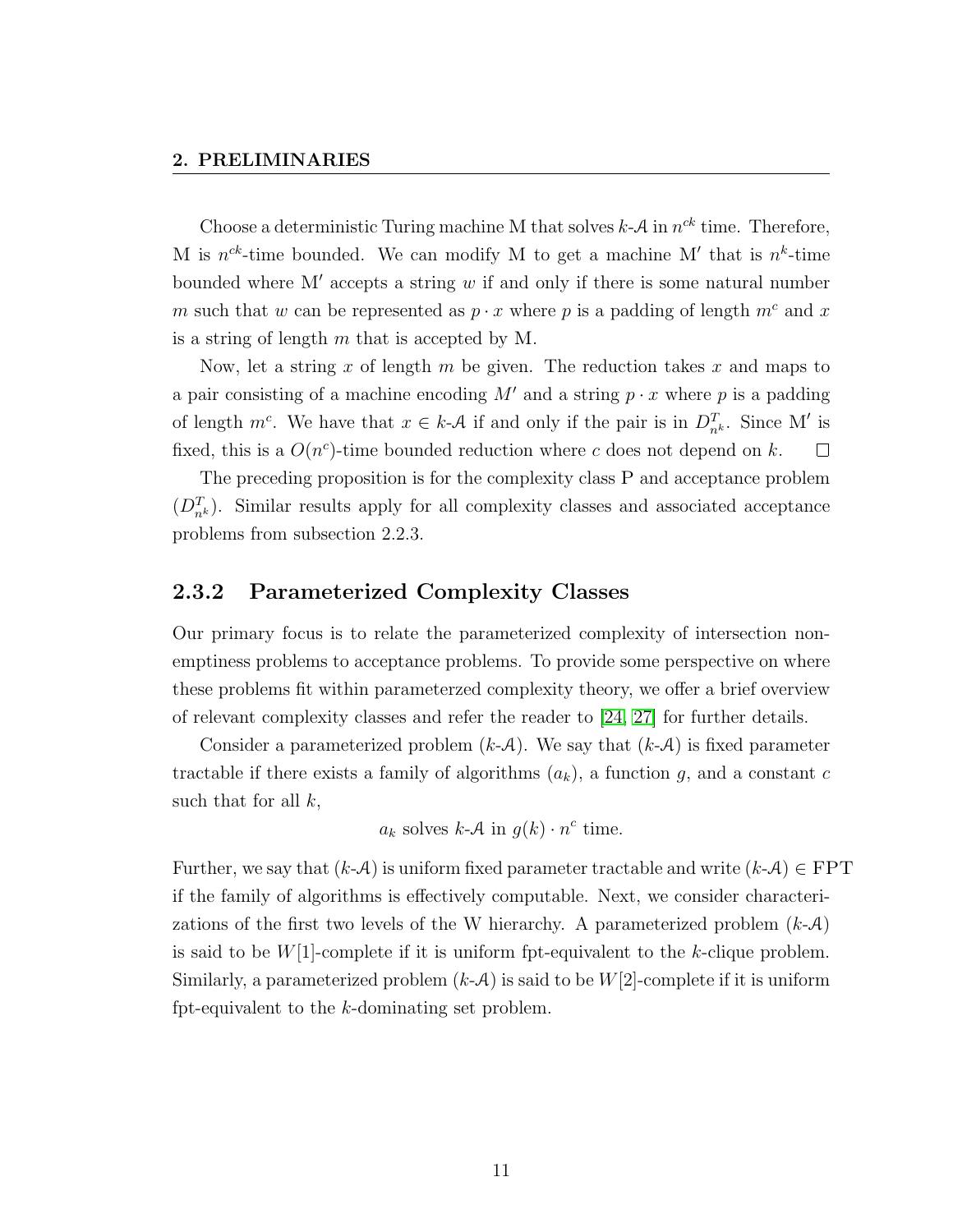The acceptance problems from subsection 2.2.3 under uniform fpt-reductions<sup>[1](#page-18-0)</sup> naturally define some additional parameterized complexity classes. In particular, we have the following relationships between acceptance problems and parameterized complexity classes<sup>[2](#page-18-1)</sup>.

> $(D_{k \log}^S)$ : XL-complete  $(S_{k \log}^S)$ : XSL-complete  $(N_{klog}^S)$ : XNL-complete  $(A_{k \log}^S)$  : XAL-complete  $(Aux_{klog}^S)$ : XAUXL-complete  $(D_{n^k}^T)$ : XP-complete  $(AltAux_{2^{nk}}^S)$  : XALTAUXL-complete  $(D_{2^{n^k}}^T)$  : XEXP-complete

Some of these parameterized problems are known to be LBL-equivalent. In particular, from [\[46\]](#page-77-1), we have that  $L = SL$ . A careful analysis leads us to the following theorem.

**Theorem 2.2.**  $(D_{klog}^S)$  and  $(S_{klog}^S)$  are LBL-equivalent.

From [\[18,](#page-74-5) [11\]](#page-73-1), we have that  $AL = AuxL = P$ . A careful analysis leads us to the following theorem.

**Theorem 2.3.**  $(A_{k\log}^S)$ ,  $(Aux_{k\log}^S)$ , and  $(D_{n^k}^T)$  are LBL-equivalent.

From [\[43\]](#page-76-3), we have that  $ALTAUXL = EXP$ . A careful analysis leads us to the following theorem.

<span id="page-18-0"></span><sup>1</sup>For parameterized complexity classes XL, XSL, and XL, we restrict our attention to uniform logspace fpt-reductions.

<span id="page-18-1"></span><sup>&</sup>lt;sup>2</sup>The closure of the acceptance problems on the left-hand side under fpt-reductions naturally characterizes their associated parameterized complexity classes.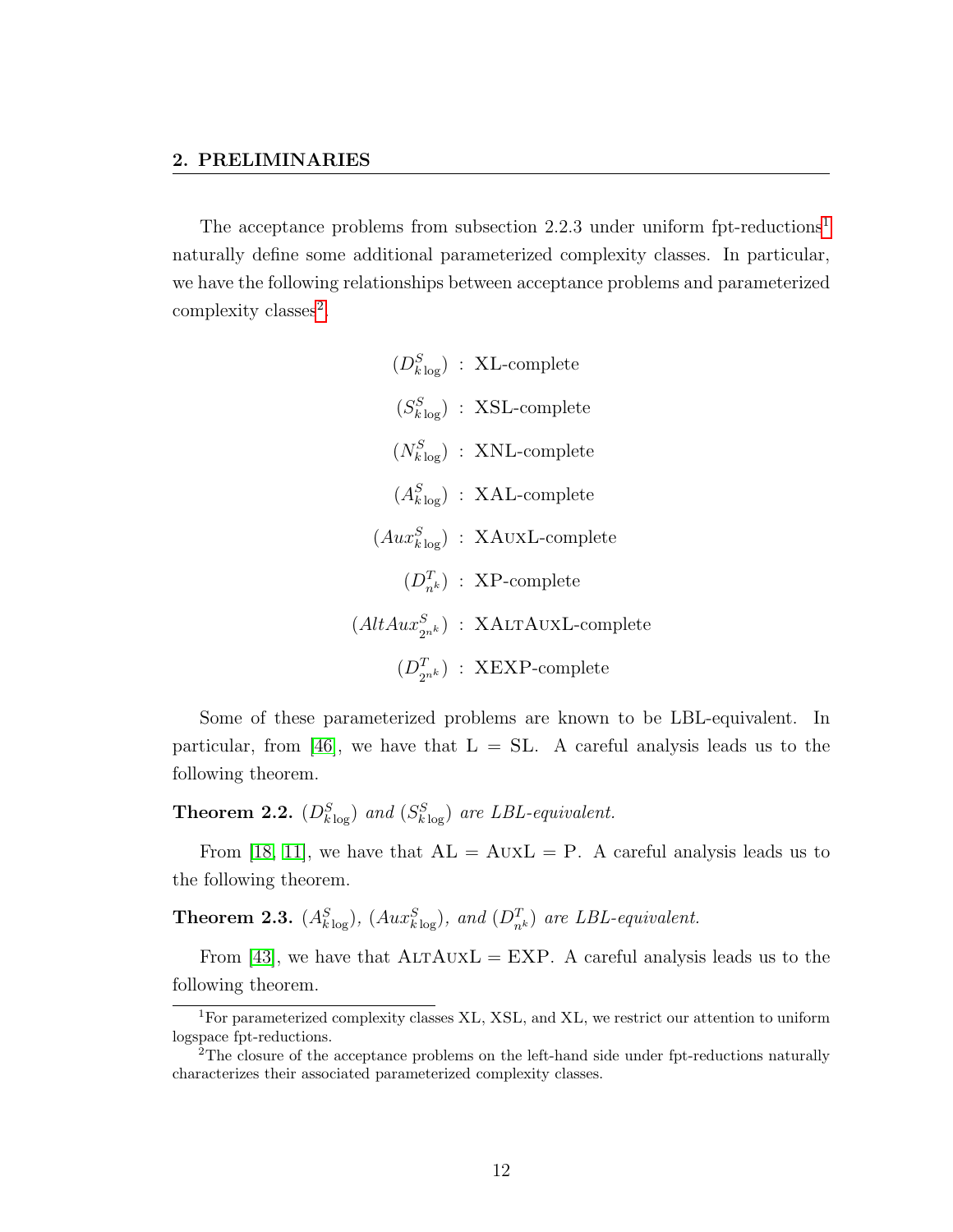**Theorem 2.4.**  $(AltAux_{klog}^S)$  and  $(D_{2^{nk}}^T)$  are LBL-equivalent.

# <span id="page-19-0"></span>2.4 Intersection Non-Emptiness

#### <span id="page-19-1"></span>2.4.1 General Formulation

Let A denote a class of automata. The intersection non-emptiness problem for A, denoted by  $IE_A$ , consists of all finite lists of automata in A whose underlying languages have a non-empty intersection.

Formally, the input for  $IE_A$  is an encoding of a finite list of automata. For each encoding,  $n$  will denote the length of the encoding and  $k$  will denote the number of automata in the list. By fixing the number of automata to  $k$ , one obtains intersection non-emptiness for k automata which we denote by  $k$ -IE<sub>A</sub>.

#### <span id="page-19-2"></span>2.4.2 Naming Conventions and Problems

We investigate the complexity of intersection non-emptiness problems for various classes of automata. To provide a general naming convention, we informally use subscripts to denote classes of automata.

Consider the following intersection non-emptiness problems and their corresponding classes of automata. We have the following problems for deterministic finite automata.

 $IE_{\mathcal{D}}$ : deterministic finite automata

- $IE_{AC}$ : acyclic deterministic finite automata
- $IE_{\mathcal{TD}}$ : tree shaped deterministic finite automata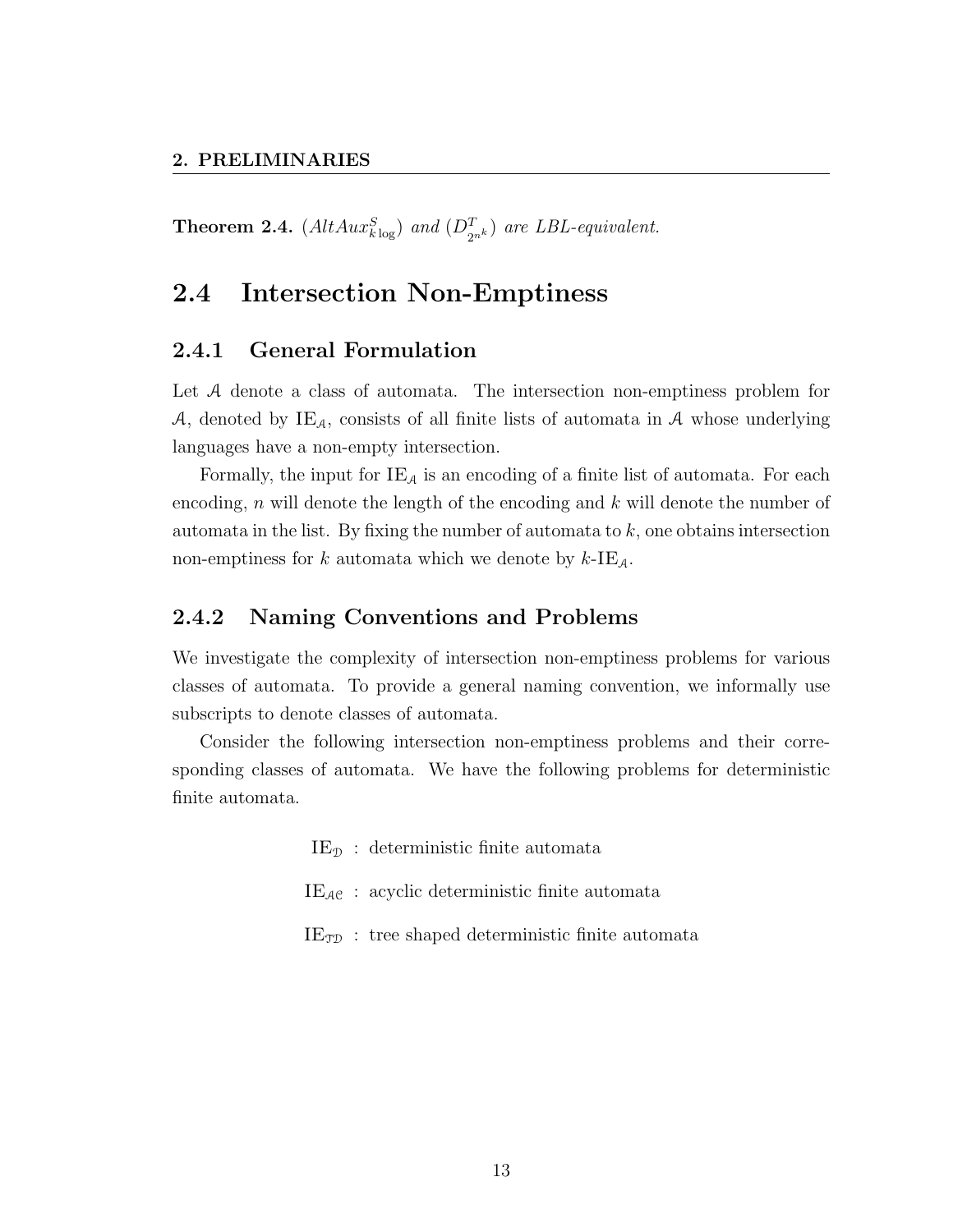We have the following problems for non-deterministic finite automata.

 $IE<sub>N</sub>$ : non-deterministic finite automata

 $IE_{\delta}$ : symmetric finite automata

 $IE_{\text{TN}}$ : tree shaped non-deterministic finite automata

We have the following problem for non-string based automata.

 $IE<sub>T</sub>$ : deterministic top-down tree automata

We have the following problems for mixed classes of automata.

 $IE_{1\mathcal{PT}+\mathcal{T}}$ : one pushdown tree automaton and tree automata

 $IE_{1P+D}$ : one pushdown automaton and deterministic finite automata

 $\mathrm{IE}_{1\mathcal{A}\mathcal{C}+\mathcal{T}\mathcal{D}}\,$  : one acyclic deterministic finite automaton and tree shaped deterministic finite automata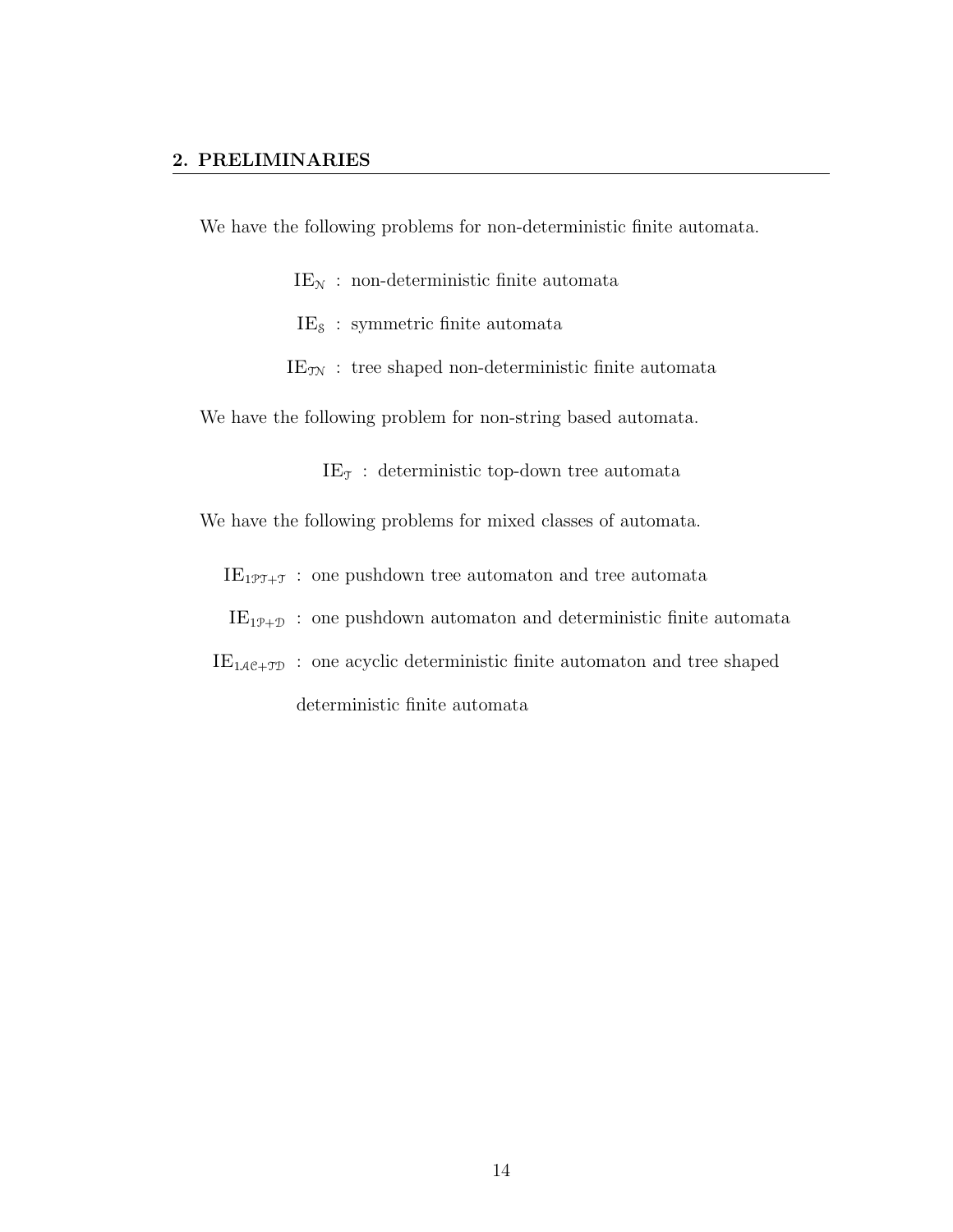# <span id="page-21-0"></span>3

# Results for Space Complexity

### <span id="page-21-1"></span>3.1 Non-Deterministic Logspace

<span id="page-21-2"></span>The following subsection is based on the author's ICALP 2014 paper [\[68\]](#page-79-0).

#### 3.1.1 Deterministic Finite Automata

Using the product construction, we can solve the intersection non-emptiness problem for k DFA's in  $O(k \log(n))$  space.

**Proposition 3.1.** There exists c such that for every k,  $k$ -IE<sub>D</sub>  $\in$  NSPACE<sup>b</sup>(ck log(n)).

Sketch of proof. We can solve  $k$ -IE<sub>D</sub> by checking reachability in a product machine because there exists a path from an initial product state to a final product state if and only if there is a non-empty intersection. A state of the product machine can be stored as a string of  $k \log(n)$  bits. Given the initial product state, we can non-deterministically guess which alphabet character comes next and transition to a new product state. We continue guessing until we've constructed a path from the initial product state to a final product state. Therefore,  $k$ -IE<sub>D</sub> is solvable using at  $\Box$ most  $ck \log(n)$  bits for some constant c.

By combining the preceding proposition and the technique of Proposition 2.1, we get the following corollary.

Corollary 3.2. (k-IE<sub>D</sub>) is LBL-reducible to  $(N_{k\log}^S)$ .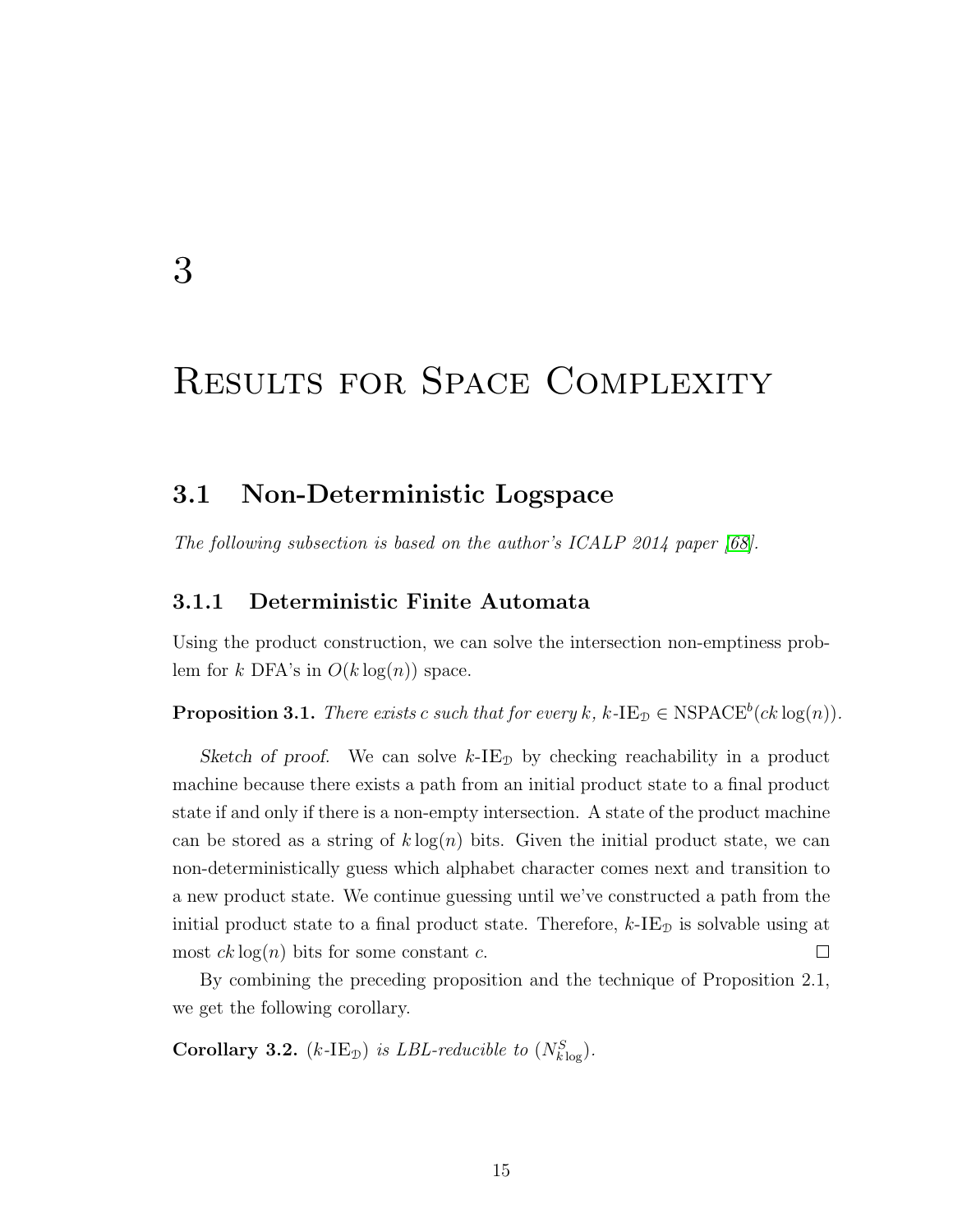We re-examine a construction from Karakostas, Lipton, and Viglas [\[36\]](#page-76-2) to directly show that the acceptance problem for  $k \log(n)$ -space bounded non-deterministic binary Turing machines is reducible to the intersection non-emptiness problem for k DFA's (see also [\[39,](#page-76-0) [37\]](#page-76-1)).

## **Theorem 3.3.**  $(N_{k\log}^S)$  is LBL-reducible to  $(k\text{-IE}_\mathfrak{D})$ .

*Proof.* We describe a parameterized reduction from  $N_{k \log}^{S}$  to  $k$ -IE<sub>D</sub>. Then, we discuss encoding details to justify it is a log-space parameterized reduction. Let a k log(n) space bounded non-deterministic Turing machine M of size  $n<sub>M</sub>$  and an input string s of length  $n_s$  be given. Together, an encoding of M and s represent an arbitrary input for  $N_{klog}^S$ . Let n denote the total size of M and s combined i.e.  $n := n_{\text{M}} + n_s.$ 

Our first task is to construct k DFA's, denoted by  $\{D_i\}_{i\in[k]}$ , each of size at most  $p(n)$  for some fixed polynomial p such that M accepts s if and only if  $\bigcap_{i\in[k]} L(D_i)$ is non-empty. The DFA's will read in a string that represents a computation of M on s and verify that the computation is valid and accepting. The work tape of M will be split into k sections each consisting of  $log(n_s)$  sequential bits of memory. The *i*th DFA,  $D_i$ , will keep track of the *i*th section and verify that it is managed correctly. In addition, all of the DFA's will keep track of the input and work tape head positions. The following two concepts are essential to our construction.

A section i configuration of M is a tuple of the form

(state, input position, work position, ith section of work tape).

A forgetful configuration of M is a tuple of the form

(state, input position, work position, write bit).

The states of  $D_i$  are identified with section i configurations. Each  $D_i$  has a single initial state. We identify this initial state with the section  $i$  configuration of M that represents the initial input and work positions, a blank ith section of the work tape, and the initial state of M. We identify final states of  $D_i$  with section i configurations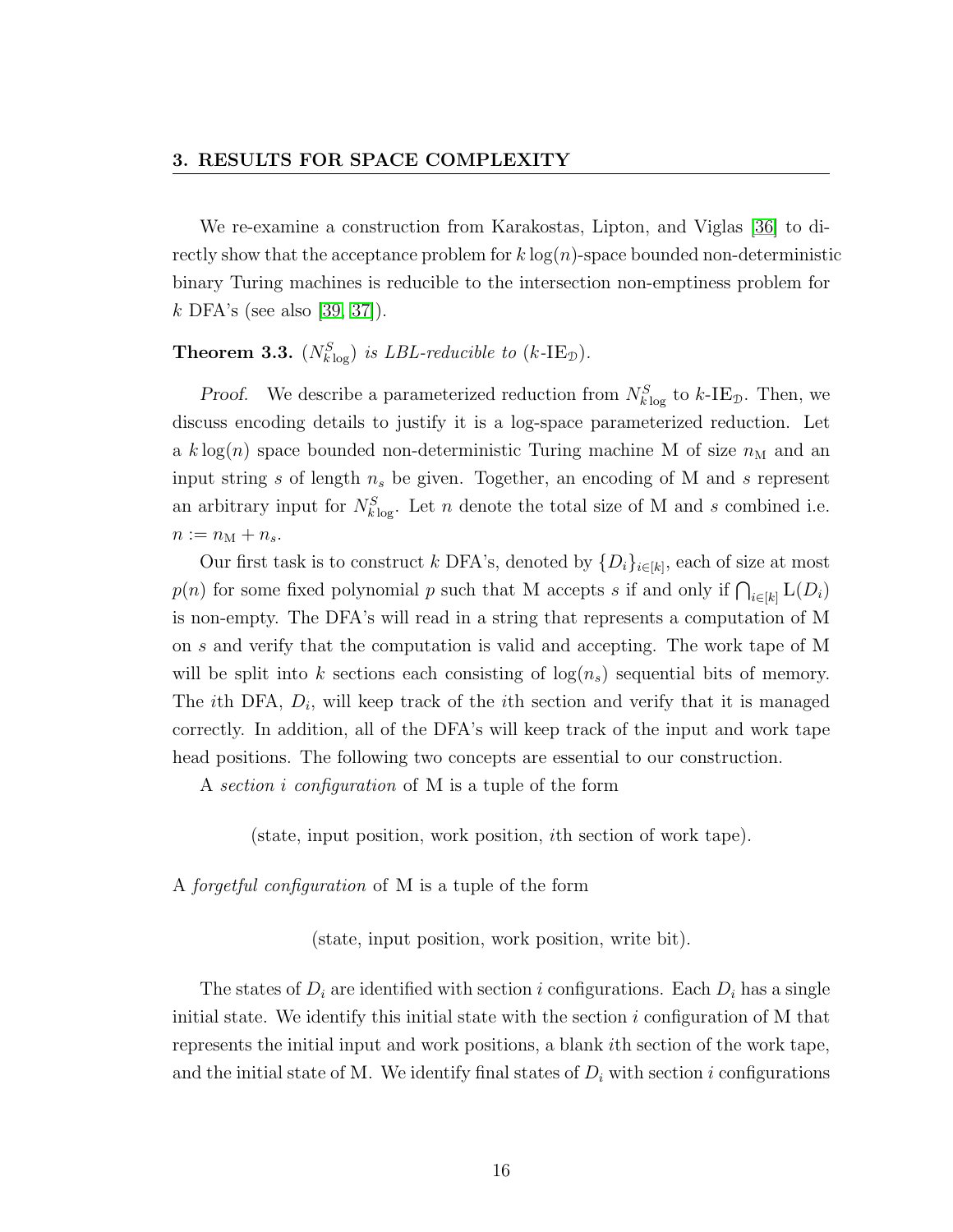of M that represent an accepting state of M. The alphabet characters are identified with forgetful configurations. Intuitively, the  $D_i$ 's read in forgetful configurations that represent how the current bit cell should be manipulated and where to move the tape heads next.

The transitions for the DFA  $D_i$  are defined as follows. Let a forgetful configuration a and section i configurations  $r_1$  and  $r_2$  be given. It's possible that either the work tape position of  $r_1$  is in the *i*th section, or the work tape position is in another section. In the first case, there is a transition from state  $r_1$  with alphabet character  $a$  to state  $r_2$  if the following are satisfied.

- Going from  $r_1$  to  $r_2$  represents a valid transition of M on input s.
- The ith section appropriately changes according to the write bit of  $a$ .
- We have that a and  $r_2$  agree on state, input position, and work position.

In the second case, there is a transition from state  $r_1$  with alphabet character a to state  $r_2$  if the following are satisfied.

- We have  $r_1$  and  $r_2$  agree on the *i*th section of the work tape.
- We have  $a$  and  $r_2$  agree on state, input position, and work position.

We assert without proof that for every string  $x, x$  represents a valid accepting computation of M on s if and only if  $x \in \bigcap_{i \in [k]} L(D_i)$ . Therefore, M accepts s if and only if  $\bigcap_{i\in[k]} L(D_i)$  is non-empty.

We show that the  $D_i$ 's have size at most  $p(n)$  for some fixed polynomial p. Each  $D_i$  consists of a start state, a list of final states, and a list of transitions where each transition consists of two states and an alphabet character. Each state is represented by a section i configuration and each alphabet character is represented by a forgetful configuration. Therefore, in total there are  $n_M \cdot n_s \cdot k \log(n_s) \cdot 2^{\log(n_s)}$ section *i* configurations and  $n_M \cdot n_s \cdot k \log(n_s)$  forgetful configurations. Hence, there exists a fixed two variable polynomial q such that each  $D_i$  has size at most  $q(n, k)$ . Since k is fixed, one can blow up the degree of q to get a polynomial p such that p doesn't depend on k and each  $D_i$  has size at most  $p(n)$ .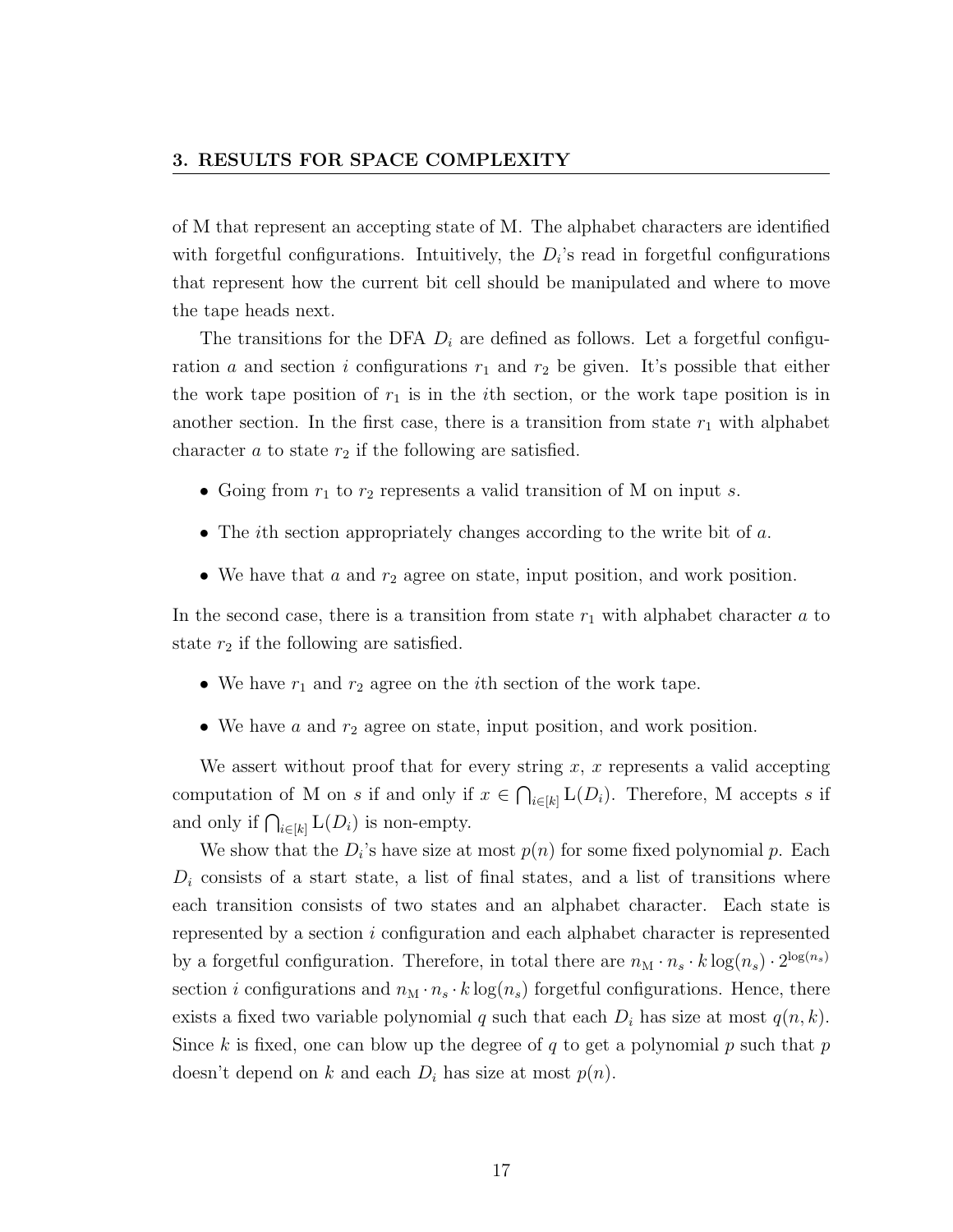It should be clear from the preceding that there is a fixed polynomial  $t(n)$  such that for every k,  $N_{k\log}^{S}$  is  $t(n)$ -time reducible to k-IE<sub>D</sub>. However, we want to show that there is a constant c such that for every k,  $N_{k\log}^{S}$  is  $c\log(n)$ -space reducible to  $k$ -IE<sub>D</sub>. We accomplish this by describing how to print the string encoding of the  $D_i$ 's to an auxiliary write only output tape using at most  $c \log(n)$  space for some constant c.

We will describe how to print the transitions for each  $D_i$  and leave the remaining encoding details to the reader. We use a bit string  $i$  to represent the current DFA and two bit strings  $j_1$  and  $j_2$  to represent section i configurations. We iterate through every combination of i,  $j_1$ , and  $j_2$ . If  $D_i$  has a transition from  $j_1$  to  $j_2$ , then we print  $(i, j_1, a, j_2)$  where a is the forgetful configuration such that  $j_2$  extends a. We assert that checking whether to print  $(i, j_1, a, j_2)$  requires no more than  $d \log(k) + d \log(n)$  bits for some constant d. Therefore, in printing the encoding of the  $D_i$ 's, we use no more than  $c \log(k) + c \log(n)$  bits for some constant c. For each k, when n is sufficiently large, the  $log(k)$  term goes away. It follows that for every k,  $N_{k\log}^{S}$  is  $c\log(n)$ -space reducible to k-IE<sub>D</sub>.  $\Box$ 

Corollary 3.4.  $(N_{k \log}^S)$  is LBL-equivalent to  $(k\text{-IE}_\mathcal{D})$ .

Corollary 3.5.  $(k$ -IE<sub>D</sub>) is XNL-complete.

Corollary 3.6.  $(N_{k \log}^S)$  is LBL-equivalent to  $(k\text{-IE}_N)$ .

Sketch of proof. Since DFA's are special cases of NFA's, we have that  $(k\text{-}IE_{\mathcal{D}})$ is trivially LBL-reducible to  $(k\text{-IE}_N)$ . Also, we can apply the same approach from Proposition 3.1 to get a constant c such that for every  $k, k$ -IE<sub>N</sub>  $\in$  NSPACE<sup>b</sup>(ck log(n)). Hence,  $(k\text{-IE}_N)$  is LBL-reducible to  $(N_{k\log}^S)$ .

Further, since we have that  $(k\text{-IE}_\mathcal{D})$  and  $(N_{k\log}^S)$  are LBL-equivalent from Corollary 3.4, it follows that  $(N_{klog}^S)$ ,  $(k\text{-IE}_\mathfrak{D})$ , and  $(k\text{-IE}_N)$  are all LBL-equivalent.  $\Box$ 

#### <span id="page-24-0"></span>3.1.2 Multi-Pass Automata

The following subsection is based on private communication between the author and Manuel Blum [\[70\]](#page-79-1).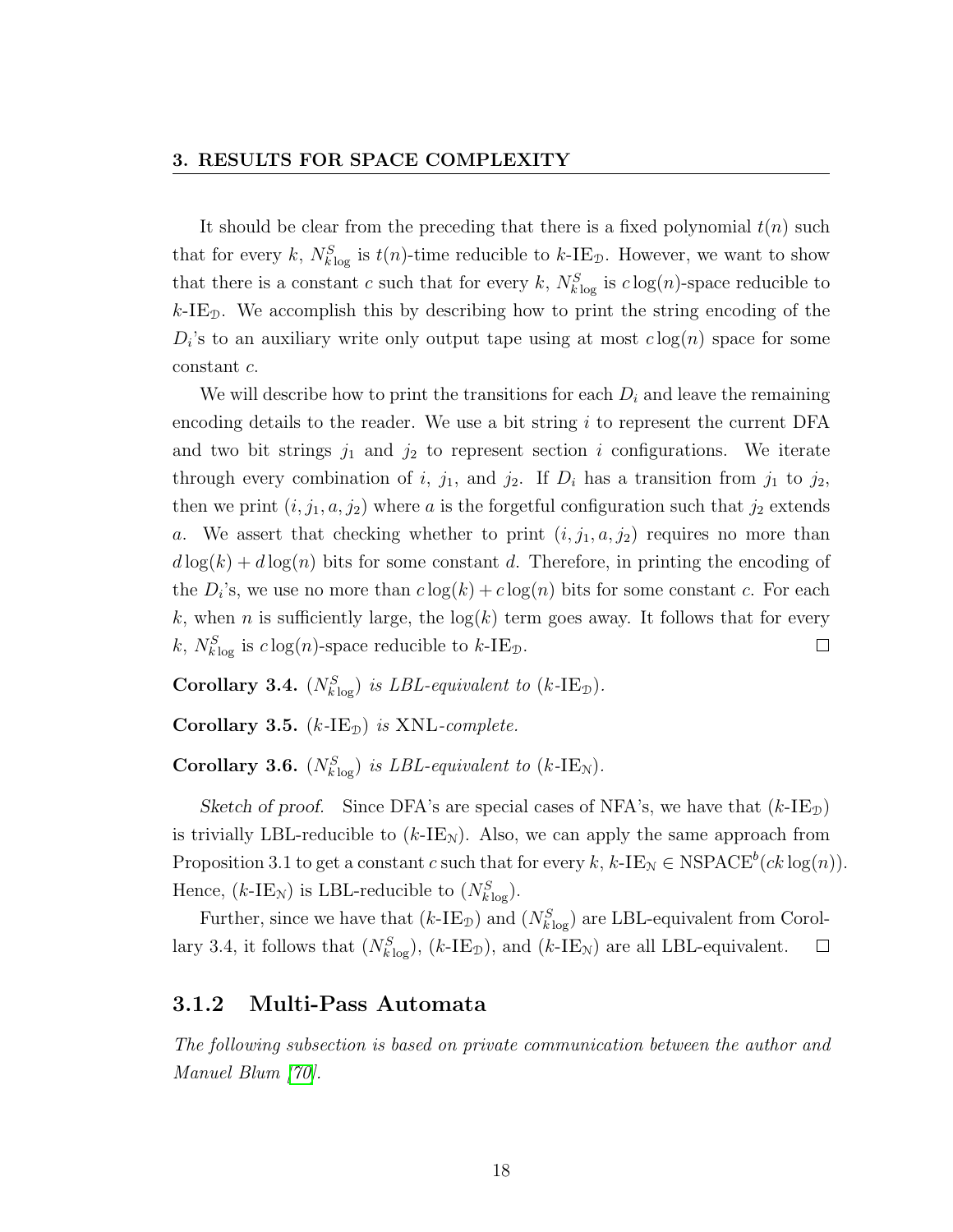A k-pass automaton is a finite automaton that reads over the input string from left to right k times. At the end of each read, the automaton reads a special end character and then moves the tape head to the start of the input continuing the computation from the state where it left off from.

We consider the non-emptiness problem for k-pass deterministic finite automata. We denote this problem by k-PASS. There is a natural reduction from  $k$ -IE<sub>D</sub> to k-PASS. We simply need to build a k-pass automaton such that each DFA is evaluated for one of the k passes.<sup>[1](#page-25-0)</sup>

**Proposition 3.7.** ( $k$ -IE<sub>D</sub>) is *LBL-reducible to* ( $k$ -PASS).

**Theorem 3.8.** (k-PASS) is LBL-reducible to  $(k$ -IE<sub>D</sub>).

*Proof.* Let a k-pass automaton A be given. Let |A| denote the number of states in A. We construct a finite list of finite automata  $\{D_i\}_{i\in[k]}$  so that for each  $i\in[k]$ ,  $|D_i| = O(|A|^2).$ 

Let  $i \in [k]$  be given. The finite automaton  $D_i$  has roughly  $|A|^2$  states. Aside from an initial segment of states, all of the states can be represented by a pair of states of A. That is, each state of  $D_i$  can be represented by a pair  $(s, t)$  where s is intended to represent the last state in the *i*th pass of  $A$  on an input string and  $t$  is intended to represent the current state in the ith pass of A on an input string. A state is final if  $s = t$ . However, in  $D_k$ , a state is only final if  $s = t$  and s is a final state of A.

Essentially, the finite automata will first read in a bit string that encodes a list  ${s_i}_{i\in[k]}$  of k states from A. For each  $i \in [k]$ , the state  $s_{i-1}$  represents the first state of the *i*th pass of A on an input<sup>[2](#page-25-1)</sup> and  $s_i$  represents the last state reached by A of the ith pass of A on an input string. Next, the automata will read in the supposed input for A simulating what A would do. That is, for each  $i \in [k]$ ,  $D_i$  simulates the ith pass of A on the supposed input verifying that the guessed last state  $s_i$  actually is the last state in the ith pass.

<span id="page-25-0"></span><sup>1</sup>Similar to the concatenation construction for building a DFA for the concatenation of two regular languages, we can connect the DFA state diagrams so that the final states of one DFA transition to the start state of the next DFA and so on.

<span id="page-25-1"></span><sup>&</sup>lt;sup>2</sup>Except when  $i = 1$  in which case the first state of the first pass is the start state of A.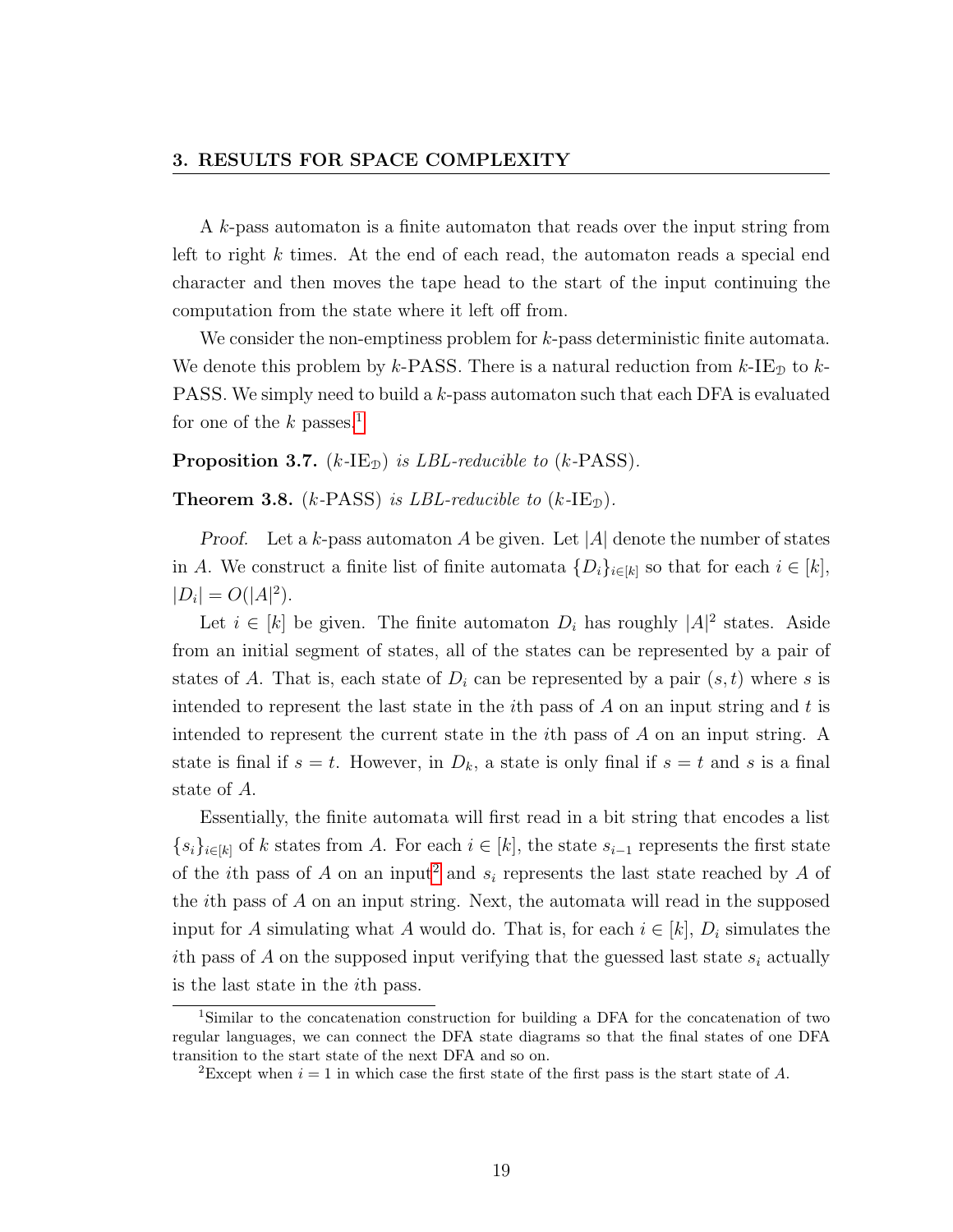We assert that there exists a string accepted by  $D_i$  for all  $i \in [k]$  if and only if there exists a string accepted by A. To see this, one observes that any string accepted by each  $D_i$  corresponds with an evaluation of A on k-passes of an input string where the first and last states of each pass match up creating an accepting computation of A. Also, one observes that any accepting path through A corresponds with k-passes with associated first and last states where for each  $i \in [k]$ , the ith pass with corresponding states is accepted by the ith finite automaton.  $\Box$ 

Corollary 3.9.  $(N_{k \log}^S)$  is LBL-equivalent to (k-PASS).

The non-emptiness problem for multi-pass automata is similar to the nonemptiness problem for two-way automata. The non-emptiness problem for two-way automata is a known PSPACE-complete problem [\[33,](#page-75-3) [29\]](#page-75-0). We assert without proof that  $N_{k\log}^S$  is LBL-equivlaent to non-emptiness for k-turn two-way automata.

## <span id="page-26-0"></span>3.2 Deterministic Logspace

The following subsection is based on a collaboration between the author and Joseph Swernofsky to explore non-standard classes of finite automata.

#### <span id="page-26-1"></span>3.2.1 Symmetric Automata

A symmetric finite automata (or SFA) is an NFA satisfying the following. Each alphabet character  $c$  has a corresponding alphabet character  $c<sup>r</sup>$  such that if there is a transition from state  $p$  to  $q$  with alphabet character  $c$ , then there is a transition from state q to p with alphabet character  $c^r$ . We denote the intersection nonemptiness problem for  $SFA$ 's by  $IE_8$ . Further, we denote the intersection nonemptiness problem for  $k$  SFA's by  $k$ -IE<sub>s</sub>.

The concept of a symmetric Turing machine was introduced in [\[46\]](#page-77-1). We consider the complexity class SL consisting of languages accepted by symmetric logspace bounded Turing machines. By the equivalences from [\[57\]](#page-78-4), we have that  $L = SL$ .

**Proposition 3.10.** There exists c such that for every k, k-IE<sub>S</sub>  $\in$  DSPACE<sup>b</sup>(ck log(n)).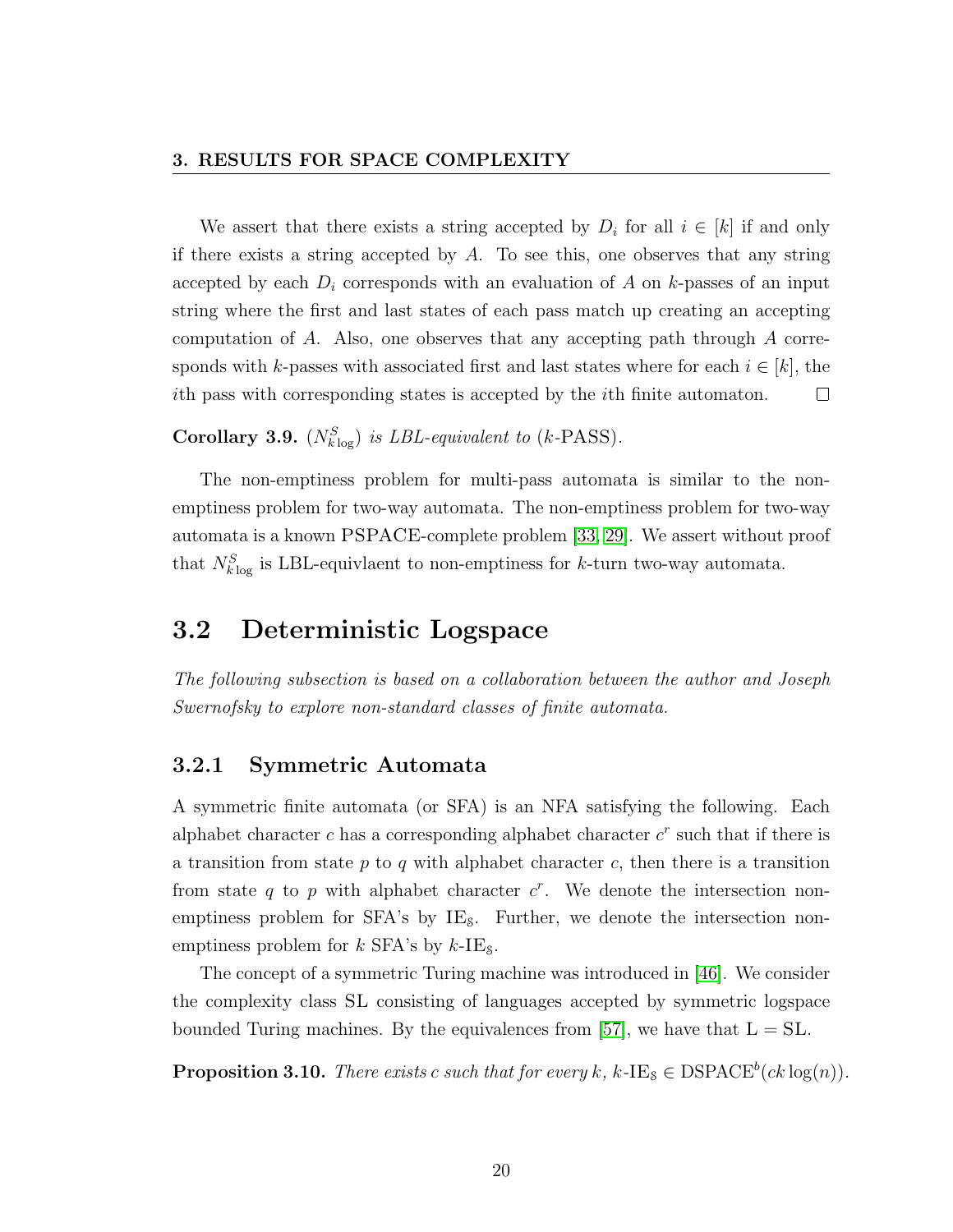#### 3. RESULTS FOR SPACE COMPLEXITY

Sketch of proof. We solve  $k$ -IE<sub>s</sub> by checking reachability in a product machine. We can do this because there exists a path from an initial product state to a final product state if and only if there is a non-empty intersection.

Notice that symmetric automata preserved their symmetric property under the product construction. That is, if there is a transition from a product state  $s_1$  to a product state  $s_2$  on an alphabet character  $a$ . There there is a reverse transition from  $s_2$  to  $s_1$  on the reverse alphabet character  $a^r$  because each coordinate of the product state is reversed on  $a^r$  by the defining property of symmetric automata.

Now, it was shown in [\[57\]](#page-78-4) that we can solve reachability in an undirected graph in deterministic logarithmic space. In particular, it follows that there exists a constant c such that given an undirected graph with n vertices and two designated vertices  $v_1$ and  $v_2$ , we can determine if there exists a path from  $v_1$  to  $v_2$  using at most  $c \log(n)$ bits of memory.

Since the product machine has at most  $n^k$  product states, we just need to solve reachability in an reversible (undirected) graph with at most  $n^k$  vertices. We can do this using roughly  $ck \log(n)$  bits of memory. Therefore,  $k$ -IE<sub>D</sub> is solvable using at most  $ck \log(n)$  bits for some constant c.  $\Box$ 

Corollary 3.11. (k-IE<sub>8</sub>) is LBL-reducible to  $(D_{klog}^S)$ .

**Theorem 3.12.**  $(S_{k \log}^S)$  is LBL-reducible to (k-IE<sub>s</sub>).

Proof. A symmetric Turing machine is a non-deterministic machine such that every transition has a corresponding reverse transition. We consider symmetric Turing machines with a read only input tape and a read/write binary work tape. There are three kinds of transitions based on the direction that the work tape head moves. There is a stationary transition that reads the current work tape cell and writes to it. There is a right moving transition that reads the current work tape cell and the cell to the right and writes to these two cells. Also, there is a left moving transition that reads the current work tape cell and the cell to the left and writes to these two cells. Similarly, the input head is able to peek one cell to the left or right based on the direction that it moves.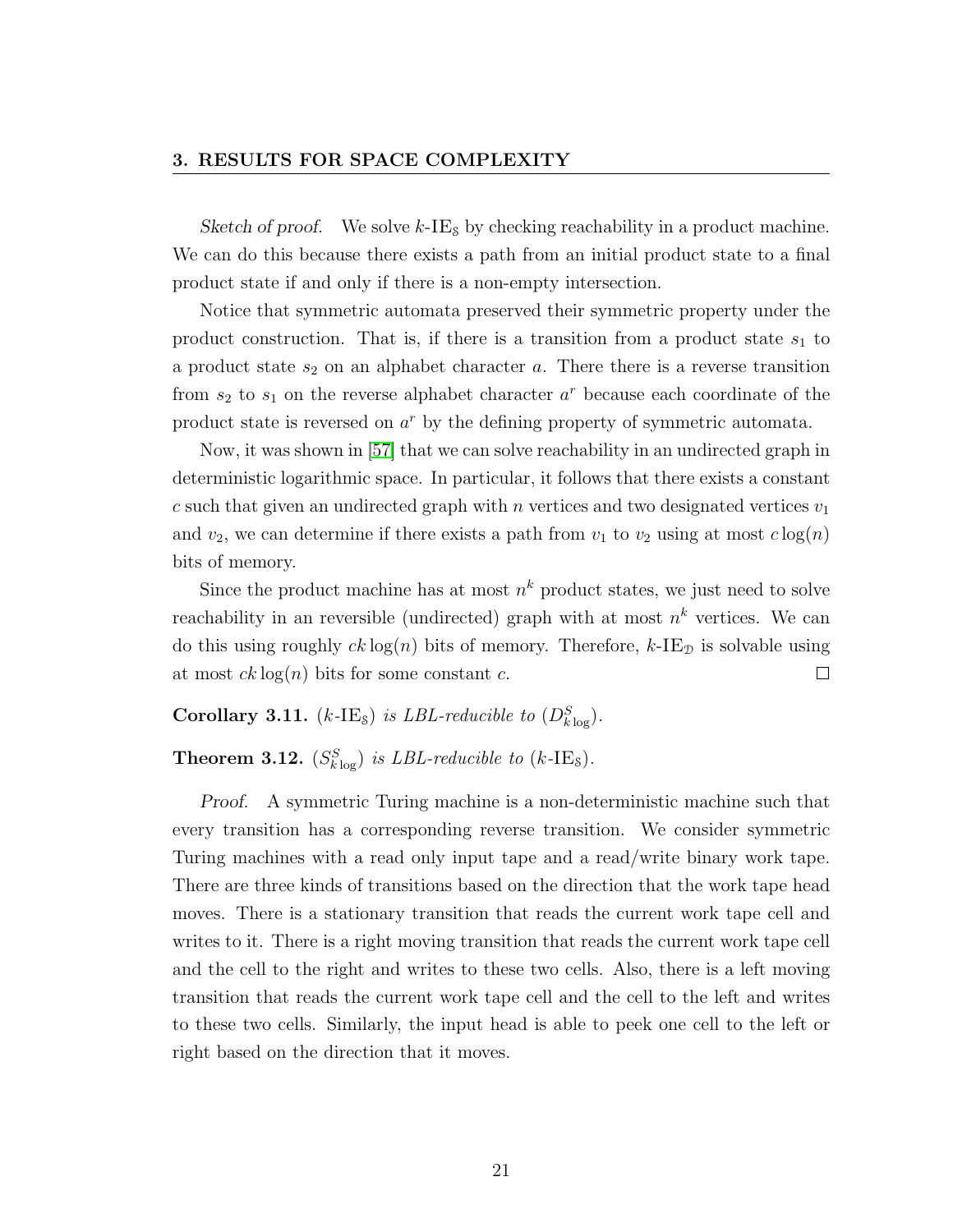We describe a parameterized reduction from  $S_{k \log}^{S}$  to k-IE<sub>s</sub>. We leave encoding details to the reader to justify that it is a log-space parameterized reduction. Let a  $k \log(n)$  space bounded symmetric Turing machine M of size  $n<sub>M</sub>$  and an input string s of length  $n_s$  be given. Together, an encoding of M and s represent an arbitrary input for  $S_{k \log}^S$ . Let n denote the total size of M and s combined i.e.  $n := n_M + n_s$ .

Our first task is to construct k SFA's, denoted by  $\{S_i\}_{i\in[k]}$ , each of size at most  $p(n)$  for some fixed polynomial p such that M accepts s if and only if  $\bigcap_{i\in[k]} L(S_i)$ is non-empty. The SFA's will read in a string that represents a computation of M on s and verify that the computation is valid and accepting. The work tape of M will be split into k sections each consisting of  $log(n_s)$  sequential bits of memory. The *i*th SFA,  $S_i$ , will keep track of the *i*th section and verify that it is managed correctly. In addition, all of the SFA's will keep track of the input and work tape head positions. The following two concepts are essential to our construction.

A section i configuration of M is a tuple of the form

(state, input position, work position, ith section of work tape).

An informative configuration of M is a tuple of the form

(source state, target state, input direction, work direction, read bits, write bits).

The states of  $S_i$  are identified with section i configurations. Each  $S_i$  has a single initial state. We identify this initial state with the section  $i$  configuration of M that represents the initial input and work positions, a blank ith section of the work tape, and the initial state of M. We identify final states of  $S_i$  with section *i* configurations of M that represent an accepting state of M. The alphabet characters are identified with informative configurations. Intuitively, the  $S_i$ 's read in informative configurations that represent how the machine M could be manipulated in one step of the computation.

The transitions for the SFA  $S_i$  are defined as follows. Let an informative configuration a and section i configurations  $r_1$  and  $r_2$  be given. There is a transition from state  $r_1$  with alphabet character a to state  $r_2$  if the following are satisfied.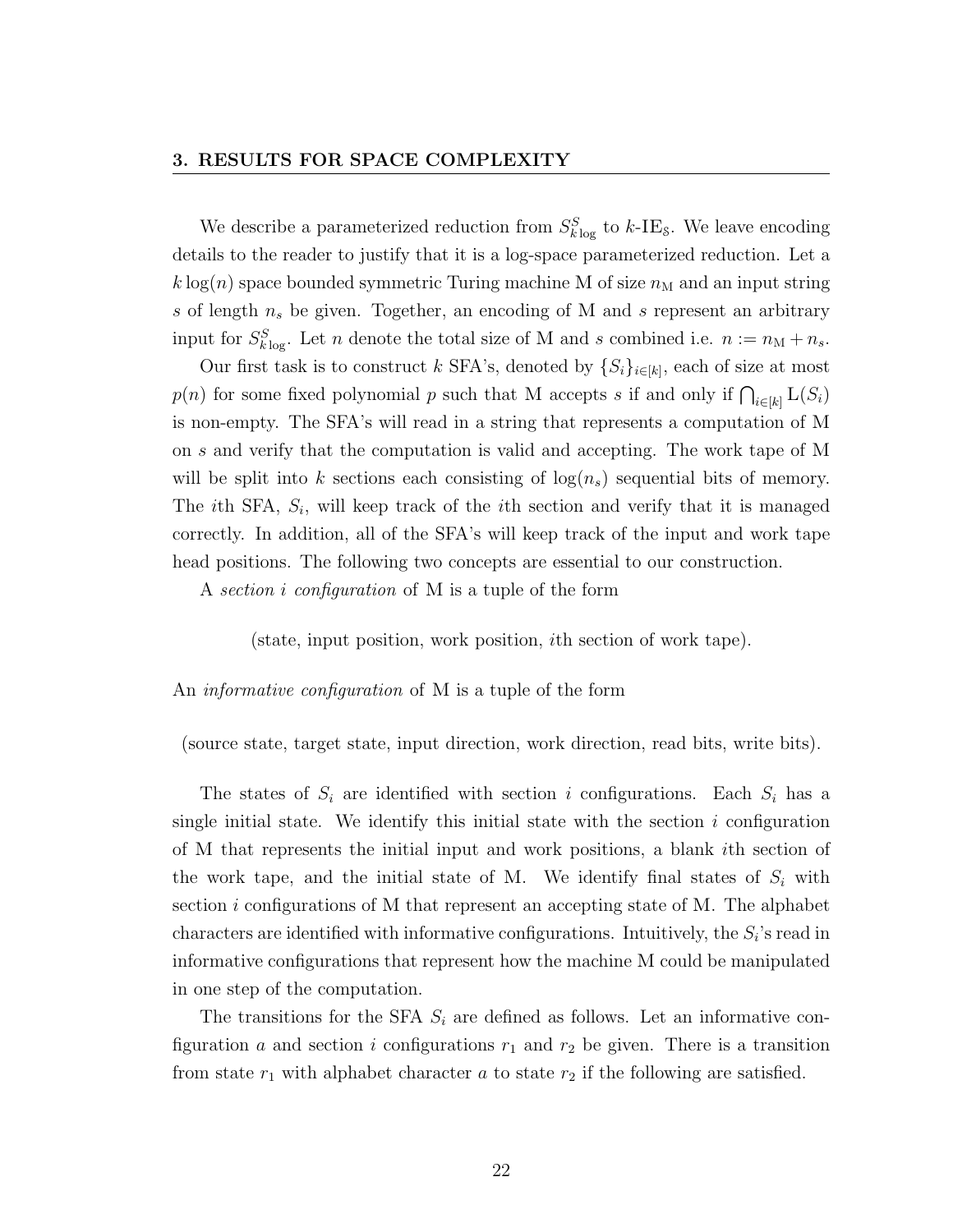- There is a transition for M on input s corresponding to the informative configuration a.
- The tape positions move from  $r_1$  to  $r_2$  according to the tape directions of a.
- The source and target states of a match  $r_1$  and  $r_2$ , respectively.
- When appropriate, the read and write bits of a match  $r_1$  and  $r_2$ , respectively.
- The remaining bits from  $r_1$  and  $r_2$ 's section of the work tape match.

It remains to justify that these automata are SFA's. For each informative configuration, there is a corresponding reverse informative configuration. This reverse configuration is obtained by flipping the input and work directions, swapping the source and target states, and swapping the read bits and write bits. Since the machine M is symmetric, every transition has a corresponding reverse transition. By the construction of the finite automata, every transition has a corresponding reverse transition with the reverse alphabet character identified by the reverse informative configuration.

We assert without proof that for every string  $x, x$  represents a valid accepting computation of M on s if and only if  $x \in \bigcap_{i \in [k]} L(S_i)$ . Therefore, M accepts s if and only if  $\bigcap_{i\in[k]} L(S_i)$  is non-empty.

We show that the  $S_i$ 's have size at most  $p(n)$  for some fixed polynomial p. Each  $S_i$  consists of a start state, a list of final states, and a list of transitions where each transition consists of two states and an alphabet character. Each state is represented by a section i configuration and each alphabet character is represented by a informative configuration. Therefore, in total there are  $n_M \cdot n_s \cdot k \log(n_s) \cdot 2^{\log(n_s)}$ section *i* configurations and  $O(n_{\rm M}^2)$  informative configurations. Hence, there exists a fixed two variable polynomial q such that each  $S_i$  has size at most  $q(n, k)$ . Since k is fixed, one can blow up the degree of q to get a polynomial p such that p doesn't depend on k and each  $S_i$  has size at most  $p(n)$ .  $\Box$ 

Corollary 3.13.  $(D_{k \log}^S)$  is LBL-equivalent to  $(k$ -IE<sub>s</sub>).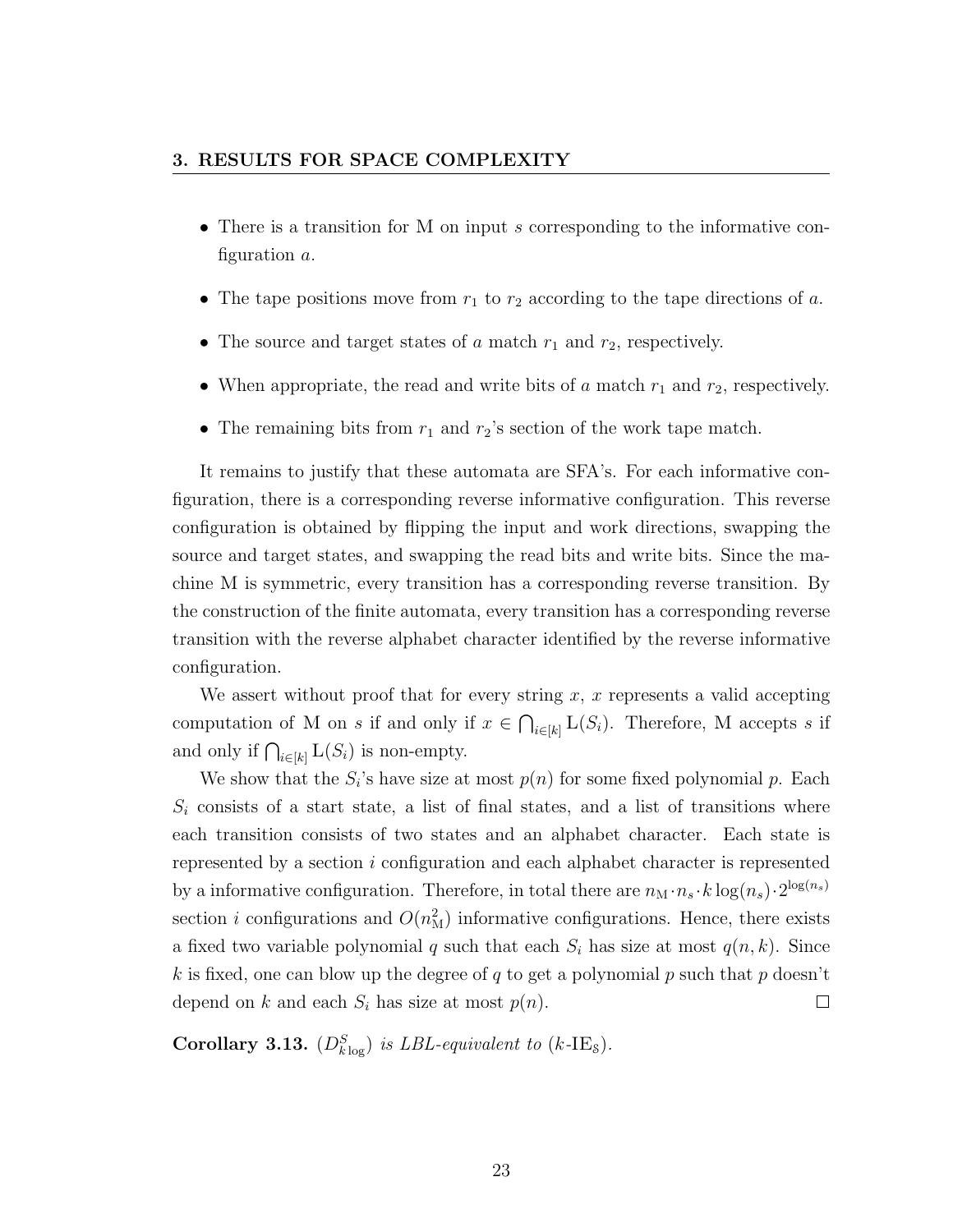*Proof.* From Theorem 2.2, we know that  $(S_{k \log}^S)$  and  $(D_{k \log}^S)$  are LBL-equivalent. By combining with Corollary 3.11 and Theorem 3.12, we obtain the desired result.  $\Box$ 

Corollary 3.14.  $(k$ -IE<sub>s</sub>) is XL-complete.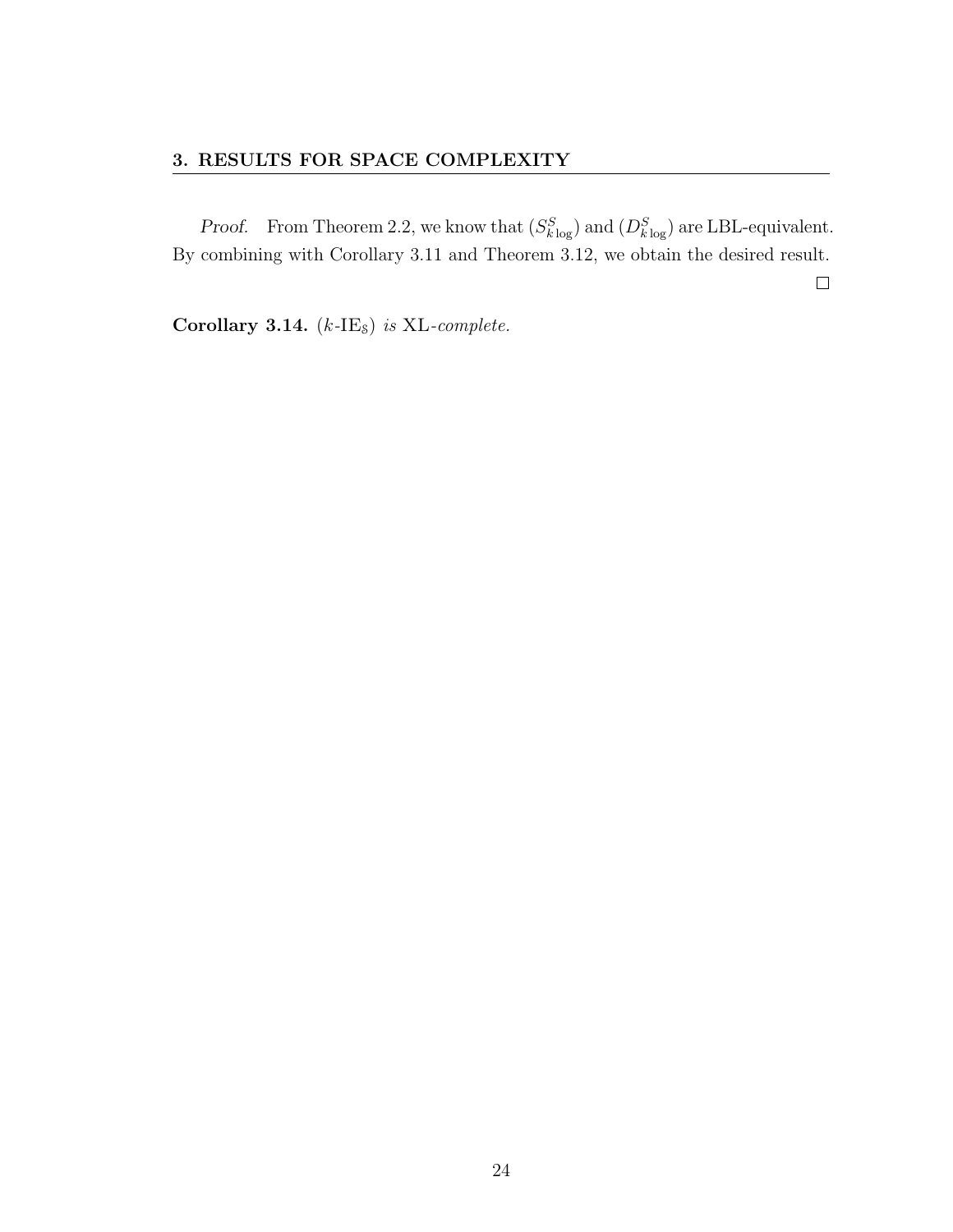# <span id="page-31-0"></span>4

# RESULTS FOR TIME COMPLEXITY

<span id="page-31-1"></span>The following section is based on the author's ICALP 2015 paper with Joseph Swernofsky [\[59\]](#page-78-5).

## 4.1 Polynomial Time

#### <span id="page-31-2"></span>4.1.1 Pushdown Automata

Using the product construction, we can solve the intersection non-emptiness problem for one pushdown automaton and  $k$  DFA's in  $n^{O(k)}$  time.

**Proposition 4.1.** There exists c such that for every k, k-IE<sub>1P+D</sub>  $\in$  DTIME(n<sup>ck</sup>).

Proof. Non-emptiness for a single PDA is known to be solvable in polynomial time. Hence, we may choose c such that non-emptiness for PDA's is in  $DTIME(n^c)$ .

Let  $k$  be given. Let an input consisting of one PDA and  $k$  DFA's be given. Let m denote the number of states from the largest automaton. Let  $n$  denote the total length of the input's string encoding. The product of the PDA and  $k$  DFA's is a PDA with at most  $m^{k+1}$  states and the product can be encoded by a string of length at most  $n^{k+1}$ . Now, we use the algorithm that decides non-emptiness for PDA's to solve non-emptiness for the product automaton in  $O(n^{c(k+1)})$  time.

Since k is arbitrary, we have for all k,  $k$ -IE<sub>1P+D</sub>  $\in$  DTIME $(n^{c(k+1)})$ . We can choose a larger constant c' so that for all k,  $k$ -IE<sub>1P+D</sub>  $\in$  DTIME( $n^{c'k}$ ).  $\Box$ 

**Corollary 4.2.** (k-IE<sub>1P+D</sub>) is LBL-reducible to  $(D_{n^k}^T)$ .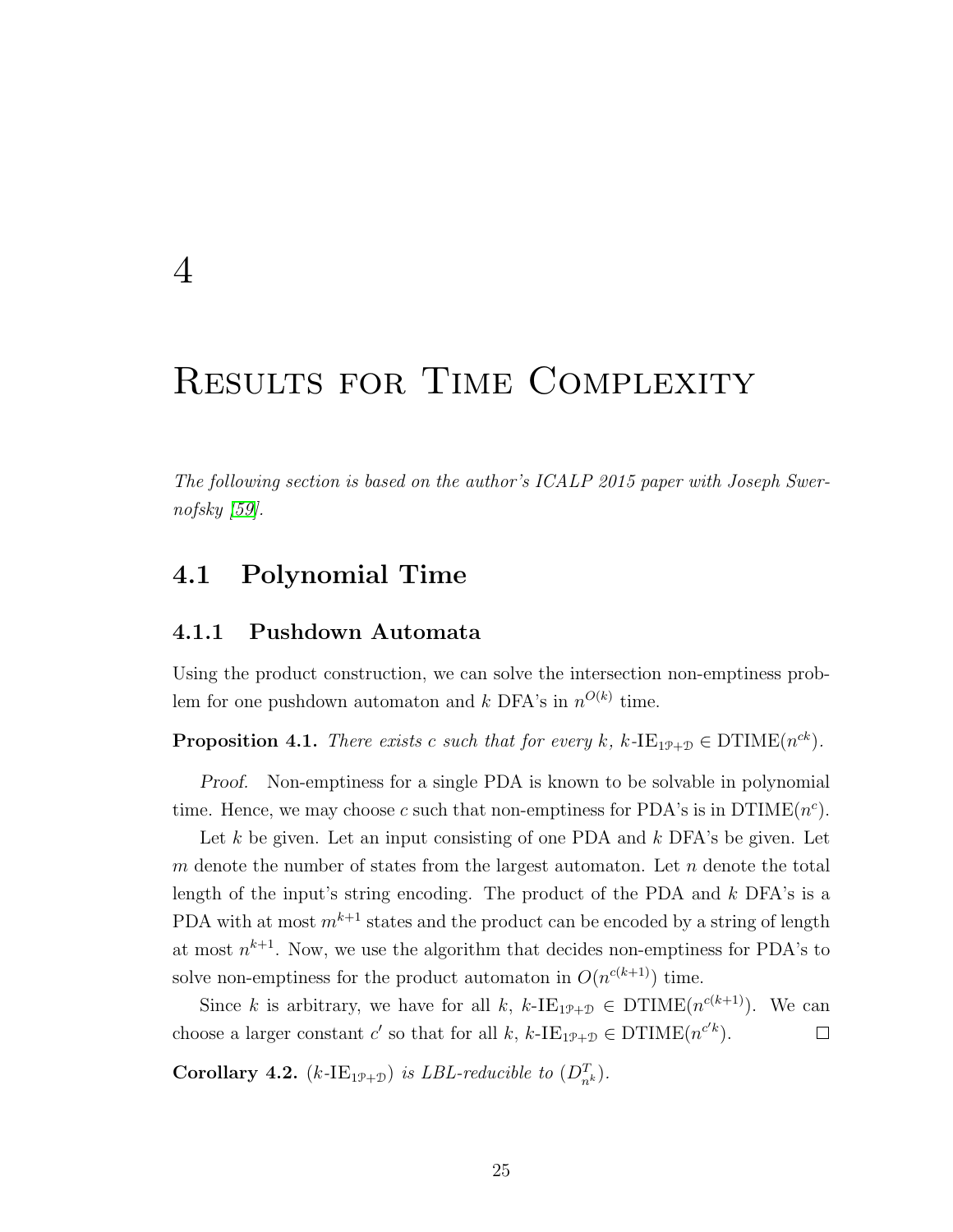In the following theorem, we reduce acceptance for  $k \log(n)$ -space bounded auxiliary pushdown automata to intersection non-emptiness for one PDA and k DFA's. Our presentation is in the same format as that from subsection 3.1.1.

**Theorem 4.3.**  $(Aux_{k\log}^S)$  is LBL-reducible to  $(k\text{-IE}_{1\mathcal{P}+\mathcal{D}})$ .

Proof. An auxiliary pushdown automaton has a stack, a two-way read-only input tape, and a single read/write work tape. We will restrict the read/write work tape to be binary and bound the amount of cells that the automaton can use in terms of the input length. In addition, we will only consider auxiliary pushdown automata where the stack alphabet is binary. Such restricted auxiliary PDA's are sufficient for carrying out the simulation in [\[18\]](#page-74-5).

Let k be given. We will describe a reduction from  $Aux_{k\log}^S$  to  $k\text{-IE}_{1\mathcal{P}+\mathcal{D}}$ . Let a  $k \log(n)$ -space bounded auxiliary pushdown automaton M of size  $n_M$  and an input string x of length  $n_x$  be given. Together, an encoding of M and x represent an arbitrary input for  $Aux_{k\log}^S$ . Let n denote the total size of M and x combined i.e.  $n := n_{\mathrm{M}} + n_x.$ 

Our task is to construct one PDA and k DFA's, denoted by PD and  $\{D_i\}_{i\in[k]},$ each of size at most  $O(n^c)$  for some fixed constant c such that M accepts x if and only if  $L(PD) \cap \bigcap_{i \in [k]} L(D_i)$  is non-empty. The automata will read in a string that represents a computation of M on  $x$  and verify that the computation is valid and accepting. The PDA PD will verify that the stack is managed correctly while the DFA's will verify that the work tape is managed correctly. In particular, the work tape of M will be split into k sections each consisting of  $log(n_x)$  sequential bits of memory. The *i*th DFA,  $D_i$ , will keep track of the *i*th section and verify that it is managed correctly. In addition, all of the DFA's will keep track of the tape head positions.

The following two concepts are essential to our construction. A section i configuration of M is a tuple of the form:

(state, input position, work position, ith section of work tape).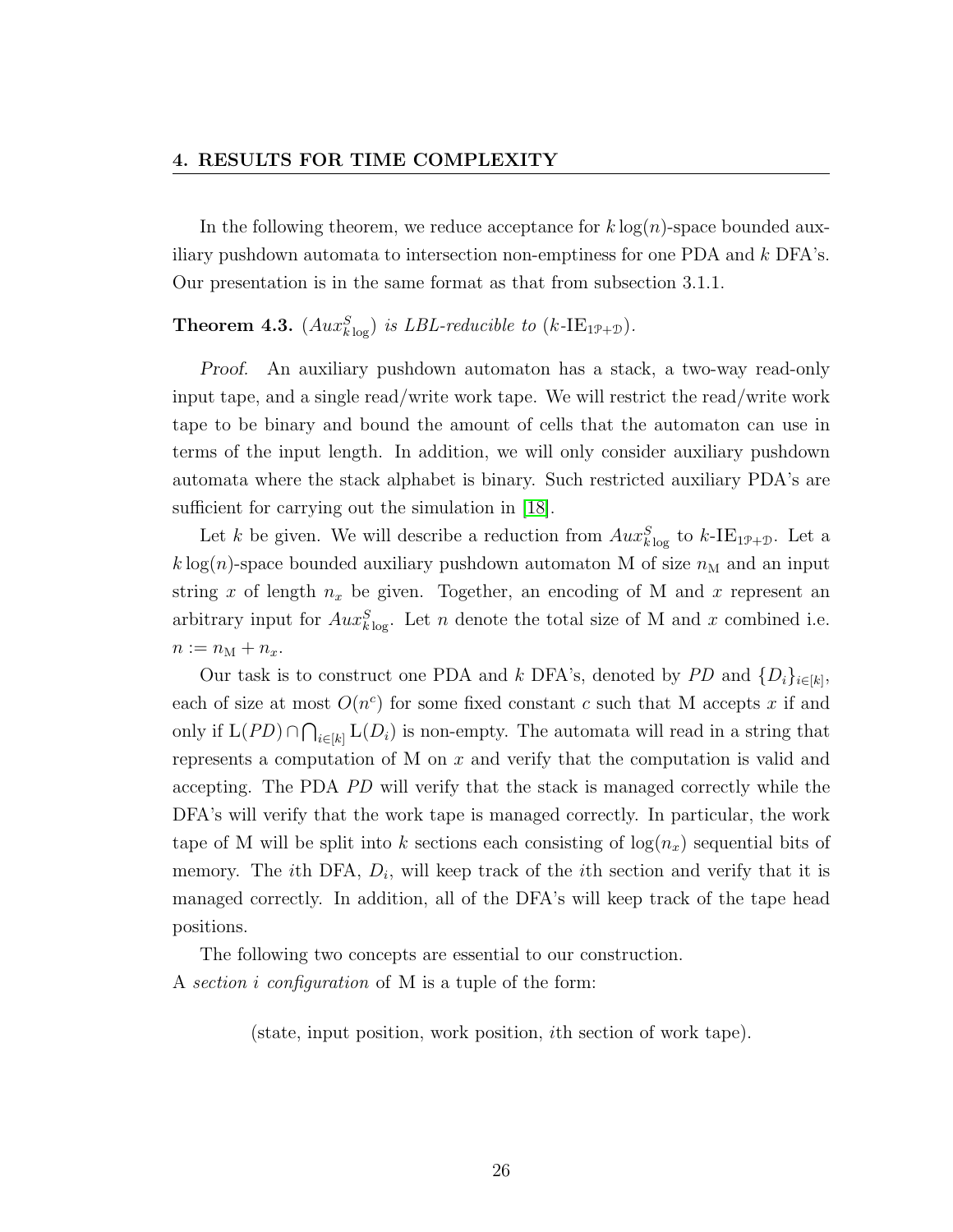A forgetful configuration of M is a tuple of the form:

(state, input position, work position, write bit, stack action, top bit).

The alphabet symbols are identified with forgetful configurations. The PDA PD only has two states. When it reads a forgetful configuration  $a$ , if  $a$  represents the top of the stack correctly, then PD loops in the initial/accepting state and pushes or pops based on the stack instruction that a represents. Otherwise, PD goes to the dead/rejecting state.

The states for the  $D_i$ 's are identified with section i configurations. Each  $D_i$  has a single initial state. We identify this initial state with the section  $i$  configuration of M that represents the initial input and work positions, a blank ith section of the work tape, and the initial state of M. The final states of  $D_i$  represent accepting configurations of M.

Informally, the transitions are defined as follows. For each  $D_i$ , there is a transition from state  $r_1$  to state  $r_2$  with symbol a if a validly represents how the state and partial tapes for  $r_1$  and  $r_2$  could be manipulated in one step for the computation of M on input x. It's important to notice that in order to determine if there is a transition, the stack action and top bit of the stack must be taken into account.

We assert without proof that for every string  $y, y$  represents a valid accepting computation of M on x if and only if  $y \in L(PD) \cap \bigcap_{i \in [k]} L(D_i)$ . Therefore, M accepts x if and only if  $L(PD) \cap \bigcap_{i \in [k]} L(D_i)$  is non-empty. By bounding the total number of section  $i$  configurations, one can show there exists a fixed two variable polynomial q such that each  $D_i$  has at most  $q(n, k)$  states. Therefore, there is a constant d that does not depend on k such that each  $D_i$  has size at most  $O(n^d)$ where k is treated as a constant. Further, we can compute each  $D_i$ 's transition table by looping through every combination of a pair of states and an alphabet symbol and marking the valid combinations. The number of possible combinations is a fixed polynomial blow-up from  $n^d$ . Therefore, we can compute the transition tables in  $O(n^c)$  time for some slightly larger constant c that does not depend on k.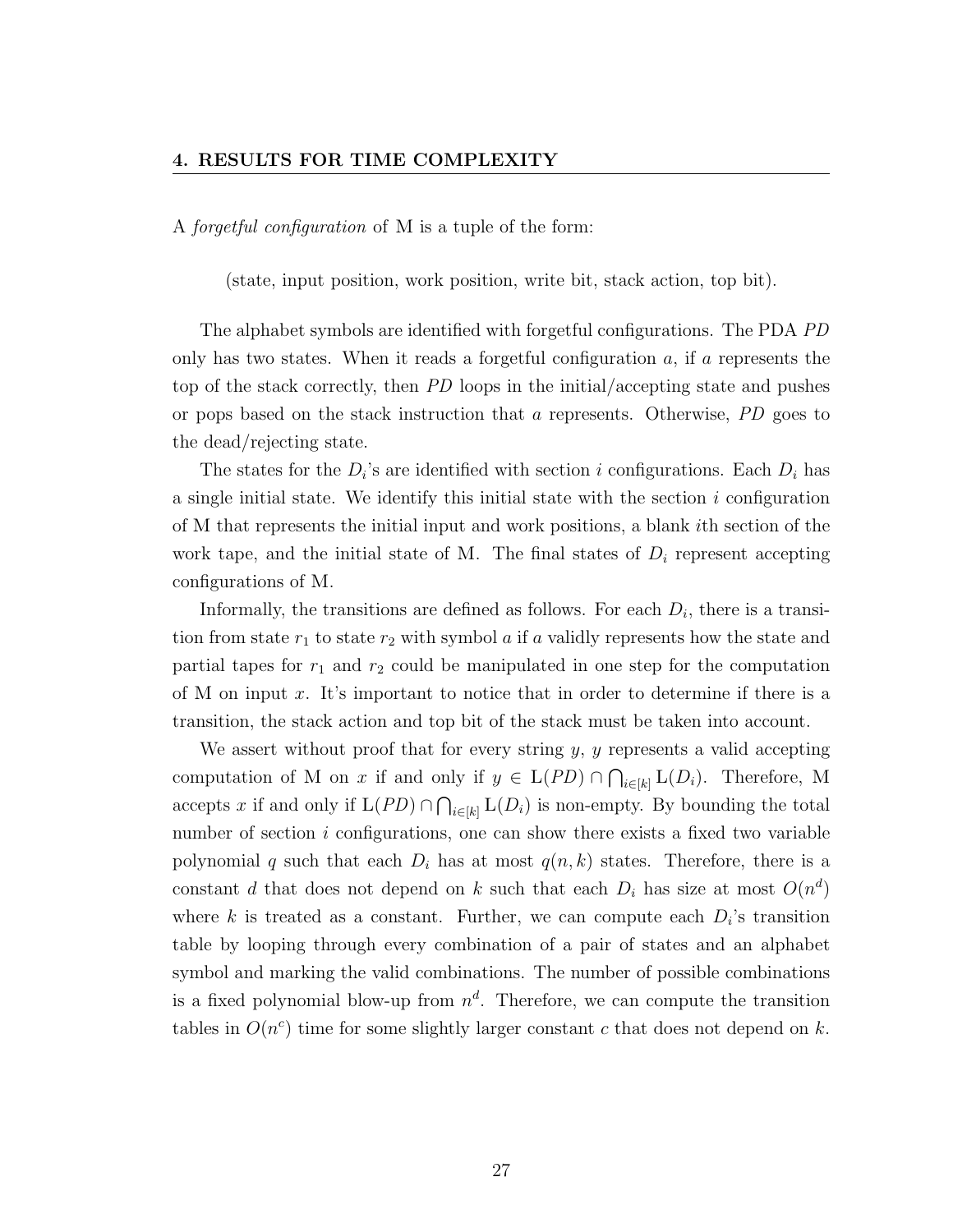Since k was arbitrary, we have that for every k, there is an  $O(n^c)$ -time reduction from  $Aux_{k\log}^S$  to  $k$ -IE<sub>1P+D</sub>.  $\Box$ 

In the preceding reduction, it was surprising that the PDA had a fixed number of states. Even more surprisingly, one could convert the automata constructed in the reduction to automata with a binary input alphabet. In doing so, the PDA can be made fixed. In other words, there is a fixed deterministic pushdown automaton for which the intersection non-emptiness problem is hard.

By applying techniques from Cook [\[18\]](#page-74-5) we obtain the following corollary.

Corollary 4.4.  $(D_{n^k}^T)$  is LBL-equivalent to  $(k\text{-IE}_{1\mathcal{P}+\mathcal{D}})$ .

*Proof.* From Theorem 2.3, we know that  $(Aux_{k\log}^S)$  and  $(D_{n^k}^T)$  are LBL-equivalent. By combining with Corollary 4.2 and Theorem 4.3, we obtain the desired result.  $\Box$ 

Corollary 4.5.  $(k$ -IE<sub>1P+D</sub>) is XP-complete.

#### <span id="page-34-0"></span>4.1.2 Multi-Stack Pushdown Automata

A two-stack pushdown automaton can simulate a Turing machine. Therefore, the non-emptiness problem for such machines is undecidable. However, we can restrict how and when the machines can access their stacks to obtain classes of machines whose non-emptiness problems are decidable [\[49\]](#page-77-2). In particular, we discuss the  $k$ phase switches restriction. This restriction forces a machine to designate a stack for popping. In other words, a restricted machine can push to any stack, but only pop from the designated stack. The  $k$  refers to how many times the machine can switch which stack is designated. We refer to a machine with such a restriction as a multi-stack pushdown automaton with k-phase switches. For background on such machines, we refer the reader to [\[62\]](#page-78-6). We also investigate what we refer to as the dual class of machines. These machines can pop from any stack, but can only push to the designated stack.

We denote the non-emptiness problem for multi-stack pushdown automata with  $k$ -phase switches by  $k$ -MPDA. Similarly, we denote the non-emptiness problem for the dual machines by  $k$ -co-MPDA.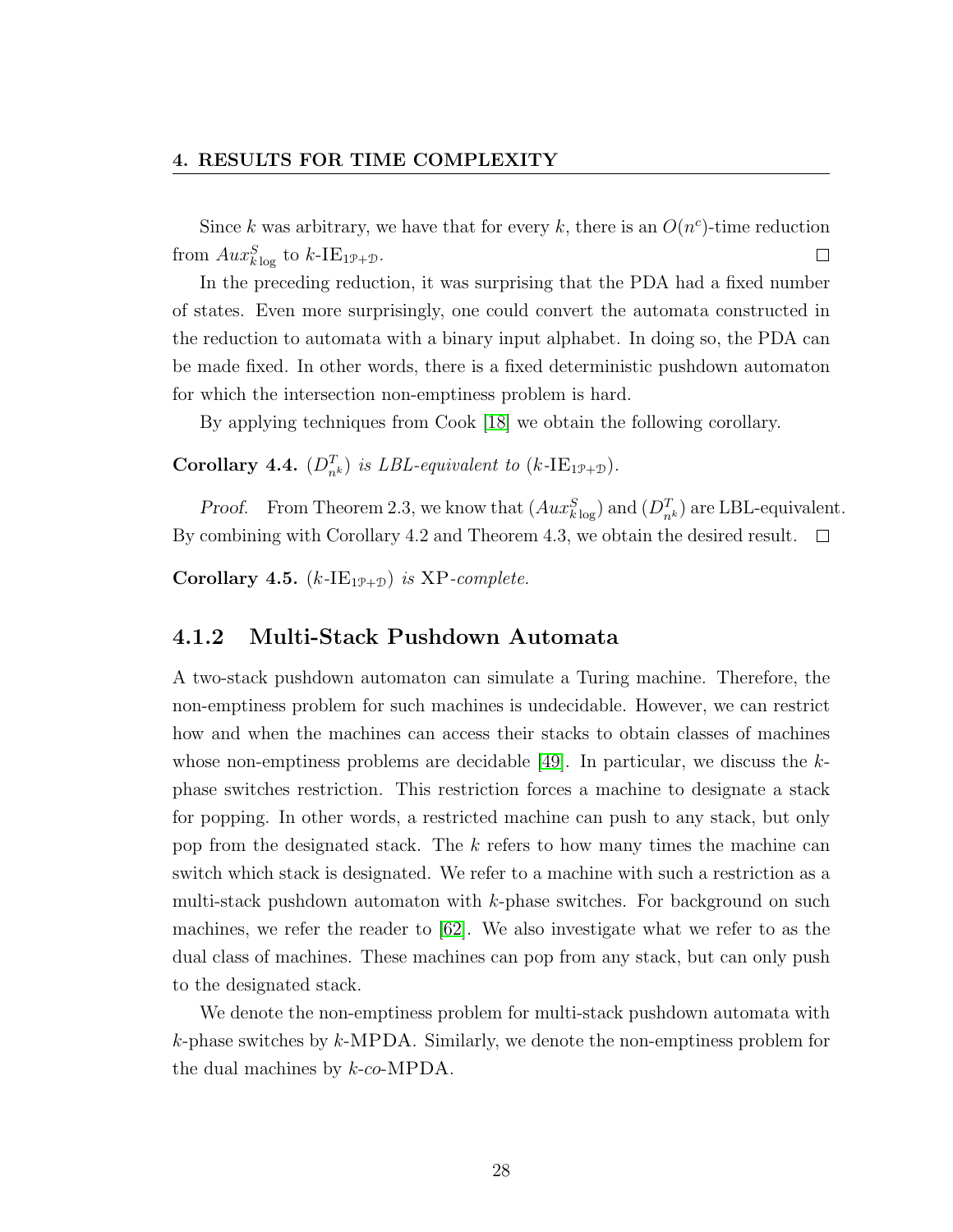**Proposition 4.6.** There exists c such that for every k, k-MPDA and k-co-MPDA  $\in$  DTIME $(n^{c2^k})$ .

Sketch of proof. In [\[49\]](#page-77-2), it was shown that k-MPDA and k-co-MPDA  $\in$  $DTIME(n^{O(2^k)})$  by a reduction to non-emptiness for graph automata with bounded tree width and further to non-emptiness for tree automata.  $\Box$ 

**Corollary 4.7.** (k-MPDA) and (k-co-MPDA) are LBL-reducible to  $(D_{n^{2k}}^T)$ .

Reductions have been introduced to show the hardness of related non-emptiness problems. In particular, a reduction was introduced to show that the non-emptiness problem for a related class of infinite automata has a double exponential time lower bound [\[42\]](#page-76-5). In addition, a reduction was introduced to show that the non-emptiness problem for ordered multi-stack pushdown automata has a double exponential time lower bound [\[3\]](#page-72-3).

In the following theorem, we reduce intersection non-emptiness for one PDA and  $2^k$  DFA's to non-emptiness for multi-stack pushdown automata with k-phase switches.

### **Theorem 4.8.**  $(2^k$ -IE<sub>1P+D</sub>) is *LBL-reducible to* (*k*-MPDA).

Sketch of proof. Let an input for  $2^k$ -IE<sub>1P+D</sub> consisting of a PDA and  $2^k$  DFA's be given. We will describe how to construct a multi-stack pushdown automaton M with k-phase switches whose language is non-empty if and only if the PDA and DFA's languages have a non-empty intersection.

The machine M will have k stacks. It will read its input and copy it onto all of the stacks besides the first stack. While it is reading the input, the first stack will be used to simulate the PDA on the input. Then, it will repeat the following procedure until each of the stacks have been designated once.

The procedure consists of popping from the designated stack and pushing what is being popped onto all of the other stacks. While it is popping, it is also simulating one DFA per copy of the input string or simulating one DFA in reverse per copy of the reversal of the input string. This will eventually create exponentially many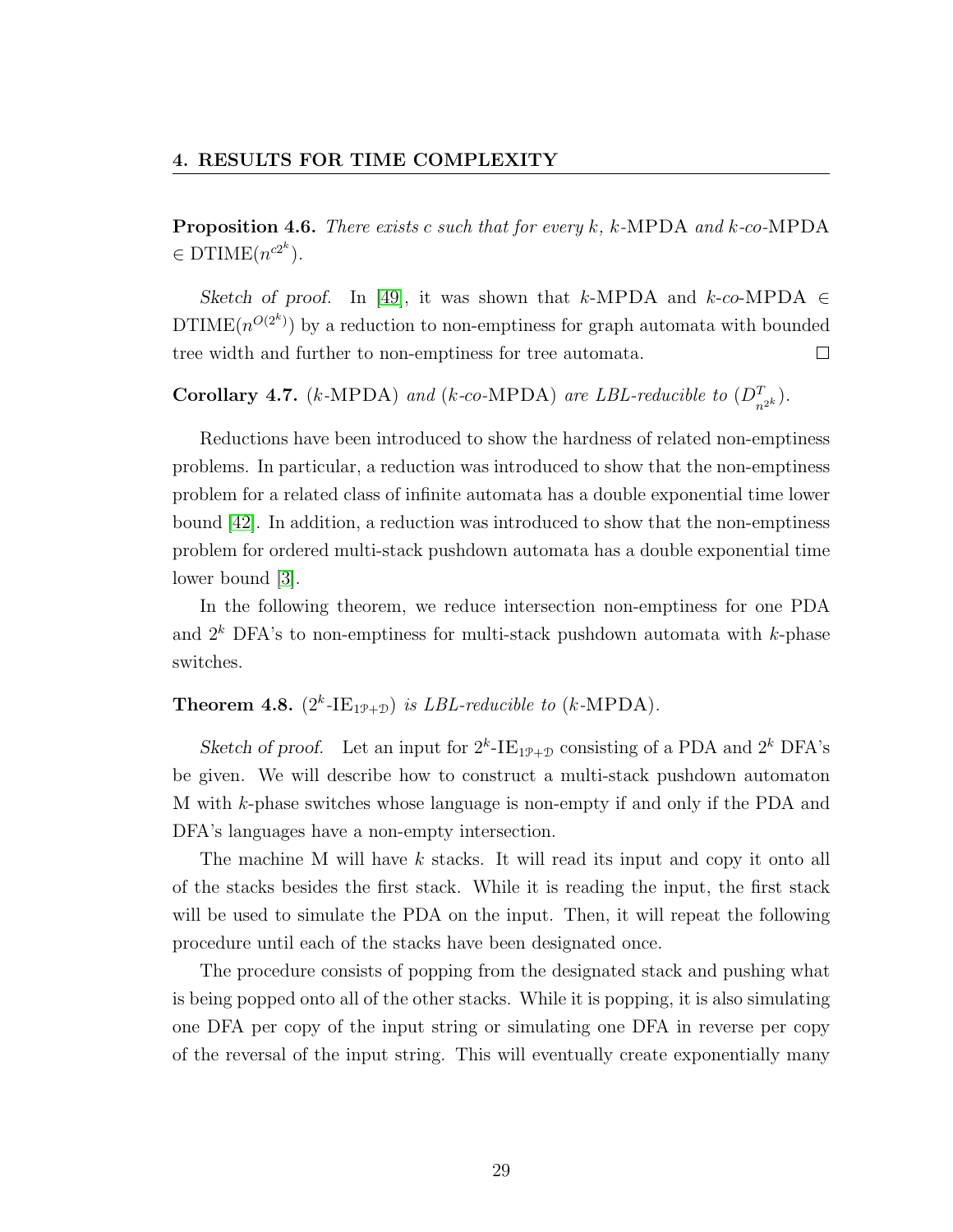copies of the input string followed by the reversal of the input string and lead to simulating each DFA or reversal on one of the copies.

If the PDA and all of the DFA's accept, then M will accept. Otherwise, M will reject. In total, we are able to simulate one PDA and  $O(2<sup>k</sup>)$  DFA's using only k-phase switches. Also, the size of M will be approximately the sum of the sizes of the PDA and DFA's.  $\Box$ 

A related reduction can be given for the dual machines.

### **Theorem 4.9.**  $(2^k$ -IE<sub>19+D</sub>) is *LBL-reducible to* (*k*-co-MPDA).

Sketch of proof. Let an input for  $2^k$ -IE<sub>1P+D</sub> consisting of a PDA and  $2^k$  DFA's be given. We will describe how to construct a dual machine with  $k$ -co-phase switches that accepts some input if and only if the PDA and DFA's languages have a nonempty intersection.

The MPDA will have  $k$  stacks. It will read an input consisting of  $2^k$  separated strings and repeat the following procedure. As it is reading the input, it will copy the strings onto the designated stack. In addition, while reading, it will trade-off between simulating one DFA per string and simulating one DFA in reverse per string. Eventually, the MPDA will non-deterministically guess that it reached the midpoint i.e. the point when the designated stack's height is equal to the length of what still needs to be read on the input tape. When this happens, it will designate a new stack. Now, as it continues reading the input, it will pop the previously designated stacks and make sure that the strings on the input tape match the strings on these stacks while still repeating this procedure from the beginning on the newly designated stack.

Essentially, this procedure allows the MPDA to read in a sequence of exponentially many separated strings and use the stacks to verify that the strings are all equivalent modulo reversal. All the while, the MPDA is simulating one DFA per string or simulating one DFA in reverse per reversal of the string.

Finally, when the procedure is finished and the end of the input is reached, all the stacks are empty besides one stack with exactly one copy of the string. We can designate a new stack to simulate the PDA on the one remaining copy of the string.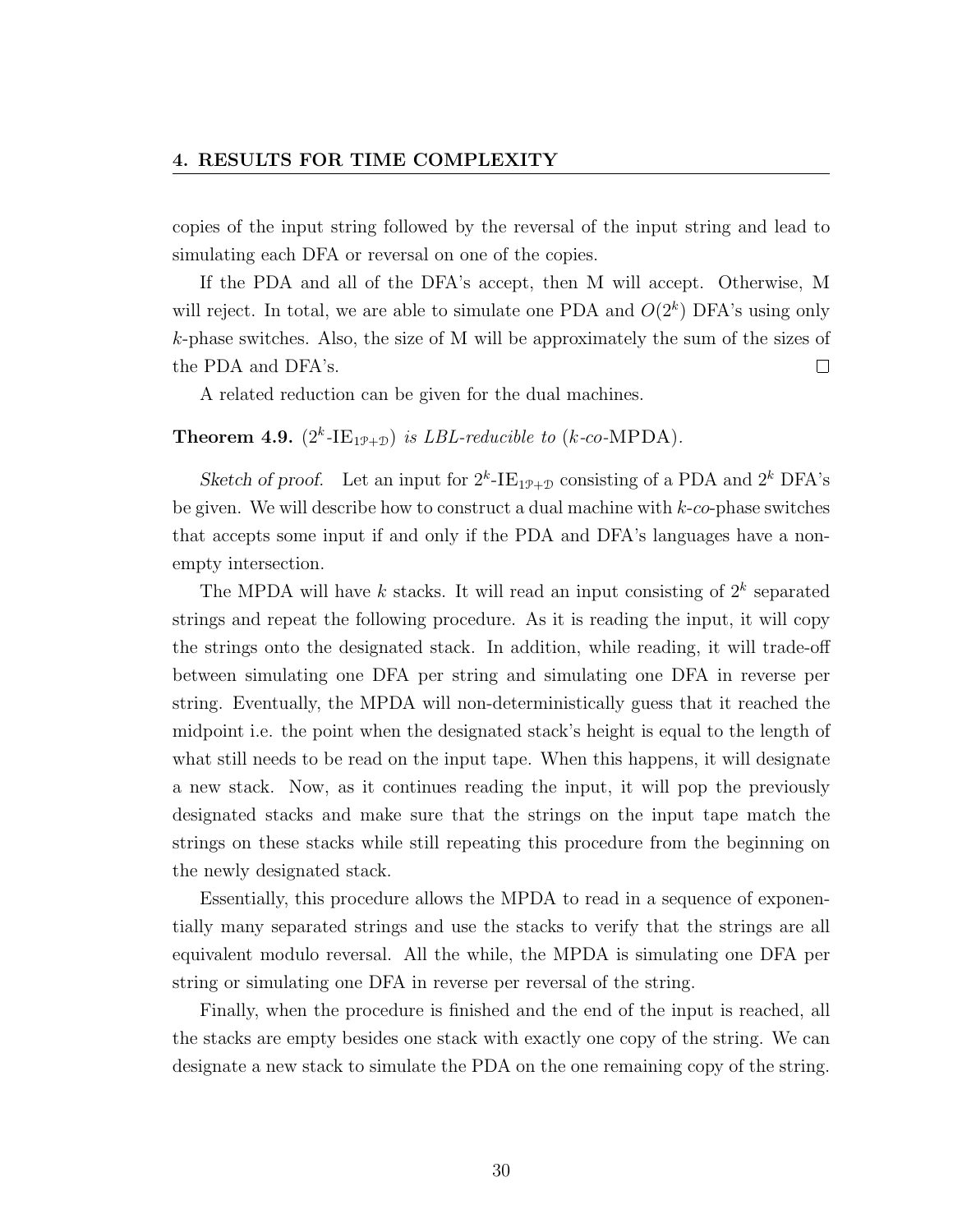It is alright for us to designate a new stack to simulate the PDA because the end of the input was reached and we already verified that all the strings on the input tape are the same modulo reversal.

If the PDA and all of the DFA's accept, then the MPDA will accept. Otherwise, it will reject. In total, we are able to simulate one PDA and  $O(2^k)$  DFA's using only k-co-phase switches. Also, the size of the MPDA will be approximately the sum of the sizes of the PDA and DFA's.  $\Box$ 

Corollary 4.10. (k-MPDA), (k-co-MPDA), and  $(D_{n^{2k}}^T)$  are LBL-equivalent.

*Proof.* From Corollary 4.4, we know that  $(2^k$ -IE<sub>1P+D</sub>) and  $(D_{n^{2^k}}^T)$  are LBLequivalent. By combining with Corollary 4.7, Theorem 4.8, and Theorem 4.9, we obtain the desired result.  $\Box$ 

Corollary 4.11. Both  $(k\text{-MPDA})$  and  $(k\text{-}co\text{-MPDA})$  are XP-complete.

#### 4.1.3 Tree Automata

It is known that the general intersection non-emptiness problem for deterministic top-down tree automata is EXP-complete [\[17\]](#page-74-0). For background on decision problems for tree automata, we refer the reader to [\[17\]](#page-74-0) and [\[50\]](#page-77-0).

**Proposition 4.12.** There exists c such that for every k, k-IE<sub>T</sub>  $\in$  ASPACE<sup>b</sup>(ck log(n)).

Sketch of proof. We can solve  $k$ -IE<sub>T</sub> by using alternation to check if there is a tree accepted by the product tree automaton. A state of the product machine can be stored as a string of  $k \log(n)$  bits. Given such a state, we can non-deterministically guess which alphabet character comes next. Based on this character, we transition to a set of possible product states. Then, we apply a universal quantifier to continue the tree for each product state in this set independently. We repeat this process of alternation. Once an accepting product state is reached, we accept. Therefore, k-IE<sub>T</sub> is solvable using at most  $ck \log(n)$  bits for some constant c.  $\Box$ 

Corollary 4.13. (k-IE<sub>7</sub>) is LBL-reducible to  $(A_{k\log}^S)$ .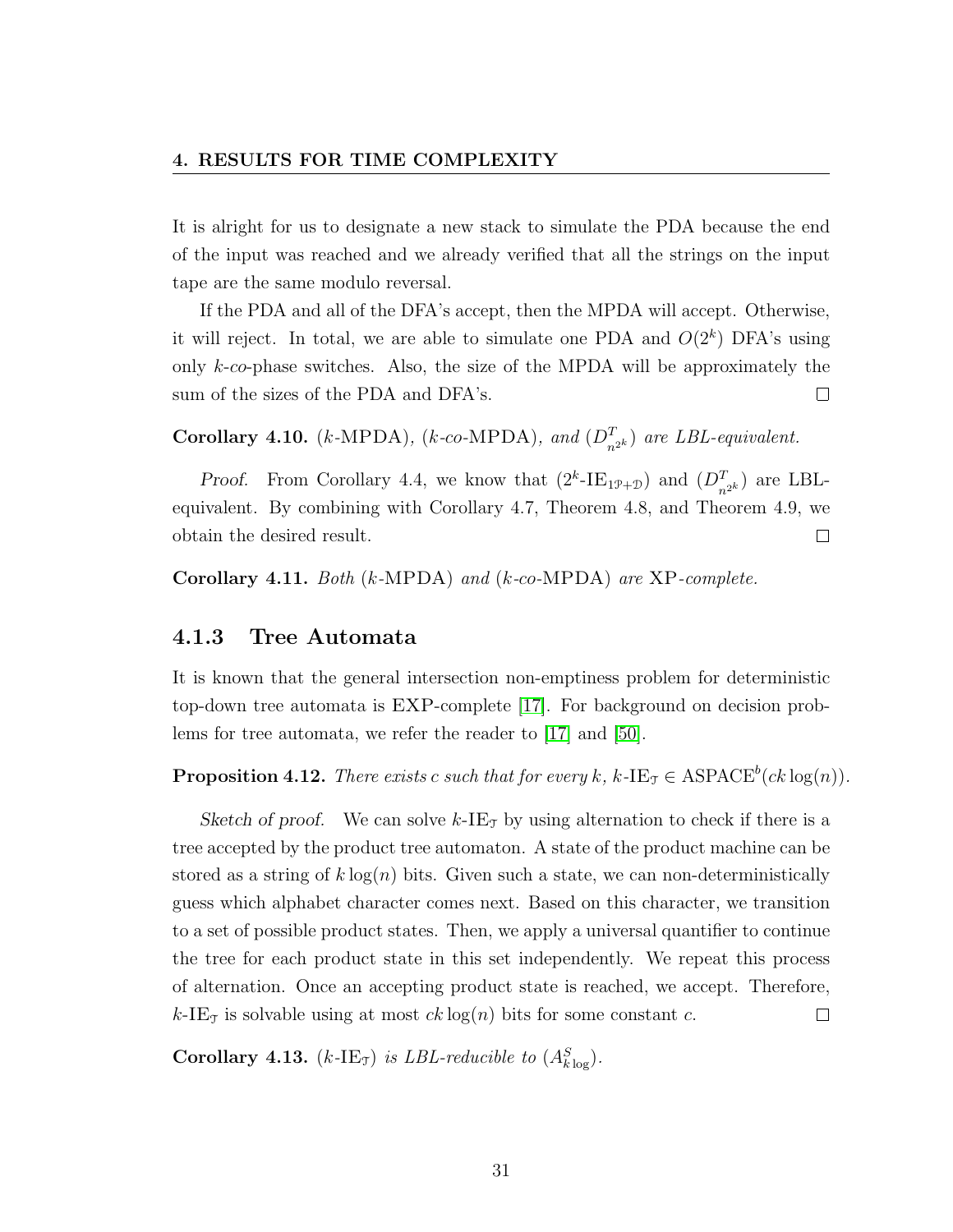In the following theorem, we reduce acceptance for  $k \log(n)$ -space bounded alternating Turing machines to intersection non-emptiness for k tree automata. Related reductions can be found in [\[65\]](#page-79-0) and briefly described in [\[17\]](#page-74-0). Our presentation is in the same format as that from subsection 3.1.1.

## **Theorem 4.14.**  $(A_{k \log}^S)$  is LBL-reducible to  $(k$ -IE<sub>T</sub>).

Proof. An alternating Turing machine has existential states and universal states. Therefore, there are existential configurations and universal configurations. An existential configuration c leads to an accepting configuration if and only if there exists a valid transition out of  $c$  that leads to an accepting configuration. A universal configuration  $c$  leads to an accepting configuration if and only if every valid transition out of c leads to an accepting configuration. We will only consider alternating machines such that no universal configuration can have more than two valid outgoing transitions. We assert without proof that any alternating machine can be unraveled with intermediate universal states to satisfy this property in such a way that there is no more than a polynomial blow-up in the number of states.

Let k be given. We will describe a reduction from  $A_{k \log}^S$  to k-IE<sub>T</sub>. Let a  $k \log(n)$ space bounded alternating Turing machine M of size  $n_M$  and an input string x of length  $n_x$  be given. Together, an encoding of M and x represent an arbitrary input for  $A_{k\log}^S$ . Let n denote the total size of M and x combined i.e.  $n := n_M + n_x$ .

Our task is to construct  $k$  top-down deterministic tree automata, denoted by  ${T_i}_{i\in[k]}$ , each of size at most  $O(n^c)$  for some fixed constant c such that M accepts x if and only if  $\bigcap_{i\in[k]} L(T_i)$  is non-empty. The tree automata will read in a labeled tree that represents a computation of M on x and verify that the computation is valid and accepting. The work tape of M will be split into  $k$  sections each consisting of  $log(n_x)$  sequential bits of memory. The *i*th tree automaton,  $T_i$ , will keep track of the ith section and verify that it is managed correctly. In addition, all of the tree automata will keep track of the tape head positions.

The following two concepts are essential to our construction.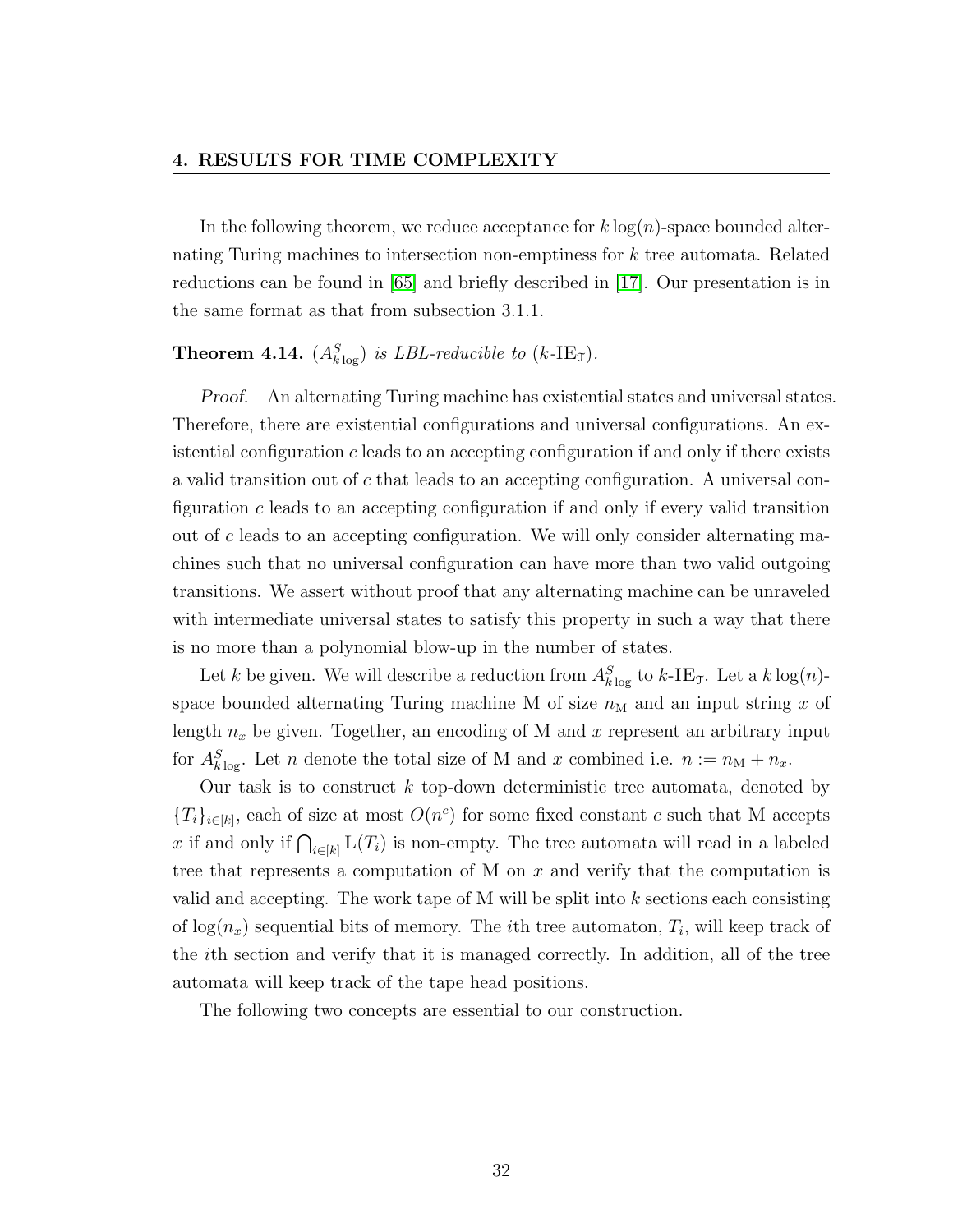A section i configuration of M is a tuple of the form:

(state, input position, work position, ith section of work tape).

A forgetful configuration of M is a tuple of the form:

(state, input position, work position, write bit).

The states of  $T_i$  are identified with section i configurations. Each  $T_i$  has a single initial state. We identify this initial state with the section  $i$  configuration of M that represents the initial input and work positions, a blank ith section of the work tape, and the initial state of M. The alphabet consists of symbols of arity 0, 1, and 2 such that each arity 0 symbol represents an accepting forgetful configuration, each arity 1 symbol represents an arbitrary forgetful configuration, and each arity 2 symbol represents a pair of forgetful configurations. We won't need any symbols of arity larger than 2 because each universal configuration has at most two outgoing transitions.

We say that a section i configuration r extends a forgetful configuration a if  $r$ agrees with  $a$  on state, input position, and work position. We say that a section  $i$ configuration  $r_1$  transitions to a section i configuration  $r_2$  on input x if either the work position for  $r_1$  is in the *i*th section and  $r_2$  correctly represents how the tape positions and the ith section could change in one step of the computation on x or  $r_1$  is not in the *i*th section and  $r_1$  and  $r_2$  agree on the *i*th section of the work tape.

For each  $T_i$ , we have the following transitions. Each arity 0 symbol  $a$  accepts on a state r if and only if r extends a and a represents an accepting state of M. Each arity 1 symbol a transitions from a state  $r_1$  to a state  $r_2$  if and only if (i)  $r_1$ transitions to  $r_2$  on input x (consistently with a's write bit), (ii)  $r_2$  extends a, and (iii) if  $r_1$  is a universal configuration and the work position of  $r_1$  is in the *i*th section, then  $r_1$  can only transition to  $r_2$  on input x. Each arity 2 symbol  $(a_1, a_2)$  transitions from a state r to a pair of distinct states  $(r_1, r_2)$  if and only if r transitions to  $r_1$ on input x, r transitions to  $r_2$  on input x,  $r_1$  extends  $a_1$ , and  $r_2$  extends  $a_2$ .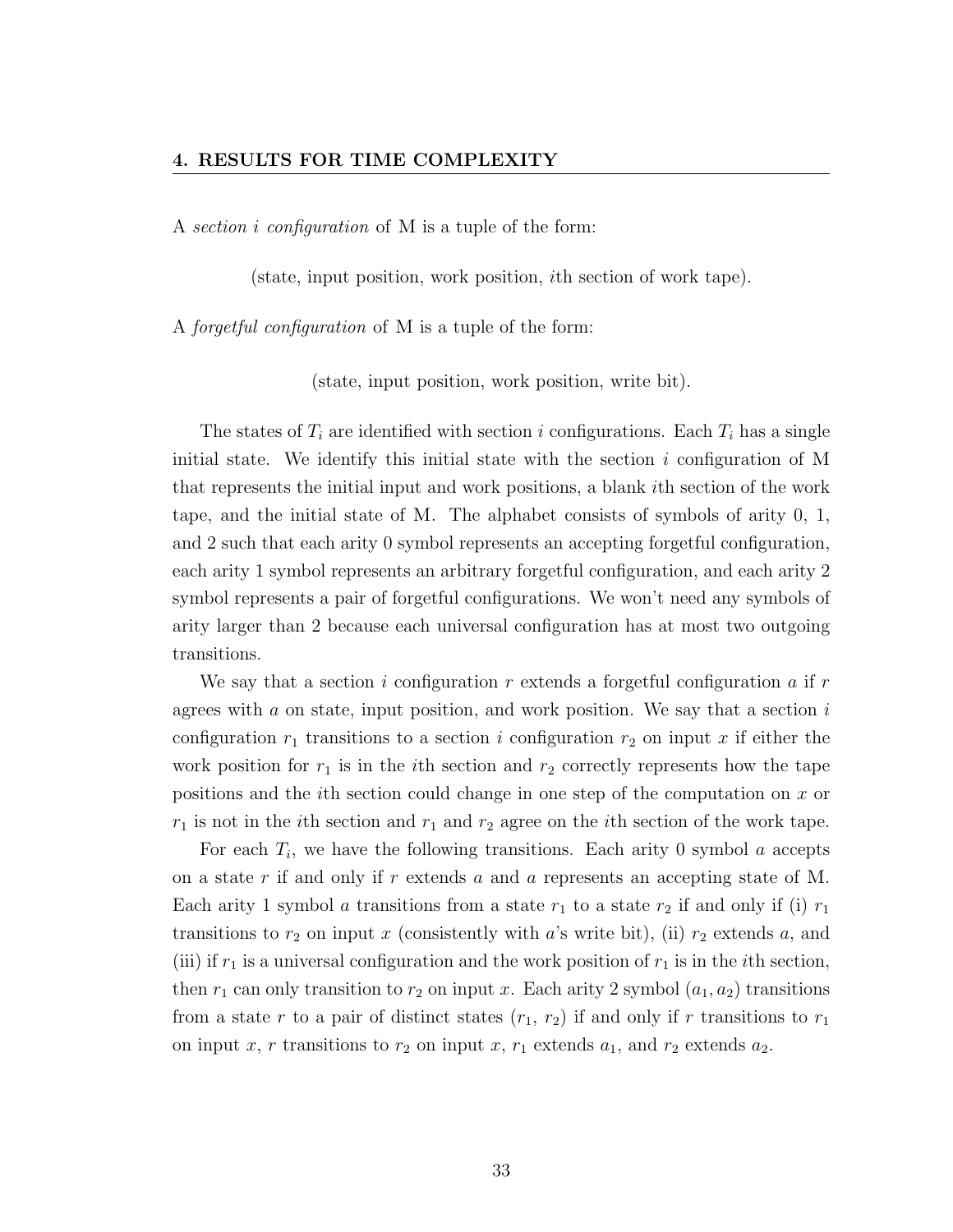#### 4. RESULTS FOR TIME COMPLEXITY

We assert without proof that for every labeled tree  $y, y$  represents a valid accepting computation of M on x if and only if  $y \in \bigcap_{i \in [k]} L(T_i)$ . Therefore, M accepts x if and only if  $\bigcap_{i\in[k]} L(T_i)$  is non-empty. By bounding the total number of section  $i$  configurations, one can show there exists a fixed two variable polynomial  $q$  such that each  $T_i$  has at most  $q(n, k)$  states. Therefore, there is a constant d that does not depend on k such that each  $T_i$  has size at most  $O(n^d)$  where k is treated as a constant. Further, we can compute each  $T_i$ 's transition table by looping through every combination of a pair of states and an alphabet symbol and marking the valid combinations. The number of possible combinations is a fixed polynomial blow-up from  $n^d$ . Therefore, we can compute the transition tables in  $O(n^c)$  time for some slightly larger constant  $c$  that does not depend on  $k$ .

Since k was arbitrary, we have that for every k, there is an  $O(n^c)$ -time reduction from  $A_{k\log}^S$  to  $k$ -IE<sub>T</sub>.  $\Box$ 

**Theorem 4.15.**  $(D_{n^k}^T)$  is LBL-equivalent to  $(k\text{-IE}_T)$ .

*Proof.* From Theorem 2.3, we know that  $(A_{k\log}^S)$  and  $(D_{n^k}^T)$  are LBL-equivalent. By combining with Corollary 4.13 and Theorem 4.14, we obtain the desired result.

 $\Box$ 

**Theorem 4.16.**  $(k$ -IE<sub>T</sub>) is XP-complete.

### 4.2 Exponential Time

#### 4.2.1 Pushdown Tree Automata

A pushdown tree automaton is essentially a tree automaton with auxiliary storage in the form of a stack. This notion was introduced in [\[30\]](#page-75-0). In general, a pushdown tree automaton has a special kind of stack that stores data in the form of a tree. However, we focus on what are referred to as restricted pushdown tree automata. Such an automaton has a stack in the usual sense. That is, the stack stores a string and behaves according to the standard push and pop operations.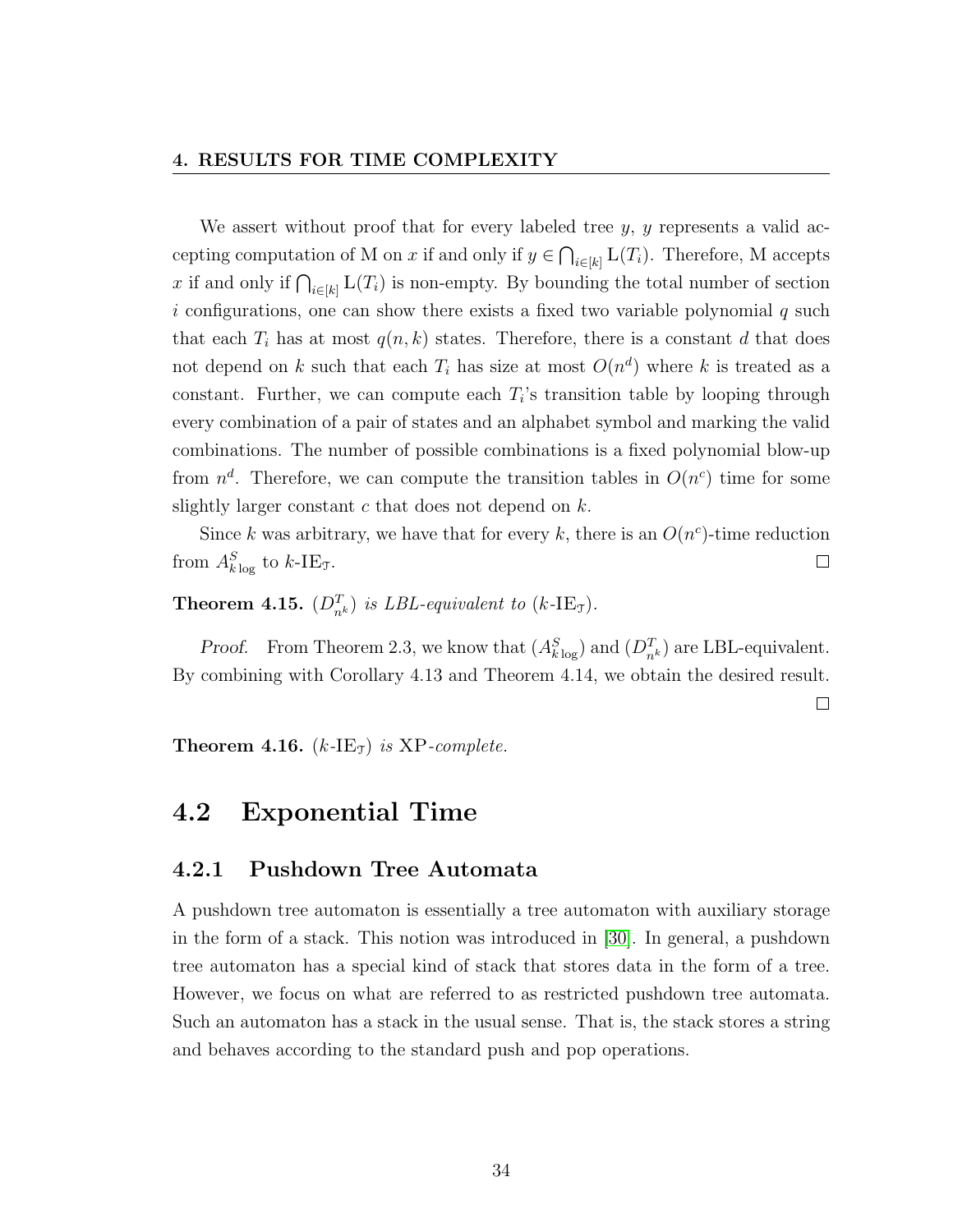The emptiness problem for pushdown tree automata has been considered by several authors. Following from [\[66,](#page-79-1) [41\]](#page-76-0), there is a consensus that this problem is EXP-complete [\[2\]](#page-72-0). Also, from [\[53,](#page-77-1) [60\]](#page-78-0) we have that the emptiness problem for context-free tree grammars is EXP-complete.

We consider the intersection non-emptiness problem for one pushdown tree automata and k tree automata. We denote this problem by  $k$ -IE<sub>1PT+T</sub>. Rather than following the approaches from previous work on pushdown tree automata, we proceed by introducing a natural connection between pushdown tree automata and alternating auxiliary pushdown automata.

**Proposition 4.17.** There exists c such that for every  $k$ ,

 $k$ -IE<sub>1PT+T</sub>  $\in$  AltAuxSPACE<sup>b</sup>(ck log(n)).

Sketch of proof. We can solve  $k$ -IE<sub>197+7</sub> by using alternation to check if there is a tree accepted by the product pushdown tree automaton. A state of the product machine can be stored as a string of  $k \log(n)$  bits. Given such a state, we can non-deterministically guess which alphabet character comes next. Based on this character, the product automaton would transition to a set of possible product states each with their own stack configuration. We apply a universal quantifier to continue the tree for each product state with the corresponding stack configuration. We repeat this process of alternation. Once an accepting product state is reached, we accept. Therefore,  $k$ -IE<sub>1PT+T</sub> is solvable using at most  $ck \log(n)$  bits for some constant c.  $\Box$ 

Corollary 4.18.  $(k$ -IE<sub>1PT+T</sub>) is LBL-reducible to  $(AltAux_{klog}^S)$ .

**Theorem 4.19.**  $(AltAux_{k\log}^S)$  is LBL-reducible to  $(k\text{-IE}_{1\mathcal{PI}+\mathcal{I}})$ .

Proof. An alternating auxiliary pushdown automaton is an alternating machine with a stack, a two-way read-only input tape, and a single read/write work tape. We will restrict the read/write work tape to be binary and bound the amount of cells that the automaton can use in terms of the input length. In addition, we will only consider alternating auxiliary pushdown automata where the stack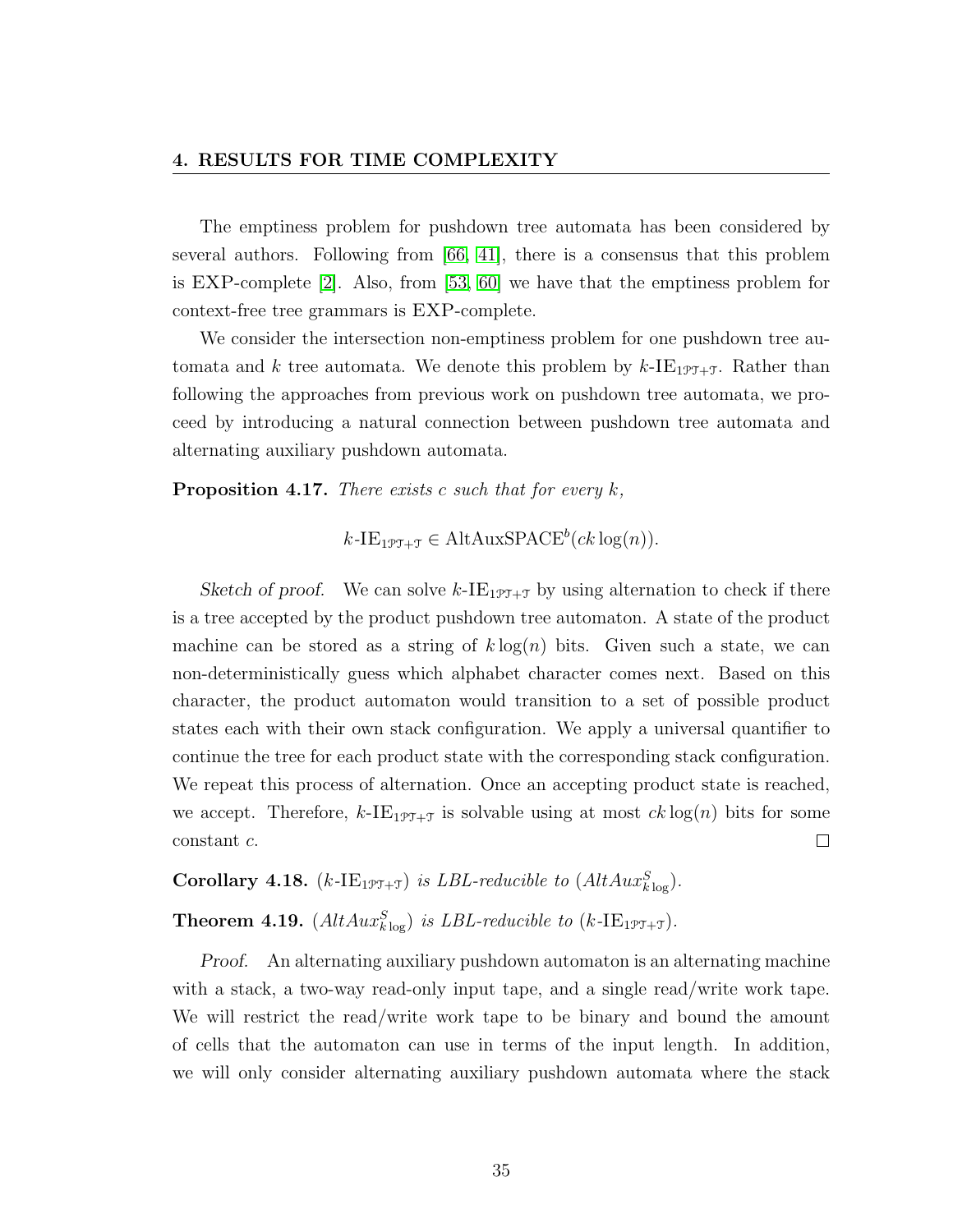alphabet is binary and no universal configuration has more than two valid outgoing transitions. Such restricted alternating auxiliary PDA's are sufficient for carrying out the simulation in [\[43\]](#page-76-1).

Let k be given. We will describe a reduction from  $AltAux_{k}^S$  to  $k\text{-IE}_{1\text{PT}+\text{T}}$ . Let a k log(n)-space bounded alternating Turing machine M of size  $n<sub>M</sub>$  and an input string x of length  $n_x$  be given. Together, an encoding of M and x represent an arbitrary input for  $AltAux_{k\log}^S$ . Let n denote the total size of M and x combined i.e.  $n := n_{\rm M} + n_x$ .

Our task is to construct one top-down deterministic pushdown tree automaton and k top-down deterministic tree automata, denoted by  $PT$  and  $\{T_i\}_{i\in[k]}$ , each of size at most  $O(n^c)$  for some fixed constant c such that M accepts x if and only if  $L(PT) \cap \bigcap_{i \in [k]} L(T_i)$  is non-empty. The tree automata will read in a labeled tree that represents a computation of M on x and verify that the computation is valid and accepting. The pushdown tree automaton PT will verify that the stack is managed correctly down every branch of the computation while the tree automata will verify that the work tape is managed correctly down every branch of the computation. In particular, the work tape of M will be split into k sections each consisting of  $log(n_x)$  sequential bits of memory. The *i*th tree automaton,  $T_i$ , will keep track of the ith section and verify that it is managed correctly. In addition, all of the tree automata will keep track of the tape head positions.

The following two concepts are essential to our construction. A section i configuration of M is a tuple of the form:

(state, input position, work position, ith section of work tape).

A forgetful configuration of M is a tuple of the form:

(state, input position, work position, write bit, stack action, top bit).

The alphabet consists of symbols of arity 0, 1, and 2 such that each arity 0 symbol represents an accepting forgetful configuration, each arity 1 symbol represents an arbitrary forgetful configuration, and each arity 2 symbol represents a pair of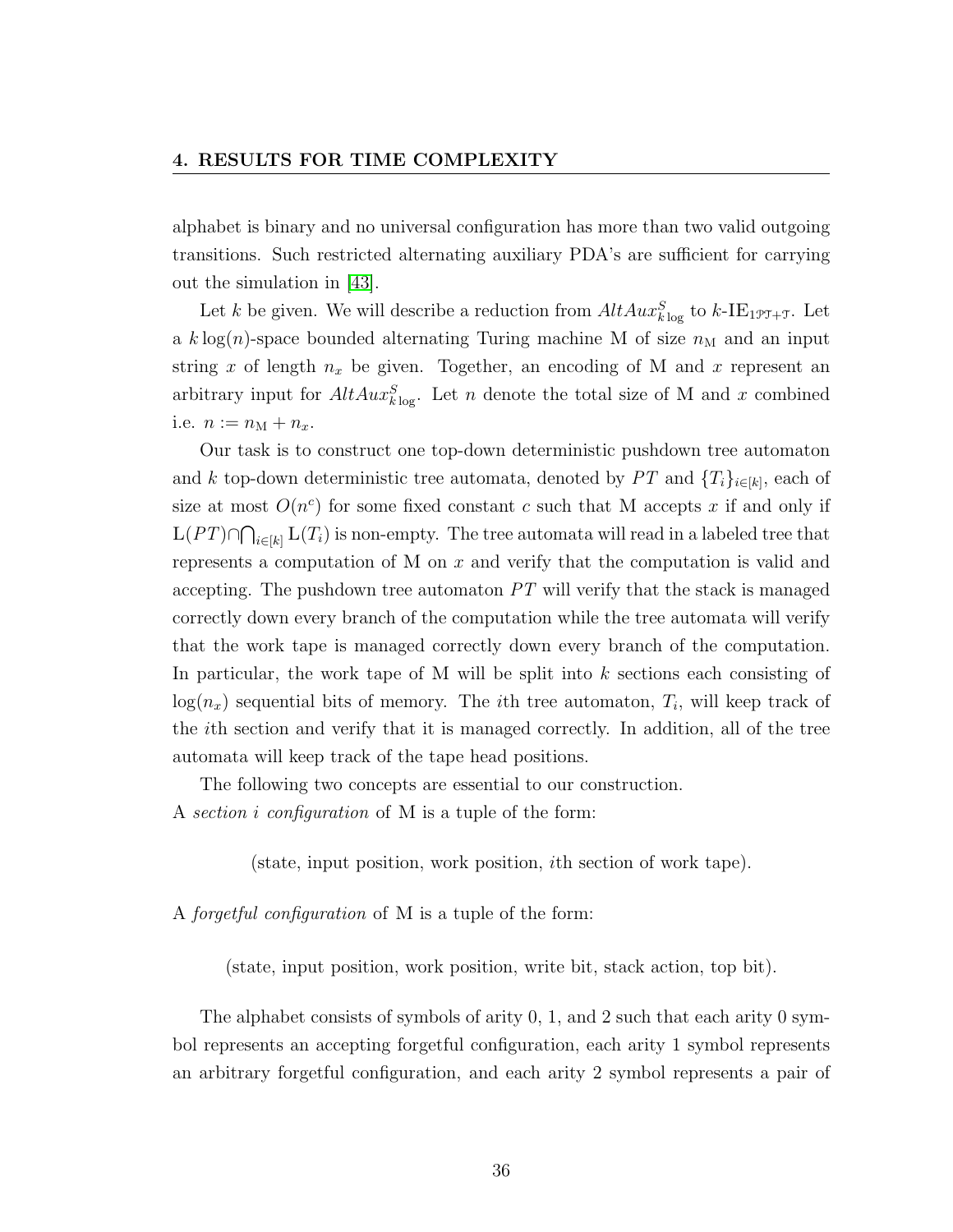forgetful configurations. We won't need any symbols of arity larger than 2 because each universal configuration has at most two outgoing transitions.

The pushdown tree automaton  $PT$  only has two states. When it reads an arity 0 symbol a, if a represents the top of the stack correctly, then  $PT$  accepts. When it reads an arity 1 symbol a, if a represents the top of the stack correctly, then  $PT$ loops in the initial/accepting state and pushes or pops based on the stack instruction that a represents. Otherwise, PT goes to the dead/rejecting state. When it reads an arity 2 symbol  $(a_1, a_2)$ , if  $a_1$  and  $a_2$  represent the top of the stack correctly, then PT branches to a configuration corresponding to  $a_1$  and a configuration corresponding to  $a_2$  so that PT loops in the initial/accepting state and pushes or pops based on the stack instruction that  $a_1$  or  $a_2$  represents, respectively. Otherwise, PT goes to the dead/rejecting state for both branches.

The states of  $T_i$  are identified with section i configurations. Each  $T_i$  has a single initial state. We identify this initial state with the section  $i$  configuration of M that represents the initial input and work positions, a blank ith section of the work tape, and the initial state of M.

We say that a section i configuration r extends a forgetful configuration a if r agrees with  $a$  on state, input position, and work position. We say that a section  $i$ configuration  $r_1$  transitions to a section i configuration  $r_2$  on input x with stack bit b if either the work position for  $r_1$  is in the *i*th section and  $r_2$  correctly represents how the tape positions and the ith section could change in one step of the computation on x with top of stack b or  $r_1$  is not in the ith section and  $r_1$  and  $r_2$  agree on the ith section of the work tape.

For each  $T_i$ , we have the following transitions. Each arity 0 symbol  $a$  accepts on a state  $r$  if and only if  $r$  extends  $a$  and  $a$  represents an accepting state of M. Each arity 1 symbol a transitions from a state  $r_1$  to a state  $r_2$  if and only if (i)  $r_1$ transitions to  $r_2$  on input x with a's top bit (consistently with a's write bit and stack action), (ii)  $r_2$  extends a, and (iii) if  $r_1$  is a universal configuration and the work position of  $r_1$  is in the *i*th section, then  $r_1$  can only transition to  $r_2$  on input x with a's top bit. Each arity 2 symbol  $(a_1, a_2)$  transitions from a state r to a pair of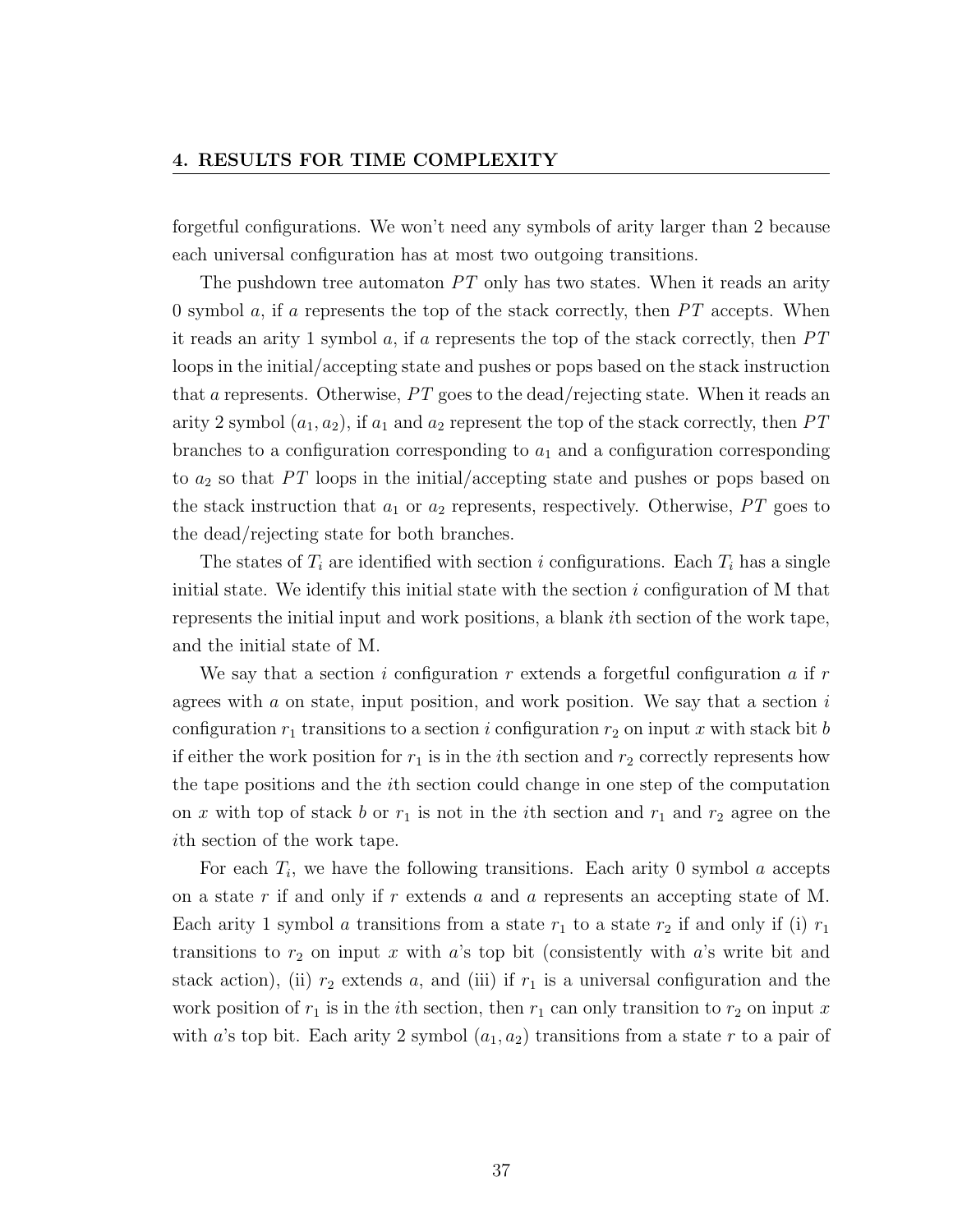distinct states  $(r_1, r_2)$  if and only if r transitions to  $r_1$  on input x with  $a_1$ 's top bit, r transitions to  $r_2$  on input x with  $a_2$ 's top bit,  $r_1$  extends  $a_1$ , and  $r_2$  extends  $a_2$ .

We assert without proof that for every labeled tree  $y, y$  represents a valid accepting computation of M on x if and only if  $y \in L(PT) \cap \bigcap_{i \in [k]} L(T_i)$ . Therefore, M accepts x if and only if  $L(PT) \cap \bigcap_{i \in [k]} L(T_i)$  is non-empty. By bounding the total number of section  $i$  configurations, one can show there exists a fixed two variable polynomial q such that each  $T_i$  has at most  $q(n, k)$  states. Therefore, there is a constant d that does not depend on k such that each  $T_i$  has size at most  $O(n^d)$ where  $k$  is treated as a constant. Further, we can compute each  $T_i$ 's transition table by looping through every combination of a pair of states and an alphabet symbol and marking the valid combinations. The number of possible combinations is a fixed polynomial blow-up from  $n^d$ . Therefore, we can compute the transition tables in  $O(n^c)$  time for some slightly larger constant c that does not depend on k.

Since k was arbitrary, we have that for every k, there is an  $O(n^c)$ -time reduction from  $AltAux_{k\log}^S$  to  $k\text{-IE}_{1\text{PT}+\text{T}}$ .  $\Box$ 

## **Corollary 4.20.**  $(D_{2^{nk}}^T)$  is LBL-equivalent to  $(k$ -IE<sub>1PT+T</sub>).

*Proof.* From Theorem 2.4, we know that  $(AltAux_{klog}^S)$  and  $(D_{2^{nk}}^T)$  are LBLequivalent. By combining with Corollary 4.18 and Theorem 4.19, we obtain the desired result.  $\Box$ 

Corollary 4.21.  $(k$ -IE<sub>1PT+T</sub>) is XEXP-complete.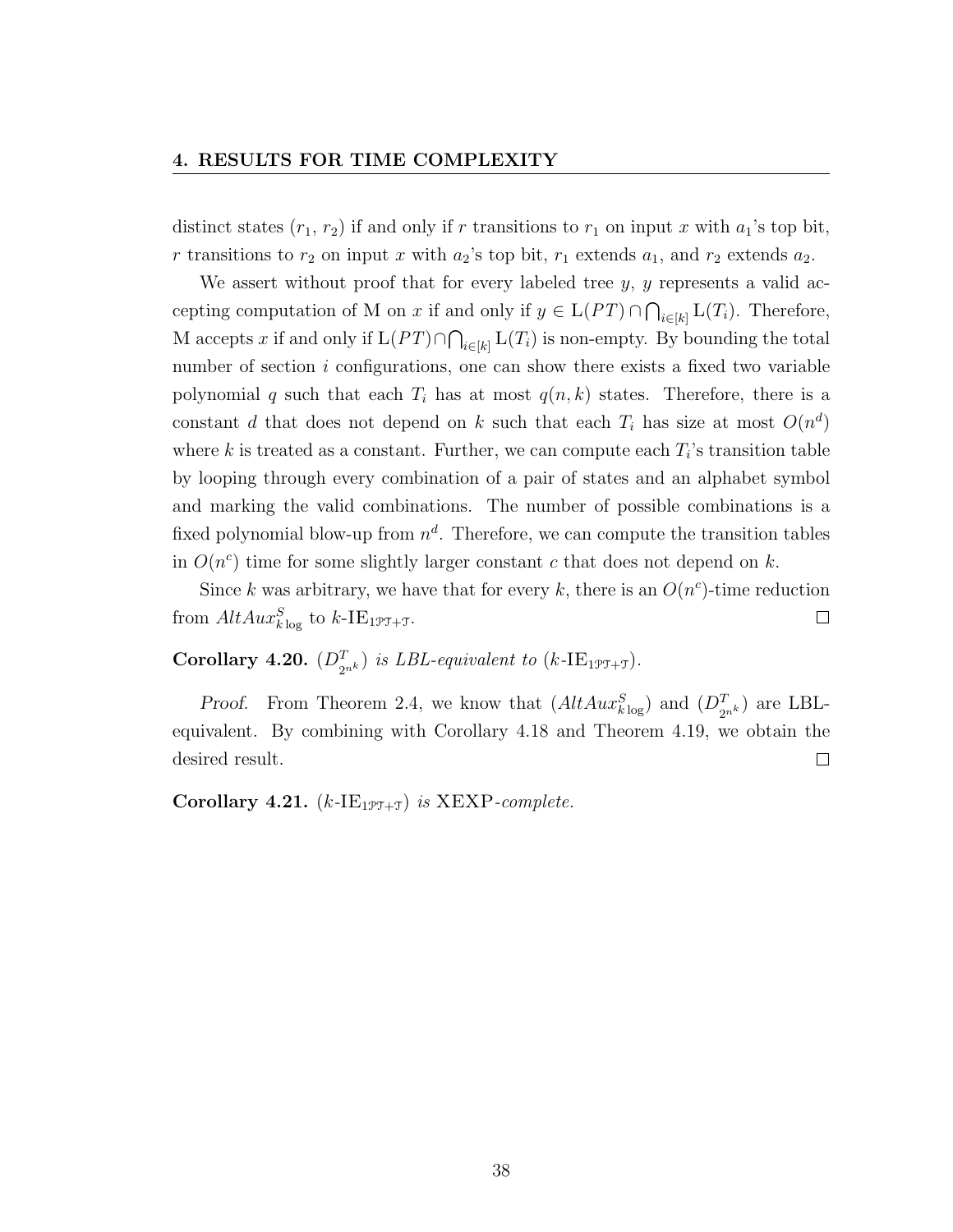## 5

# Results for Time-Space Complex-**ITY**

### 5.1 Deterministic Linear Time and Logspace

#### 5.1.1 Acyclic Automata

An acyclic finite automaton<sup>[1](#page-45-0)</sup> is a finite automaton whose state diagram forms a directed acyclic graph (ignoring the dead state). Since these automata contain no directed cycles or loops, they can only accept finite languages. In particular, an acyclic finite automaton with at most  $n$  states cannot accept any string of length larger than  $n-1$ .

We investigate the intersection non-emptiness problem for deterministic acyclic finite automata. We denote this problem by  $IE_{AC}$ . In Rampersad and Shallit (2010), it was shown that  $IE_{AC}$  is NP-complete [\[56\]](#page-78-1). We strengthen their result by investigating the parameterized problem  $k$ -IE<sub>AC</sub>.

Consider the acceptance problem for non-deterministic *n*-time and  $k \log(n)$  space bounded Turing machines. We denote this problem by  $N_{(n,k\log)}^{(T,S)}$ .

**Proposition 5.1.** There exists c such that for every k, k-IE<sub>AC</sub>  $\in$  NTISP<sup>b</sup>(n, ck log(n)).

<span id="page-45-0"></span> ${}^{1}$ A deterministic acyclic finite automaton over a binary input alphabet is similar to the concept of a reduced ordered binary decision diagram [\[8\]](#page-73-0) and the concept of an oblivious read-once binary decision diagram [\[38\]](#page-76-2).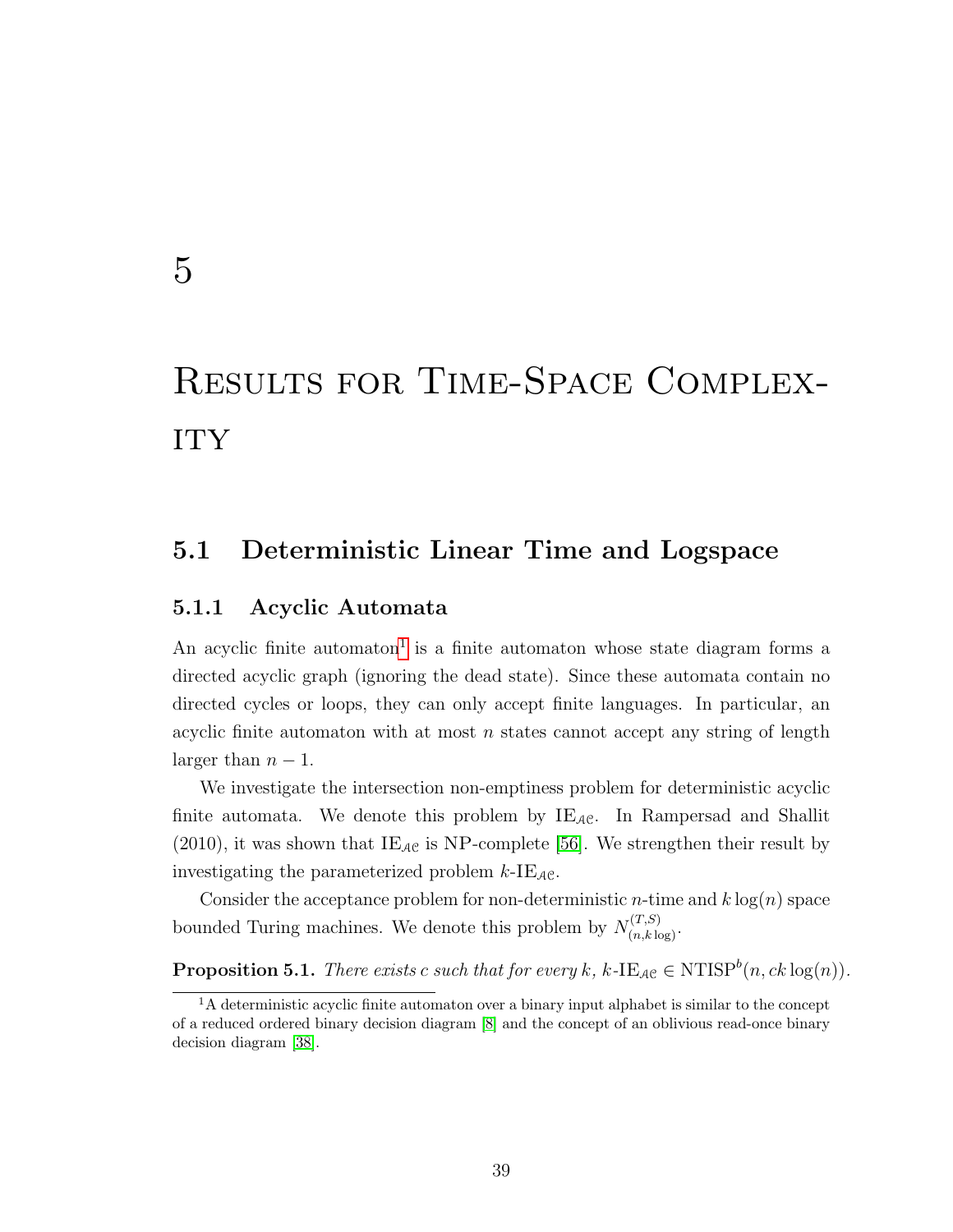#### 5. RESULTS FOR TIME-SPACE COMPLEXITY

Sketch of proof. We can solve  $k$ -IE<sub>AC</sub> by checking reachability in a product machine. A state of the product machine can be stored as a string of  $k \log(n)$  bits. Given such a state, we can non-deterministically guess which state comes next. Since the automata can only accept strings of length at most  $n-1$ , there exists a path from an initial state to a final state if and only if there exists a path from an initial state to a final state of length at most  $n-1$ . Therefore, since the path we are guessing has length at most  $n-1$ , k-IE<sub>AC</sub> is solvable in  $O(n)$  time using at most  $ck \log(n)$  bits for some constant c.  $\Box$ 

**Corollary 5.2.** (k-IE<sub>AC</sub>) is LBL-reducible to  $(N_{(n,k\log)}^{(T,S)})$ .

**Theorem 5.3.**  $(N_{(n,k\log)}^{(T,S)})$  is LBL-reducible to (k-IE<sub>AC</sub>).

*Proof.* Let an *n*-time and  $k \log(n)$ -space bounded non-deterministic Turing machine M of size  $n_M$  and an input string s of length  $n_s$  be given. Together, an encoding of M and s represent an arbitrary input for  $N_{(n,k\log)}^{(T,S)}$ . Let n denote the total size of M and s combined i.e.  $n := n<sub>M</sub> + n<sub>s</sub>$ .

We previously investigated a reduction from  $N_{k\log}^S$  to  $k$ -IE<sub>D</sub>. We can apply this construction to get k DFA's, denoted by  $\{D_i\}_{i\in[k]}$ , each of size at most  $p(n)$  for some fixed polynomial p such that M accepts s if and only if  $\bigcap_{i\in[k]} L(D_i)$  is nonempty. However, the DFA's that we constructed might not be acyclic. We provide an additional step to this construction to make the DFA's acyclic.

We construct k acyclic DFA's, denoted by  $\{D_i'\}_{i\in[k]}$ , each of size at most  $(n+1)\cdot p(n)$ such that M accepts s if and only if  $\bigcap_{i\in[k]} L(D_i')$  is non-empty. For each  $i \in [k]$ , the states of  $D_i'$  are represented by an ordered pair  $(s, j)$  where s is a state of  $D_i$  and j is a non-negative integer between 0 and n. The start state is  $(s_0, 0)$  where  $s_0$  is the start state of  $D_i$  and the final states are of the form  $(s_f, j)$  where  $s_f$  is a final state of  $D_i$ . Further, for each  $j \in [n]$ , there is a transition from state  $(s_1, j-1)$  to  $(s_2, j)$ on character c if there is a transition from  $s_1$  to  $s_2$  on character c in  $D_i$ . Also, there is a transition from  $(s, n)$  to the dead state on every input character c.

Since the construction essentially just takes each  $D_i$  and limits the length of accepted strings. We have that a string  $x \in L(D_i')$  if and only if  $x \in L(D_i)$  and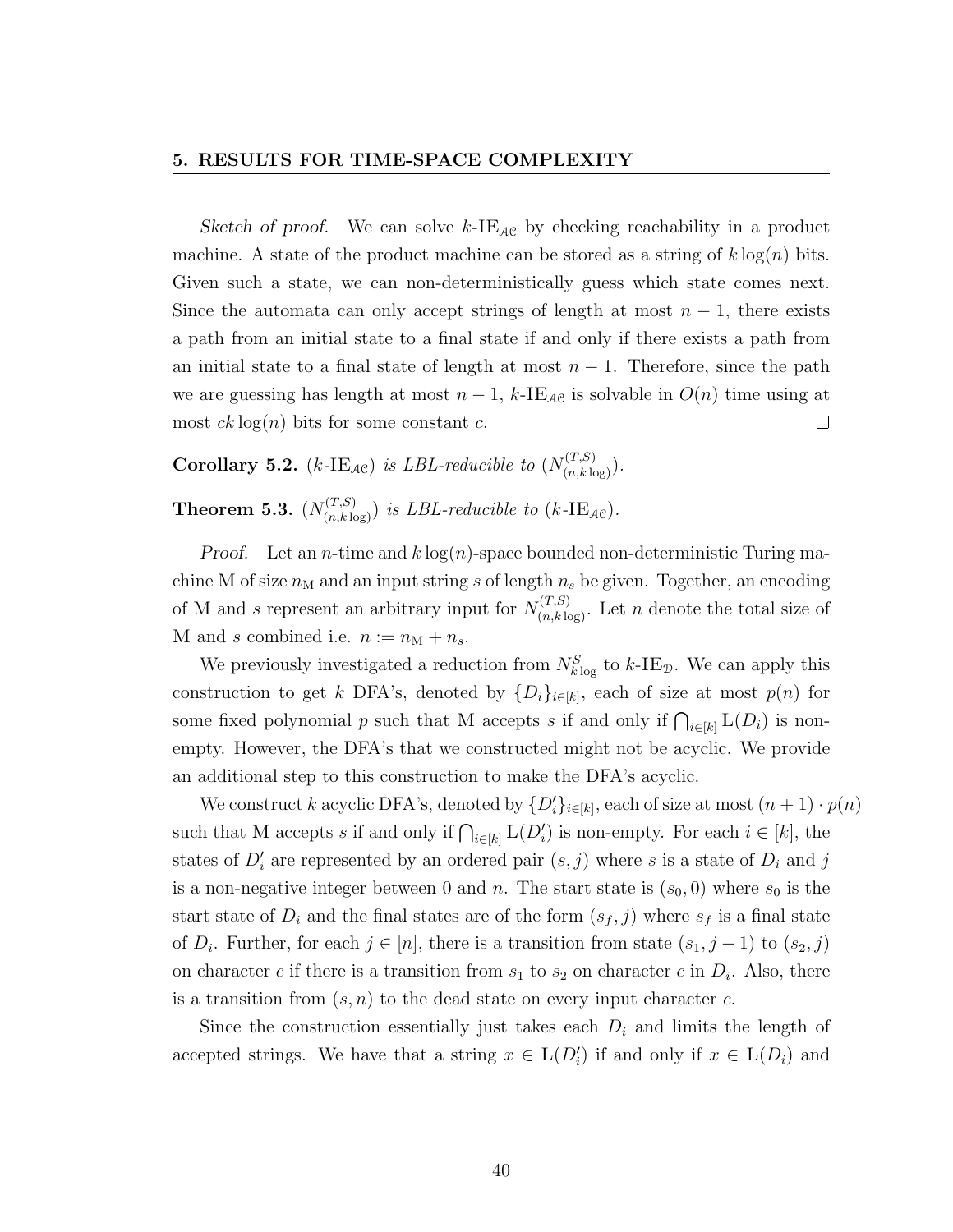x has length at most n. Since the machine M is n-time bounded, we have that M accepts s if and only if M accepts s in at most n steps. Hence, M accepts s if and only if there exists a string of length at most n in  $\bigcap_{i\in[k]} L(D_i)$ . Therefore, M accepts s if and only if  $\bigcap_{i\in[k]} L(D_i')$  is non-empty.  $\Box$ 

**Corollary 5.4.**  $(N_{(n,k \log)}^{(T,S)})$  is LBL-equivalent to  $(k$ -IE<sub>AC</sub>).

## 5.2 Alternating Linear Time and Logspace

#### 5.2.1 Acyclic Tree Automata

An acyclic tree automaton is a top-down tree automaton that contains no cycle branches. A cycle branch is a sequence of distinct states  $\{s_i\}_{i\in[m]}$  such that (1) for each  $i \in [m-1]$ , there exists a transition from  $s_i$  to a tuple of states that contains  $s_{i+1}$  and (2) there exists a transition from  $s_m$  to a tuple of states that contains  $s_1$ .

Since acyclic tree automata contain no cycle branches, they can only accept finite tree languages. In particular, an acyclic tree automaton with at most  $n$  states cannot accept any tree of height larger than  $n-1$ .

We investigate the intersection non-emptiness problem for deterministic acyclic tree automata. We denote this problem by  $IE_{ACT}$ . Further, we denote the intersection non-emptiness problem for k deterministic acyclic tree automata by  $k$ -IE<sub>ACT</sub>.

Consider the acceptance problem for alternating *n*-time and  $k \log(n)$  space bounded Turing machines. We denote this problem by  $A_{(n,k\log)}^{(T,S)}$ .

**Proposition 5.5.** There exists c such that for every k, k-IE<sub>ACT</sub>  $\in$  ATISP<sup>b</sup> $(n, ck \log(n))$ .

Sketch of proof. We can solve k-IE<sub>ACT</sub> by using alternation to check if there is a tree accepted by the product tree automaton of height at most  $n$ . A state of the product machine can be stored as a string of  $k \log(n)$  bits. Given such a state, we can non-deterministically guess which tuple of states come next. Then, we apply a universal quantifier to continue the tree for each state in the tuple independently. Since the automata can only accept trees of height at most  $n-1$ , there exists an accepted tree if and only if there exists an accepted tree of height at most  $n-1$ .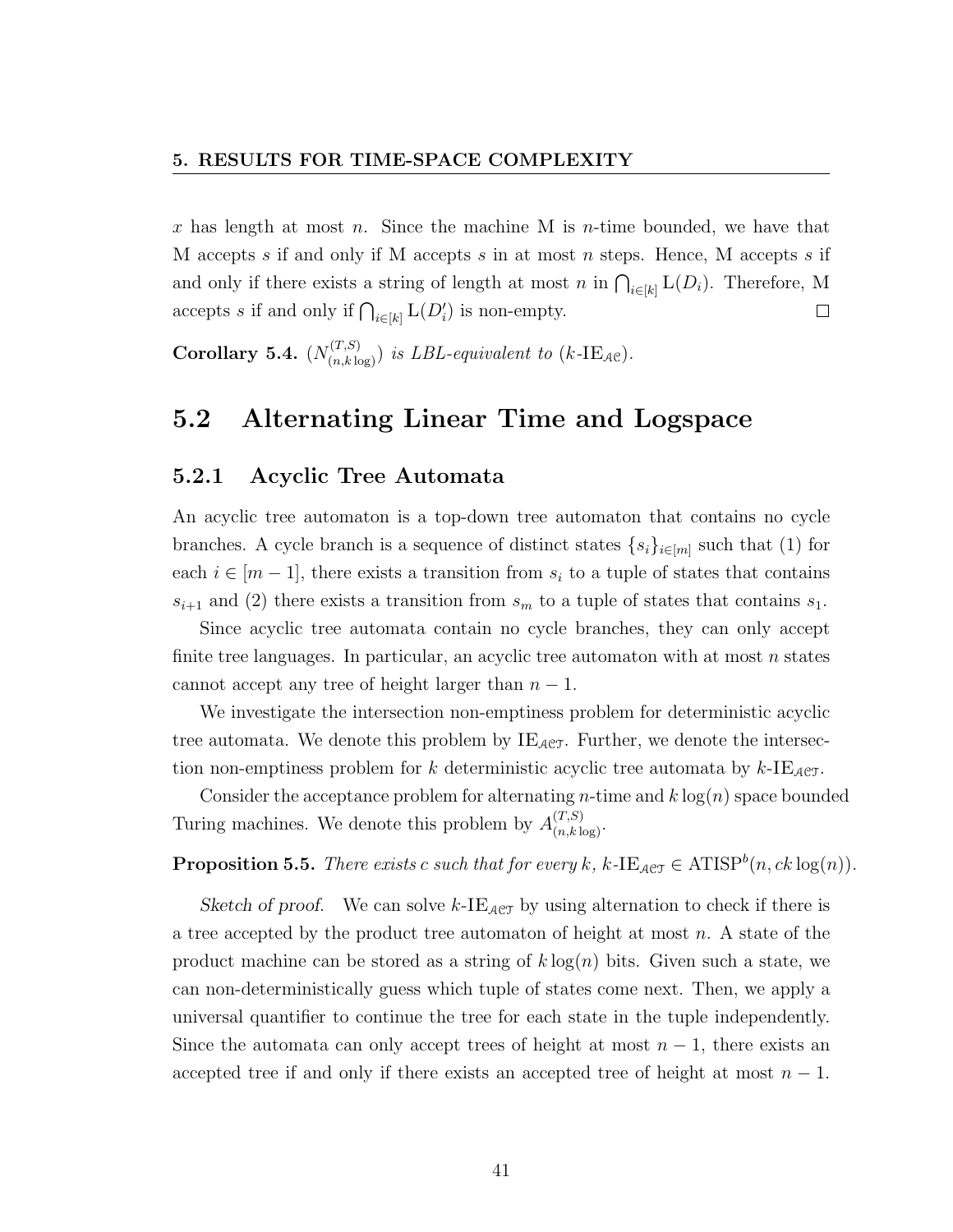Therefore, we only need to repeat this process of alternation at most  $n-1$  times. Therefore, k-IE<sub>ACT</sub> is solvable in  $O(n)$  time using at most  $ck \log(n)$  bits for some constant c.  $\Box$ 

**Corollary 5.6.** (k-IE<sub>ACT</sub>) is LBL-reducible to  $(A_{(n,k \log)}^{(T,S)})$ .

**Theorem 5.7.**  $(A_{(n,k \log)}^{(T,S)})$  is LBL-reducible to (k-IE<sub>ACT</sub>).

*Proof.* Let an *n*-time and  $k \log(n)$ -space bounded alternating Turing machine M of size  $n_M$  and an input string s of length  $n_s$  be given. Together, an encoding of M and s represent an arbitrary input for  $A_{(n,k\log)}^{(T,S)}$ . Let n denote the total size of M and s combined i.e.  $n := n_{\text{M}} + n_s$ .

We previously investigated a reduction from  $A_{k \log}^S$  to  $k$ -IE<sub>T</sub>. We can apply this construction to get k tree automata, denoted by  $\{T_i\}_{i\in[k]}$ , each of size at most  $p(n)$ for some fixed polynomial p such that M accepts s if and only if  $\bigcap_{i\in[k]} L(T_i)$  is nonempty. However, the tree automata that we constructed might not be acyclic. We provide an additional step to this construction to make the tree automata acyclic.

We construct k acyclic tree automata, denoted by  $\{T_i'\}_{i\in[k]}$ , each of size at most  $(n+1) \cdot p(n)$  such that M accepts s if and only if  $\bigcap_{i \in [k]} L(T_i')$  is non-empty. For each  $i \in [k]$ , the states of  $T_i'$  are represented by an ordered pair  $(s, j)$  where s is a state of  $T_i$  and j is a non-negative integer between 0 and n. The start state is  $(s_0, 0)$  where  $s_0$  is the start state of  $T_i$ . For each  $j \in [n] \cup \{0\}$ , a state  $(s, j)$  accepts on an arity 0 symbol *a*, if s accepts on *a* in  $T_i$ . For each  $j \in [n]$ , a state  $(s_1, j - 1)$ transitions to a state  $(s_2, j)$  on arity 1 symbol a if  $s_1$  transitions to  $s_2$  on a in  $T_i$ . Also, a state  $(s_1, j - 1)$  transitions to an ordered pair of states  $((s_2, j), (s_3, j))$  on arity 2 symbol *a* if  $s_1$  transitions to ordered pair  $(s_2, s_3)$  on *a* in  $T_i$ .

Since the construction essentially just takes each  $T_i$  and limits the height of accepted trees. We have that a string  $x \in L(T'_i)$  if and only if  $x \in L(T_i)$  and x has height at most n. Since the machine M is n-time bounded, we have that M accepts s if and only if M accepts s in at most n steps. Hence, M accepts s if and only if there exists a tree of height at most n in  $\bigcap_{i\in[k]} L(T_i)$ . Therefore, M accepts s if and only if  $\bigcap_{i\in[k]} L(T_i')$  is non-empty.  $\Box$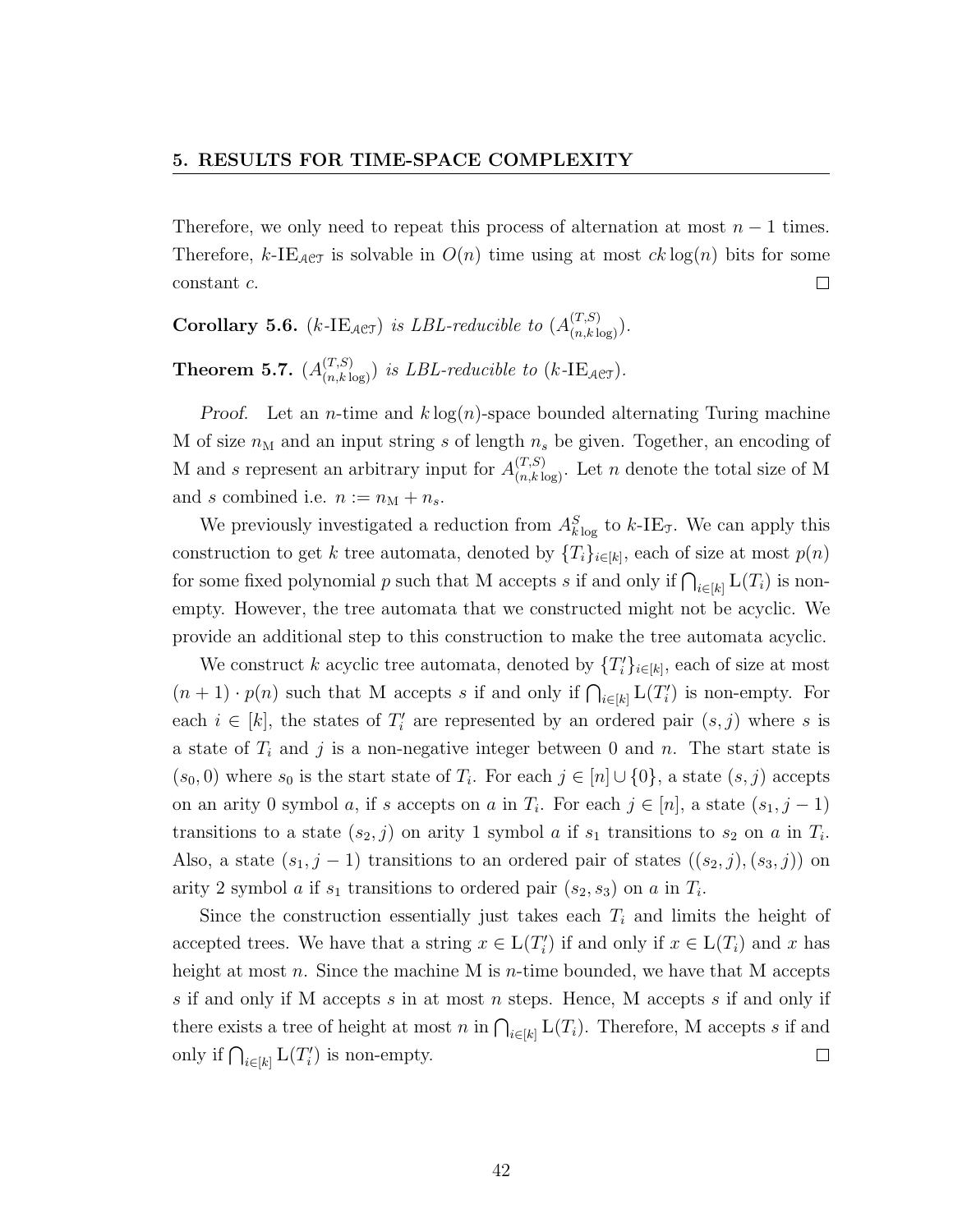**Corollary 5.8.**  $(A_{(n,k\log)}^{(T,S)})$  is LBL-equivalent to (k-IE<sub>ACT</sub>).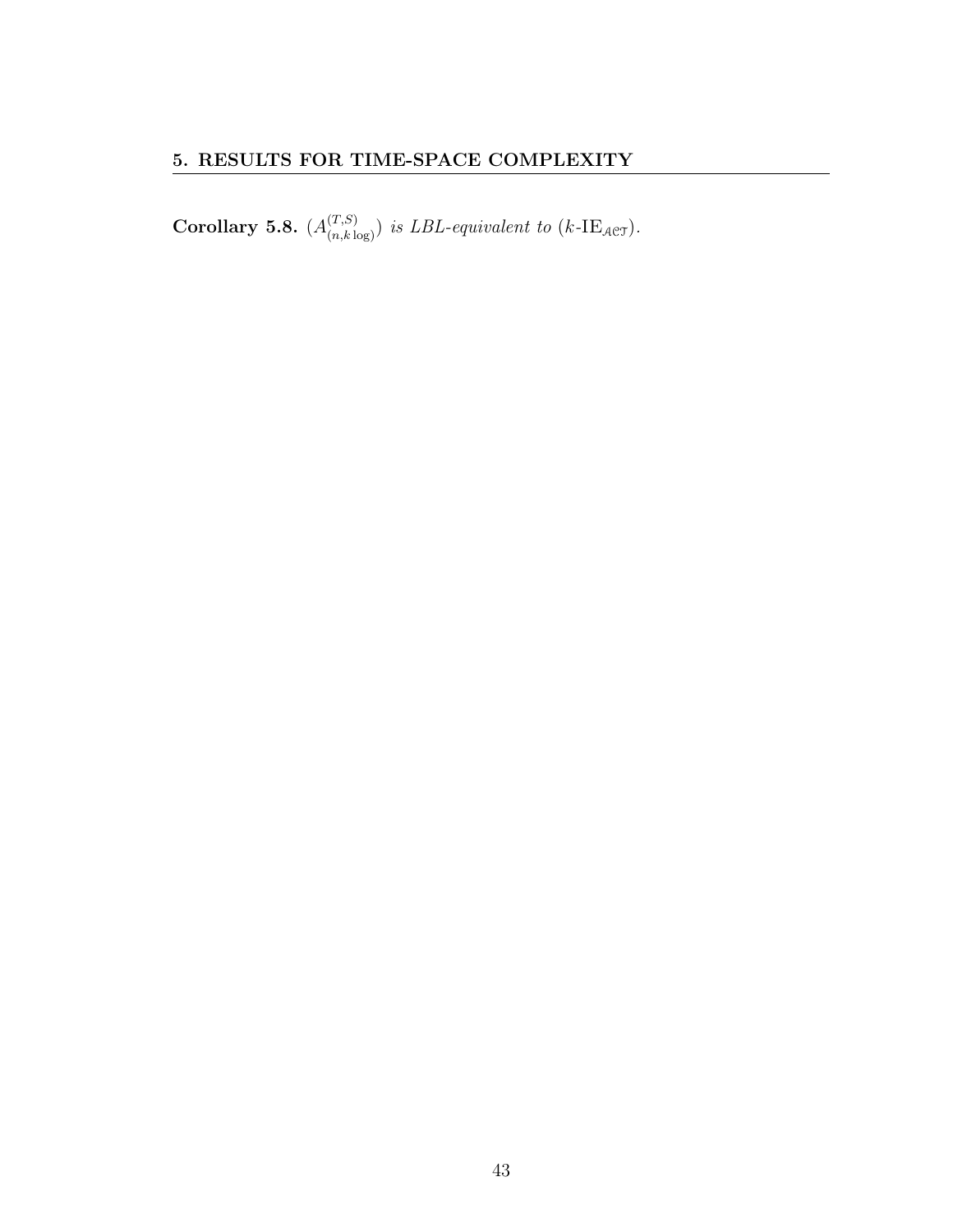## 6

## Results for the W Hierarchy

## 6.1 Results for W[1]

The following subsection is based on the author's unpublished work [\[69\]](#page-79-2).

#### 6.1.1 Tree Shaped Automata

A finite automaton is said to be tree shaped if its state diagram takes the shape of a tree.<sup>[1](#page-50-0)</sup> More formally, a finite automaton is said to be **tree shaped**<sup>[2](#page-50-1)</sup> if its state diagram (without the dead state) forms a rooted tree satisfying the following.

- (1) the root of the tree is the start state
- (2) all transitions are directed towards the leaves
- (3) there are no loops

<span id="page-50-0"></span>Consider the following example of a tree shaped DFA  $D_1$ :

<sup>&</sup>lt;sup>1</sup>Tree shaped automata are not to be confused with tree automata. Tree shaped automata read in strings as input while tree automata read in labeled trees as input.

<span id="page-50-1"></span><sup>2</sup>A deterministic tree shaped automaton can be viewed as a reduced form of a decision tree where edges are allowed to be labelled with multiple alphabet characters. For background on binary decision trees, we refer the reader to [\[52\]](#page-77-2).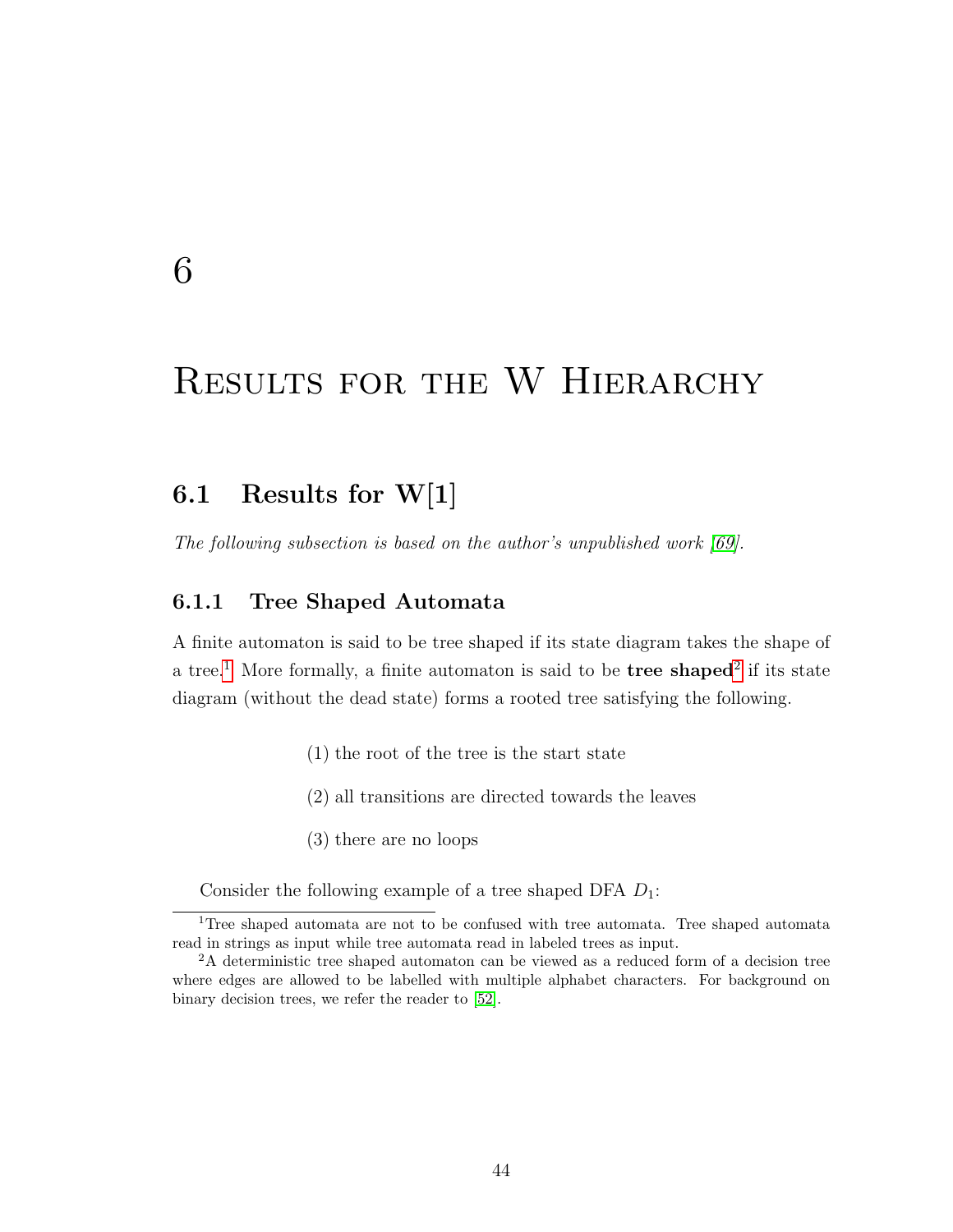

Since tree shaped DFA's don't contain any loops or directed cycles, they can only accept finite languages. Notice that  $D_1$  accepts the language  $\{0, 11, 000, 001, 1001, 1011\}$ . A **branch** is a path from the root to a leaf. For example, the branches of  $D_1$ are {0, 11, 00∗, 10∗1} where an asterisk abbreviates a multi-label 0 or 1 transition. Since the accepting paths are exactly the branches, we can simply represent any tree shaped automaton by its corresponding set of branches.

Let a natural number  $c$  be given. We denote the intersection non-emptiness problem for k tree shaped DFA's over the input alphabet  $|c|$  by  $(c, k)$ -IE<sub>TD</sub>. Further, for every fixed c, we have a parameterized problem  $((c, k)$ -IE<sub>TD</sub>)<sub>k∈N</sub> which we abbreviate as  $((c, k)$ -IE<sub>TD</sub>). Although we do not pursue the topic of state complexity, there is an exponential blow-up for converting tree shaped NFA's to DFA's. As a result, we also consider the intersection non-emptiness problem for  $k$  tree shaped NFA's over the input alphabet [c] which we denote by  $(c, k)$ -IE<sub>JN</sub>. In addition, consider the following classical parameterized problems.

- $(c, k)$ -CLIQUE: Given a c-uniform hypergraph<sup>[1](#page-51-0)</sup> H, does there exist a complete hypergraph with  $k$  vertices in  $H$ ?
- $(c, k)$ -WSAT: Given a c-CNF boolean formula  $\phi$ , does there exist a satisfying assignment for  $\phi$  with weight<sup>[2](#page-51-1)</sup> exactly k?

We proceed by showing that these four parameterized problems are LBL-equivalent for all fixed c. First, by observing that every DFA is an NFA, we get the following.

<span id="page-51-1"></span><span id="page-51-0"></span> ${}^{1}$ A c-uniform hypergraph is a hypergraph where each hyperedge is a set containing c vertices. <sup>2</sup>The weight of an assignment is the same as the number of variables assigned the value 1.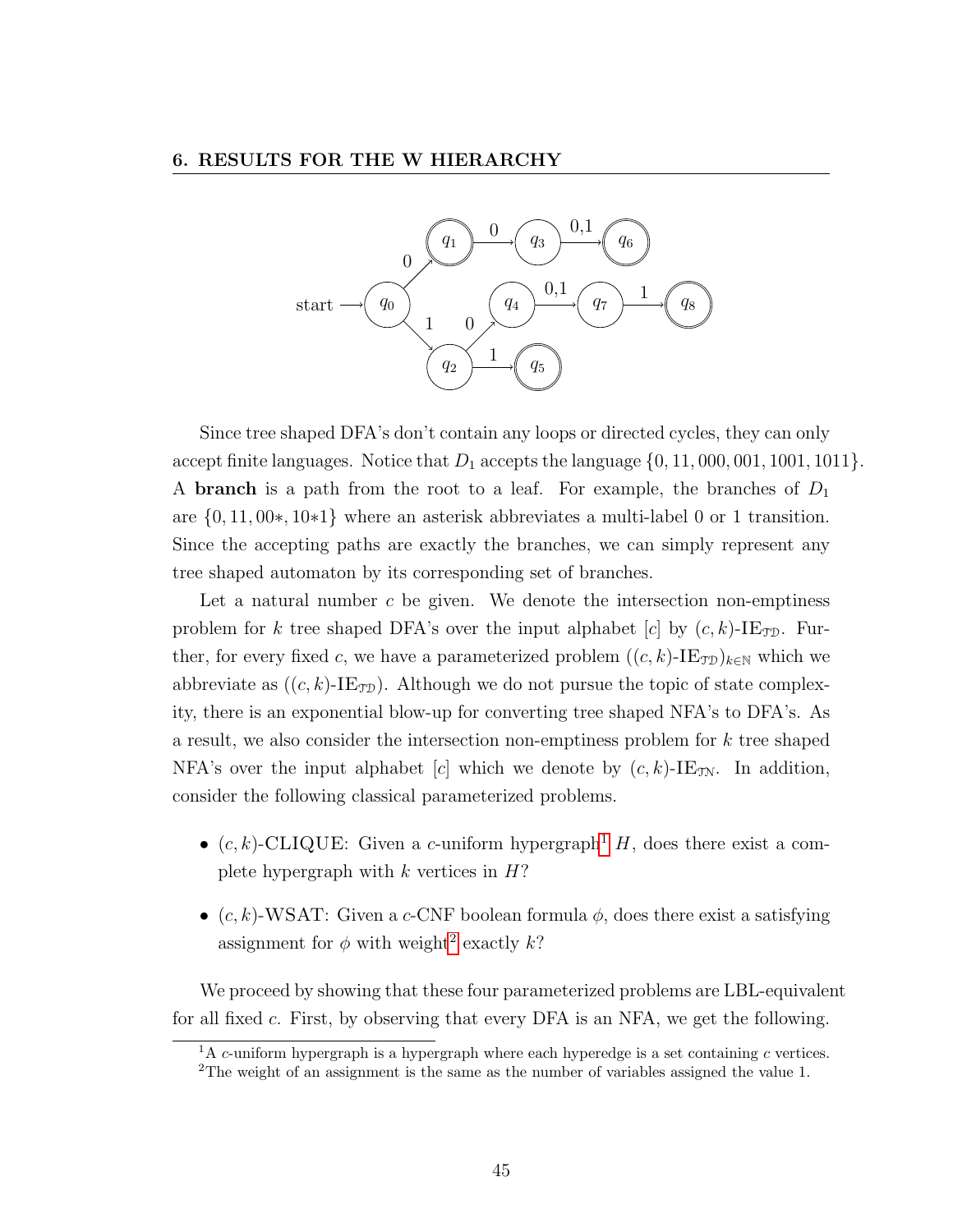**Proposition 6.1.** For all fixed c,  $((c, k)$ -IE<sub>TD</sub>) is LBL-reducible to  $((c, k)$ -IE<sub>TN</sub>) with  $O(n)$  instance blow-up.

Next, we reduce intersection non-emptiness for tree shaped NFA's to the uniform hypergraph clique problem.

**Theorem 6.2.** For all fixed c,  $((c, k)$ -IE<sub>TN</sub>) is LBL-reducible to  $((c, k)$ -CLIQUE) with  $O(n^c)$  instance blow-up.

*Proof.* Let a list of tree shaped NFA's  $\{N_i\}_{i\in[k]}$  over input alphabet [c] be given. Each NFA has at most m branches. From all the NFA's combined, there are at most  $k \cdot m$  branches. We construct a c-uniform graph H where each vertex represents a branch. As a result, H has  $k \cdot m$  vertices.

Consider a set of c branches. For each branch and character position, we get a set of possible characters from  $[c]$ . In other words, for each character position, we get c subsets of  $[c]$  where each subset is associated with one of the branches. Now, there is a hyperedge in  $H$  between a set of c branches if the following are satisfied: (1) the c branches all have the same length, (2) no two branches come from the same NFA, and (3) for each position, the corresponding c subsets of  $[c]$ have a non-empty intersection.

We claim that the NFA's have a non-empty intersection if and only if  $H$  has a  $k$ -hyperclique. First, if the NFA's have a non-empty intersection, then there exists a string that satisfies all of the NFA's. This string determines a branch for each of the NFA's where the branches form a k-hyperclique in  $H$ . Second, if there exists a k-hyperclique, then there are  $k$  branches such that for every choice of  $c$  branches and every character position, the corresponding c subsets of  $[c]$  have a non-empty intersection. Therefore, for every character position, the corresponding  $k$  subsets of  $[c]$  must also have a non-empty intersection or else we would be able to pick c of the  $k$  subsets to get an empty intersection. As a result, for each position, we can pick a character in the non-empty intersection. These choices of characters form a string that is accepted by each of the NFA's.  $\Box$ 

Now, we reduce the uniform hypergraph clique problem to the weighted satisfiability problem.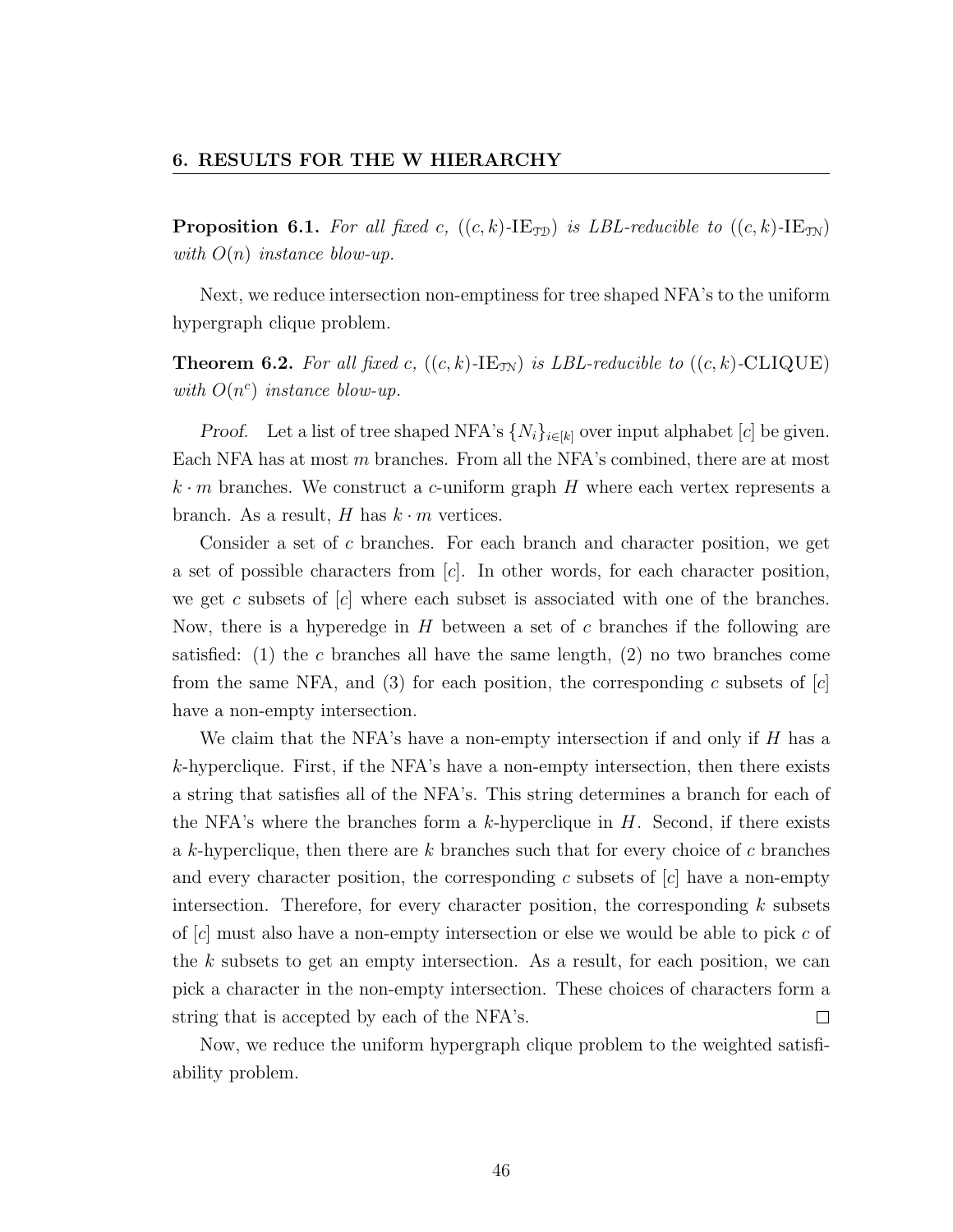**Theorem 6.3.** For all fixed c,  $((c, k)\text{-CLIQUE})$  is LBL-reducible to  $((c, k)\text{-WSAT})$ with  $O(n^c)$  instance blow-up.

Proof. Let a c-uniform hypergraph H with vertices  $\{v_i\}_{[n]}$  be given. We construct a c-CNF formula  $\phi$  with n corresponding variables  $\{v_i\}_{[n]}$  and up to  $O(n^c)$ clauses. For each set  $S$  of  $c$  vertices from  $H$  such that  $S$  does not form a hyperedge of H,  $\phi$  has a corresponding clause. This clause consists of literals  $\bar{v}_i$  such that  $v_i \in S$ . As a result, the clause fails to be satisfied exactly when the c variables are assigned the value 1. Now, it remains to show that  $H$  has a k-hyperclique if and only if  $\phi$  has a weight k satisfying assignment.

First, if H has a k-hyperclique, then we can assign the corresponding  $k$  variables the value 1 and the remaining  $n - k$  variables the value 0. Consider an arbitrary clause  $C_i$  of  $\phi$ . The weight k assignment must satisfy  $C_i$  or else we would get that the corresponding c vertices do not form a hyperedge of  $H$  yet are still members of the k-hyperclique which is a contradiction. Second, if  $\phi$  has a weight k satisfying assignment, then we consider the corresponding set S of k vertices. Since all of the clauses were satisfied, none of the clauses could have only contained variables corresponding to vertices from  $S$ . Therefore, every subset of  $c$  vertices must form a hyperedge of H. П

Finally, we reduce the weighted satisfiability problem to intersection non-emptiness for tree shaped DFA's.

**Theorem 6.4.** For all fixed c,  $((c, k)$ -WSAT) is LBL-reducible to  $((c, k)$ -IE<sub>TD</sub>) with  $O(n^3)$  instance blow-up.

Proof. The reduction is related to the reductions from Theorem 8 and 9. Let a c-CNF formula of size n be given. We construct  $k$  tree shaped DFA's each with at most  $n^3$  states such that the formula has a k-weighted satisfying assignment if and only if the DFA's have a non-empty intersection.

The DFA reads an encoded k-weighted variable assignment followed by a clause assignment. The k-weighted variable assignment is encoded as a sequence of  $k$  bit strings each of length  $log(n)$ . Each bit strings represents one of the k variables that are assigned the value 1. Then, the clause assignment is a sequence of characters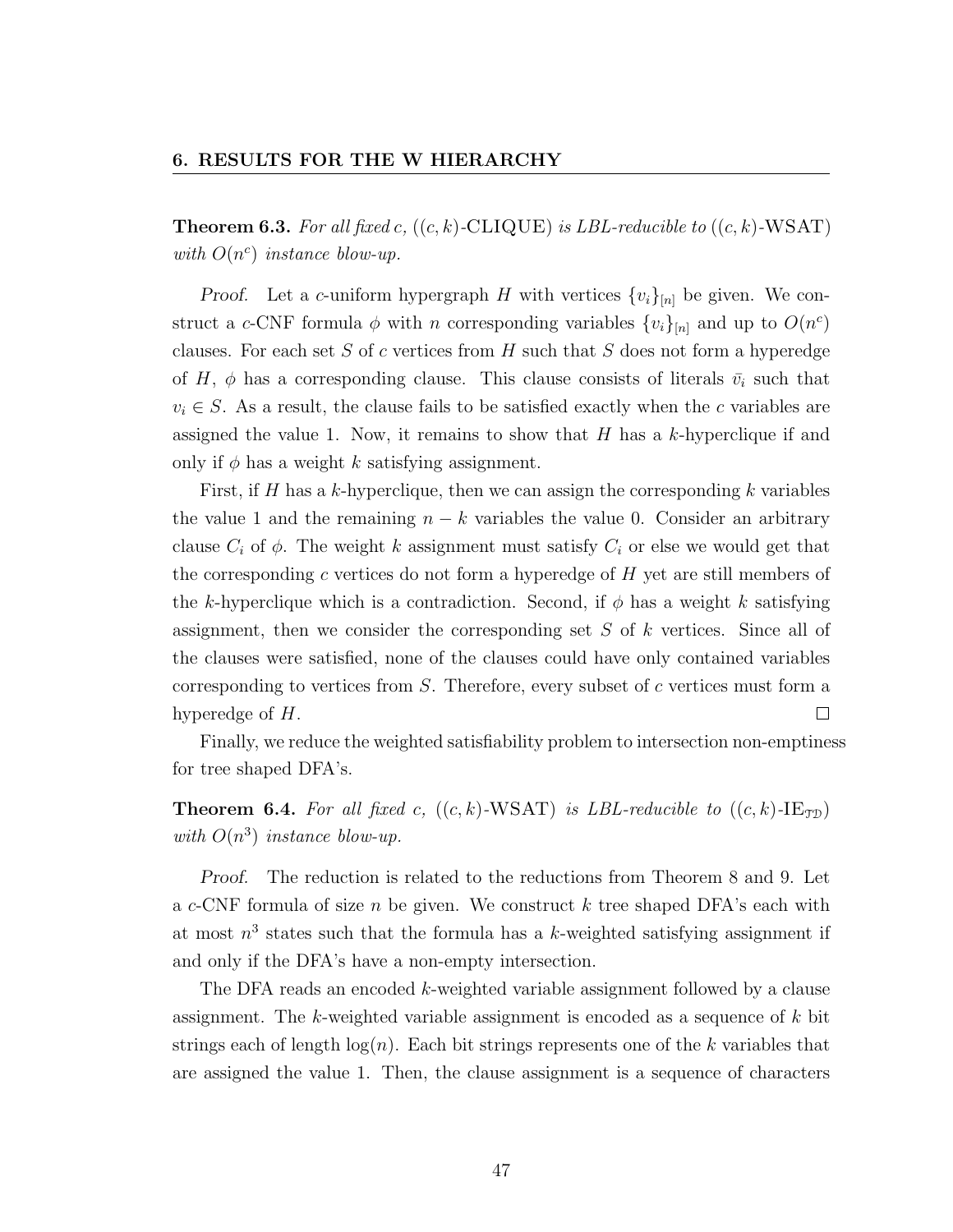from [c] where the ith character in the sequence represents a choice of one variable from the c variables in the ith clause.

Let  $i \in [k]$  be given. The *i*th DFA will only branch based on the *i*th and  $(i + 1)$ th bit strings from the variable assignment. This will lead to  $n^2$  branches each of length up to  $n$  for reading the clause assignment. The DFA will verify that when bit strings are interpreted as numerical values, the *i*th bit string is less than the  $(i + 1)$ th bit string. The branching can then be interpreted as storing the *i*th variable that is assigned the value 1 followed by all variables assigned the value 0 up until the  $(i + 1)$ th variable that is assigned the value 1. As a result, this DFA now has one of k blocks that make up the variable assignment.

Next, the DFA reads the clause assignment and will only pay attention to characters for clauses that the block fails to satisfy. For such clauses, the DFA will make sure that none of that blocks characters are read. Since the alphabet is  $[c]$ , this requires no branching.

Together, the DFA's each branch based on a block of the assignment and together verify that we never have all  $k$  blocks failing to satisfy a clause. As a result, we get that their intersection is non-empty if and only if there exists a satisfying  $\Box$ assignment.

By combining the reductions carefully, we can guarantee that we have at most an  $O(n^{3c})$  instance blow-up between any two of the problems.

**Corollary 6.5.** For all fixed c, the following are LBL-equivalent with  $O(n^{3c})$  instance blow-up:  $((c, k)\text{-IE}_{\text{TD}}), ((c, k)\text{-IE}_{\text{TN}}), ((c, k)\text{-CLIQUE}),$  and  $((c, k)\text{-WSAT})$ . **Corollary 6.6.** For all fixed c,  $((c, k)$ -IE<sub>TD</sub>) is W[1]-complete.

## 6.2 Results for W[NL]

#### 6.2.1 Acyclic Automata

We investigate the intersection non-emptiness problem for one acyclic DFA and k tree shaped DFA's over a binary input alphabet. We denote this problem by  $k$ -IE<sub>1AC+TD</sub>.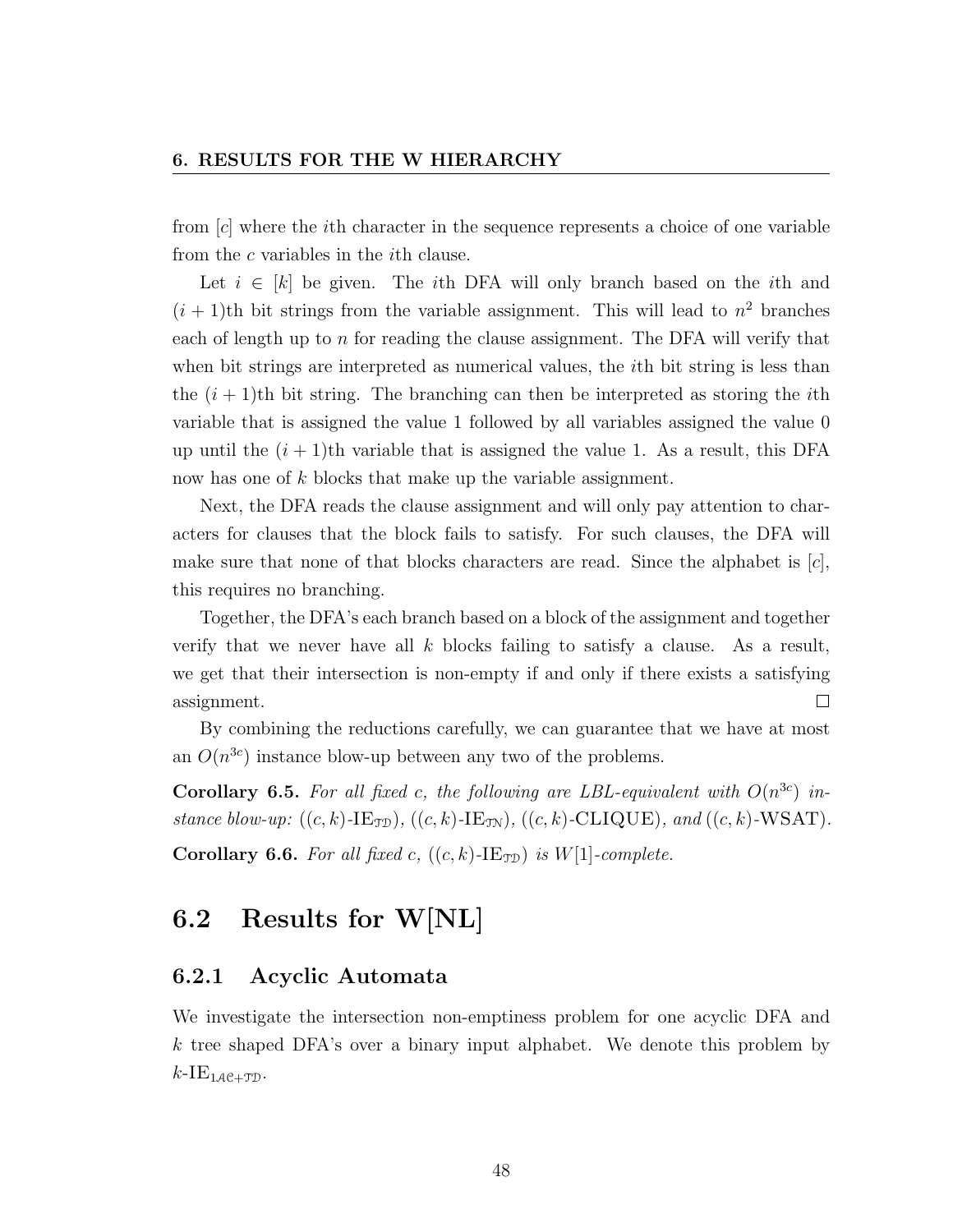#### 6. RESULTS FOR THE W HIERARCHY

Consider the parameterzied problems that are verifiable in linear time with read-only access to a  $k \log(n)$  bit certificate. The closure of such problems under fpt-reductions defines the parameterized complexity class  $W[P]$ . Similarly, one could consider space bounded verifiers. In particular, we consider the parameterzied problems that are non-deterministically verifiable using  $log(n)$  bits of memory with read-only access to a  $k \log(n)$  bit certificate. The closure of such problems under fpt-reductions defines the parameterized complexity class  $W[\text{NL}]$ .

Consider the acceptance problem for languages non-deterministically verifiable using  $log(n)$  bits of memory with read-only access to a  $k log(n)$  bit certificate. We denote this problem by  $N_{(\log,k \log)}^{(S,G)}$  and denote the corresponding complexity measure by NSPGU<sup>b</sup> where G stands for guesses.

**Proposition 6.7.** There exists c such that for every  $k$ ,

$$
k\text{-IE}_{1\mathcal{A}e+\mathcal{TD}} \in \text{NSPGU}^b(c\log(n), k\log(n)).
$$

Sketch of proof. Using only a  $k \log(n)$  bit certificate, we can guess a branch from each of the  $k$  tree shaped DFA's. Then, using non-deterministic logspace, we check whether there exists an input string that matches each of the k branches and the acyclic DFA. We do this as follows.

We store the current state in the acyclic DFA and a counter with value at most n. To do this, we use roughly  $2\log(n)$  bits of memory. Given such a state and count, we non-deterministically guess which alphabet character comes next. We go through each of the k branches and check to make sure that the alphabet character is value for the position with the current count. If it is, then we increment the counter and transition to the next state. We repeat this process until the count reaches  $n$  or the end of the branches is reached. If we are in a final state, then we accept.

Since the DFA's have a non-empty intersection if and only if there is a choice of branches that have a non-empty intersection with the acyclic DFA,  $k$ -IE<sub>1AC+TD</sub> is verifiable with a  $k \log(n)$  bit certificate using at most  $c \log(n)$  bits for some constant c.  $\Box$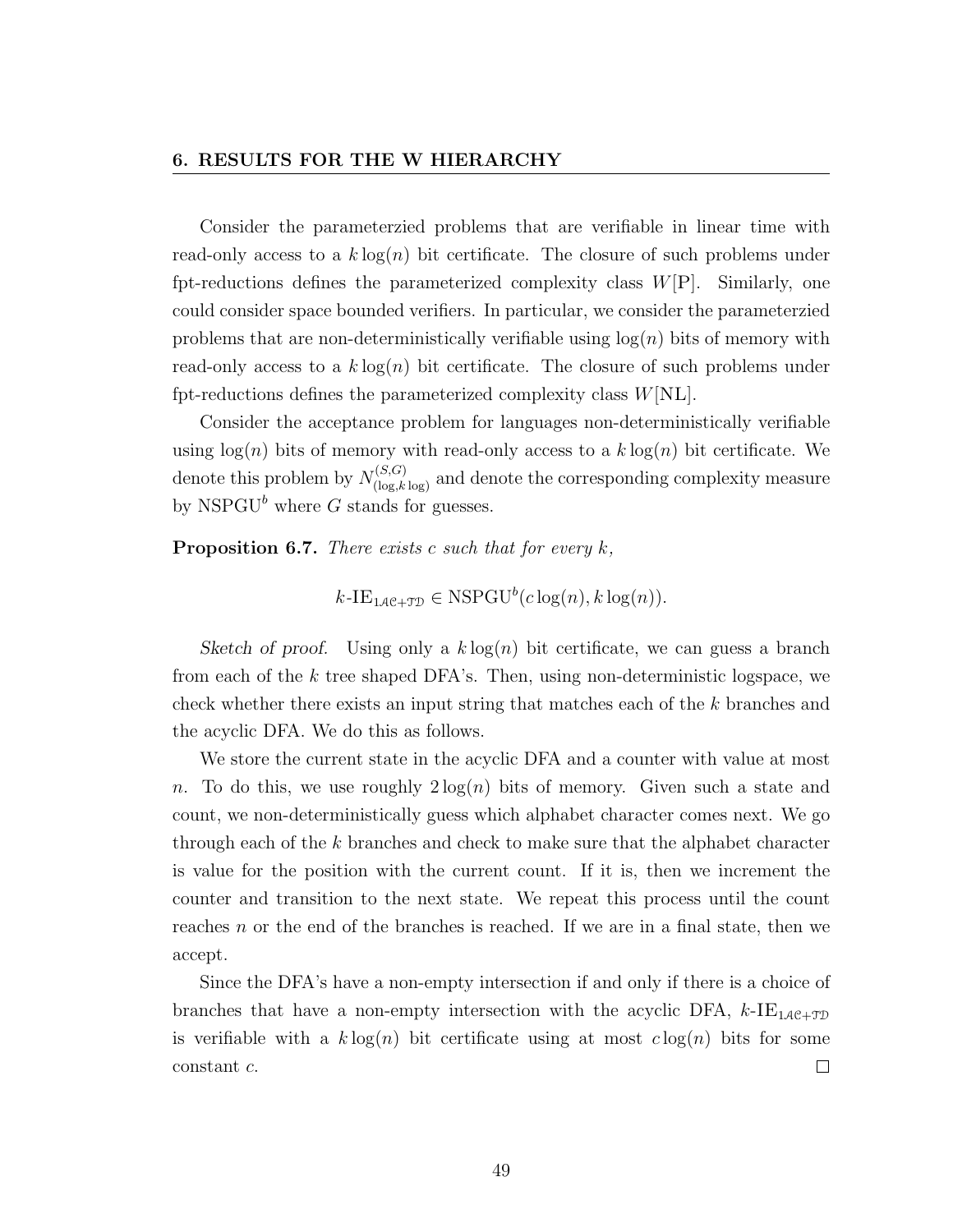**Corollary 6.8.** (k-IE<sub>1AC+TD</sub>) is LBL-reducible to  $(N_{(\log,k\log)}^{(S,G)})$ .

**Theorem 6.9.**  $(N_{(\log,k \log)}^{(S,G)})$  is LBL-reducible to  $(k\text{-IE}_{1\mathcal{A}\mathcal{C}+\mathcal{TD}})$ .

*Proof.* Let a non-deterministic Turing machine verifier M using at most  $log(n)$ bits of memory and an input string x be given. We construct k tree shaped DFA's and an acyclic DFA such that the DFA's have a non-empty intersection if and only if there exists a satisfying certificate of  $k \log(n)$  bits.

The idea is that the DFA's will read in the certificate and the computation. As the DFA's are reading the input, they collectively verify that it is valid and accepting. The k tree shaped DFA's will each store a portion of the certificate of length  $log(n)$ . Then, the acyclic DFA will do the bulk of the work in verifying the computation.

To make this work, we need to interleave copies of the certificate between each configuration of the computation. In particular, the input string will have  $n$  configurations and between each pair of configurations it will have a copy of the  $k \log(n)$  bit certificate. The tree shaped DFA's each verify that their portion of the certificate is consist from copy to copy while ignoring the configurations. Then, the acyclic DFA keeps track of the tape heads, the  $log(n)$  bits on the work tape, and the current state. Based on this information, the acyclic DFA can verify that the configurations appropriately transition from one to the next making a valid computation. It also verifies that the last configuration is accepting.

Together, the DFA's verify that an input string corresponds with a choice of certificate and valid and accepting computation. Therefore, the DFA's have a nonempty intersection if and only if such a certificate and computation exists.  $\Box$ 

Corollary 6.10.  $(k$ -IE<sub>1AC+TD</sub>) is W[NL]-complete.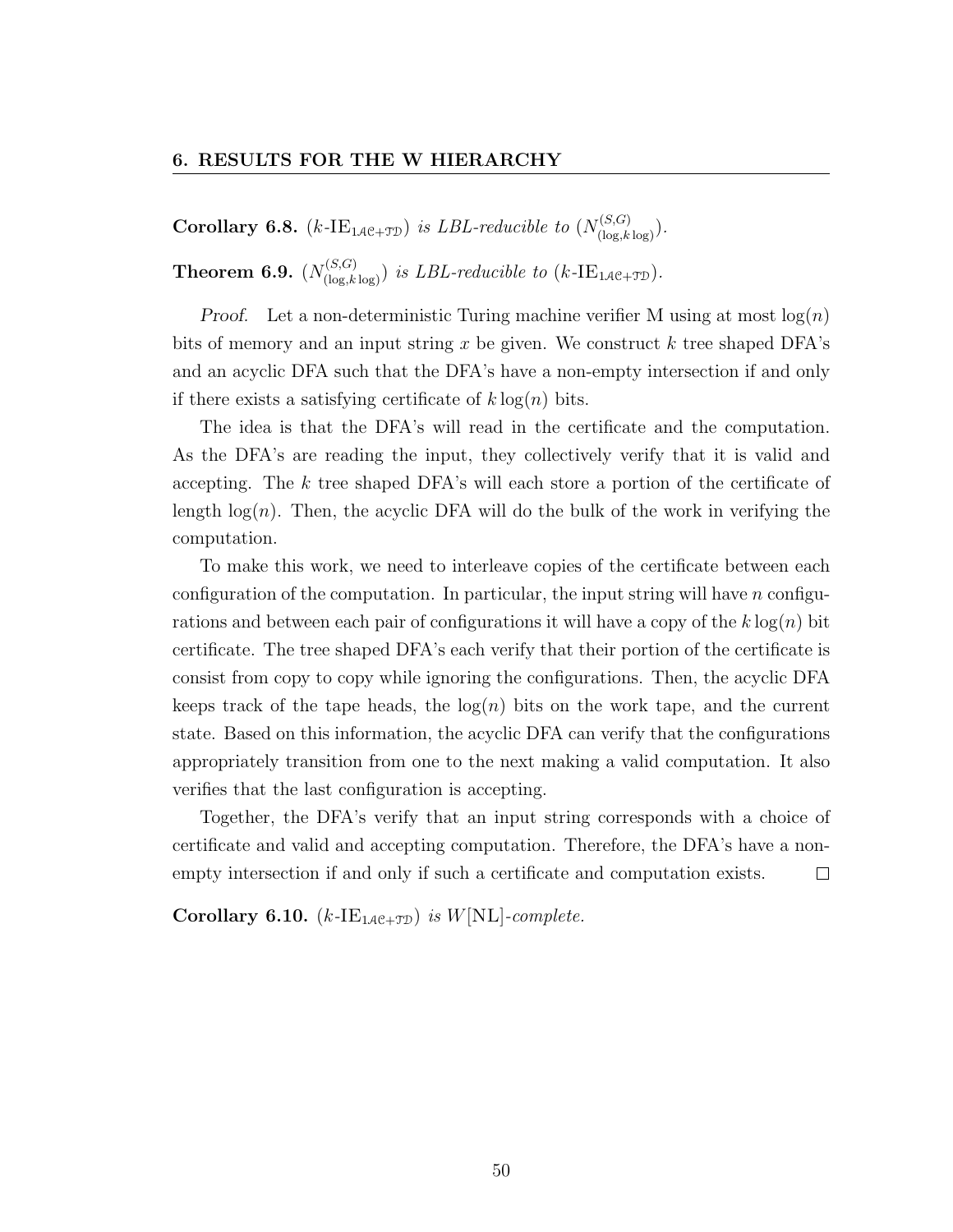## 7

## LOWER BOUNDS

The following chapter is loosely based on a combination of results from the author's works [\[68,](#page-79-3) [59,](#page-78-2) [69\]](#page-79-2).

### 7.1 Unconditional Lower Bounds

#### 7.1.1 Space Complexity

In the previous chapters, we focused on showing how solving intersection nonemptiness problems is equivalent to simulating Turing machine computations. In this section, we combine this equivalence with classical hierarchy theorems<sup>[1](#page-57-0)</sup> to prove unconditional lower bounds.

The space hierarchy theorem is a classical result stating that for every space constructible function  $s(n)$ , DSPACE $(o(s(n))) \subsetneq$  DSPACE $(s(n))$ . In terms of binary Turing machines, this result can be improved to

$$
DSPACE^{b}((1 - \varepsilon) \cdot s(n)) \subsetneq DSPACE^{b}(s(n)).
$$

For non-deterministic space, it gets a little more complicated. One applies the classical result that  $NL = co-NL$  to binary Turing machines to get that there exists c such that for every k,  $NSPACE^b(k \log(n)) \subseteq co-NSPACE^b(ck \log(n))$ . Further by

<span id="page-57-0"></span><sup>&</sup>lt;sup>1</sup>The proof of the space and time hierarchy theorems are based on combining universal simulation and diagonalization.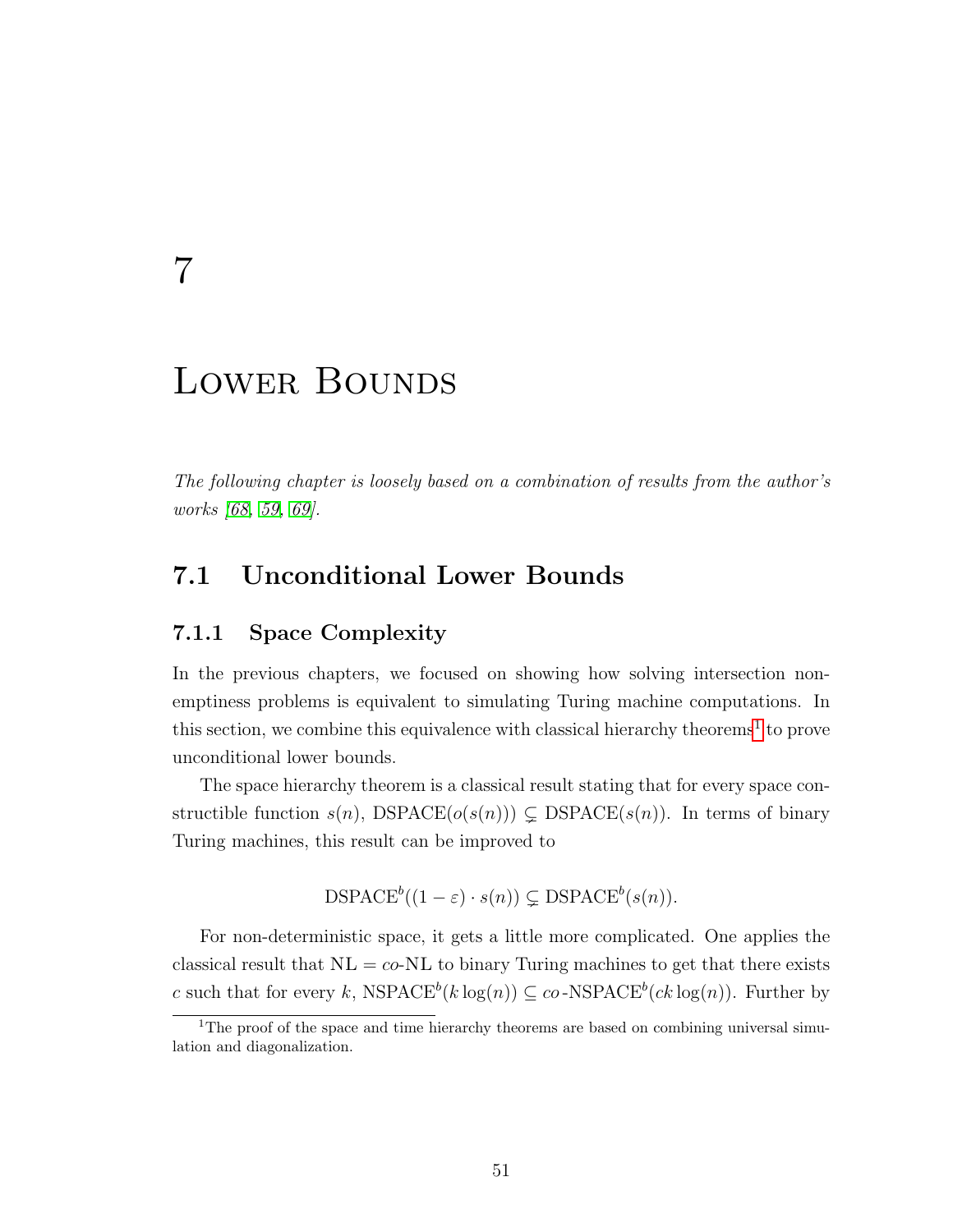applying the approach of universal simulation and diagonalization from the space hierarchy theorem, we get that there exists c such that for every  $k$ ,

 $\text{NSPACE}^b(c \cdot k \cdot s(n)) \subsetneq \text{NSPACE}^b(k \cdot s(n)).$ 

Paralleling this approach to the non-deterministic space hierarchy theorem for binary Turing machines, we have the following theorem.

**Theorem 7.1.** There exist  $c_1$  and  $c_2$  such that for every k,  $N_{k \log}^S \in \text{NSPACE}^b(c_1 k \log(n))$ and  $N_{k\log}^S \notin \text{NSPACE}^b(c_2k\log(n)).$ 

**Theorem 7.2.** If an infinite family  $(X_k)$  is logspace LBL-equivalent to  $(N_{klog}^S)$ , then there exist  $c_1$  and  $c_2$  such that for every  $k, X_k \in \text{NSPACE}^b(c_1k \log(n))$  and  $X_k \notin \text{NSPACE}^b(c_2k \log(n)).$ 

*Proof.* Let an infinite family  $(X_k)$  be given. Suppose that  $(X_k)$  is logspace LBL-equivalent to  $(N_{klog}^S)$  with reduction constants  $c_1$  and  $c_2$ . Let k be given. Consider the  $c_1 \log(n)$ -space bounded reduction from  $X_k$  to  $N_{k \log}^S$ . By universal simulation, there is a non-deterministic binary Turing machine M that solves  $N_{k\log}^{S}$ in  $d_1k \log(n)$  space for a constant  $d_1$  that does not depend on k. If we combine the reduction with the machine M, we get a machine that solves  $X_k$  in  $c_1d_1k\log(n)$ space. Therefore,  $X_k \in \text{NSPACE}^b(c_1d_1k \log(n)).$ 

Consider the  $c_2 \log(n)$ -space bounded reduction from  $N_{k \log n}^S$  to  $X_k$ . By diagonalization, we get a constant  $d_2$  that does not depend on k such that  $N_{klog}^S \notin$  $NSPACE<sup>b</sup>(d_2k \log(n))$ . Hence, we can't solve  $X_k$  in  $\frac{d_2k}{c_2} \log(n)$  space or else we would be able to combine such a solver with the reduction to show that  $N_{klog}^S$   $\in$ NSPACE<sup>b</sup>( $d_2k \log(n)$ ) which can't happen. Therefore,  $X_k \notin \text{NSPACE}^b(\frac{d_2k}{c_2})$  $rac{l_2k}{c_2}\log(n)$ ).  $\Box$ 

By combining the LBL equivalences<sup>[1](#page-58-0)</sup> from Chapter 3 with Theorem 7.2, we get the following near tight complexity bounds.[2](#page-58-1)

<span id="page-58-0"></span><sup>&</sup>lt;sup>1</sup>It is important to notice that all of the LBL-equivalences from Chapter 3 can be improved to logspace LBL-equivalences. See the proof of Theorem 3.3 for further details.

<span id="page-58-1"></span><sup>2</sup>Kasai and Iwata (1985) showed related lower bounds for non-deterministic logspace including Corollary 7.3 [\[37\]](#page-76-3).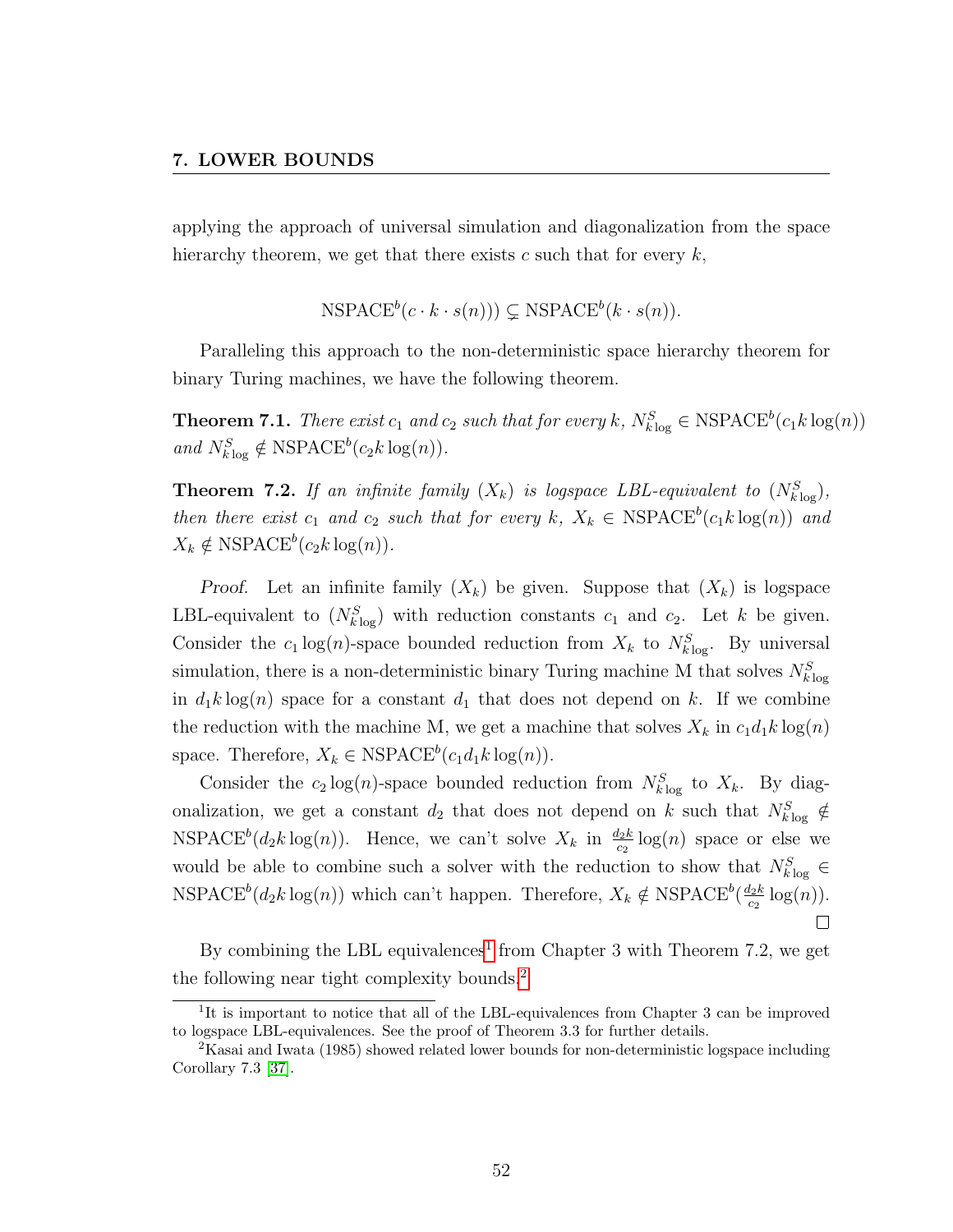**Corollary 7.3.** There exist  $c_1$  and  $c_2$  such that for every k, k-IE<sub>D</sub>  $\in$  NSPACE<sup>b</sup>( $c_1k \log(n)$ ) and  $k$ -IE<sub>D</sub>  $\notin$  NSPACE<sup>b</sup>(c<sub>2</sub>k log(n)).

**Corollary 7.4.** There exist  $c_1$  and  $c_2$  such that for every k, k-PASS  $\in$  NSPACE<sup>b</sup>( $c_1k \log(n)$ ) and  $k$ -PASS  $\notin$  NSPACE<sup>b</sup>(c<sub>2</sub>k log(n)).

#### 7.1.2 Time Complexity

The time hierarchy theorem is a classical result stating that for every time constructible function  $t(n)$ , DTIME $(o(\frac{t(n)}{\log(t(n))})) \subsetneq$  DTIME $(t(n))$ . Paralleling this classical result, we have the following theorem.

**Theorem 7.5.** There exist  $c_1$  and  $c_2$  such that for every  $k$ ,  $D_{n^k}^T \in \text{DTIME}(n^{c_1k})$ and  $D_{n^k}^T \notin \text{DTIME}(n^{c_2k}).$ 

**Theorem 7.6.** If an infinite family  $(X_k)$  is LBL-equivalent to  $(D_{n^k}^T)$ , then there exist  $c_1$  and  $c_2$  such that for every  $k, X_k \in \text{DTIME}(n^{c_1k})$  and  $X_k \notin \text{DTIME}(n^{c_2k})$ .

*Proof.* Let an infinite family  $(X_k)$  be given. Suppose that  $(X_k)$  is LBL-equivalent to  $(D_{n^k}^T)$  with reduction constants  $c_1$  and  $c_2$ . Let k be given. Consider the  $O(n^{c_1})$ time bounded reduction from  $X_k$  to  $D_{n^k}^T$ . By universal simulation, there is a deterministic Turing machine M that solves  $D_{n^k}^T$  in  $n^{d_1 k}$  time for a constant  $d_1$  that does not depend on  $k$ . If we combine the reduction with the machine M, we get a machine that solves  $X_k$  in  $O(n^{c_1 d_1 k})$  time. Therefore,  $X_k \in \text{DTIME}(n^{c_1 d_1 k})$ .

Consider the  $O(n^{c_2})$ -time bounded reduction from  $D_{n^k}^T$  to  $X_k$ . By diagonalization, we get a constant  $d_2$  that does not depend on k such that  $D_{n^k}^T \notin \text{DTIME}(n^{d_2k})$ . Hence, we can't solve  $X_k$  in  $O(n^{\frac{d_2 k}{c_2}})$  time or else we would be able to combine such a solver with the reduction to show that  $D_{n^k}^T \in \text{DTIME}(n^{d_2 k})$  which can't happen. Therefore,  $X_k \notin \text{DTIME}(n^{\frac{d_2 k}{c_2}})$ .  $\Box$ 

By combining the LBL equivalences from Chapter 4 with Theorem 7.6, we get the following near tight complexity bounds.

**Corollary 7.7.** There exist  $c_1$  and  $c_2$  such that for every k, k-IE<sub>1P+D</sub>  $\in$  DTIME( $n^{c_1k}$ ) and  $k$ -IE<sub>1P+D</sub>  $\notin$  DTIME( $n^{c_2k}$ ).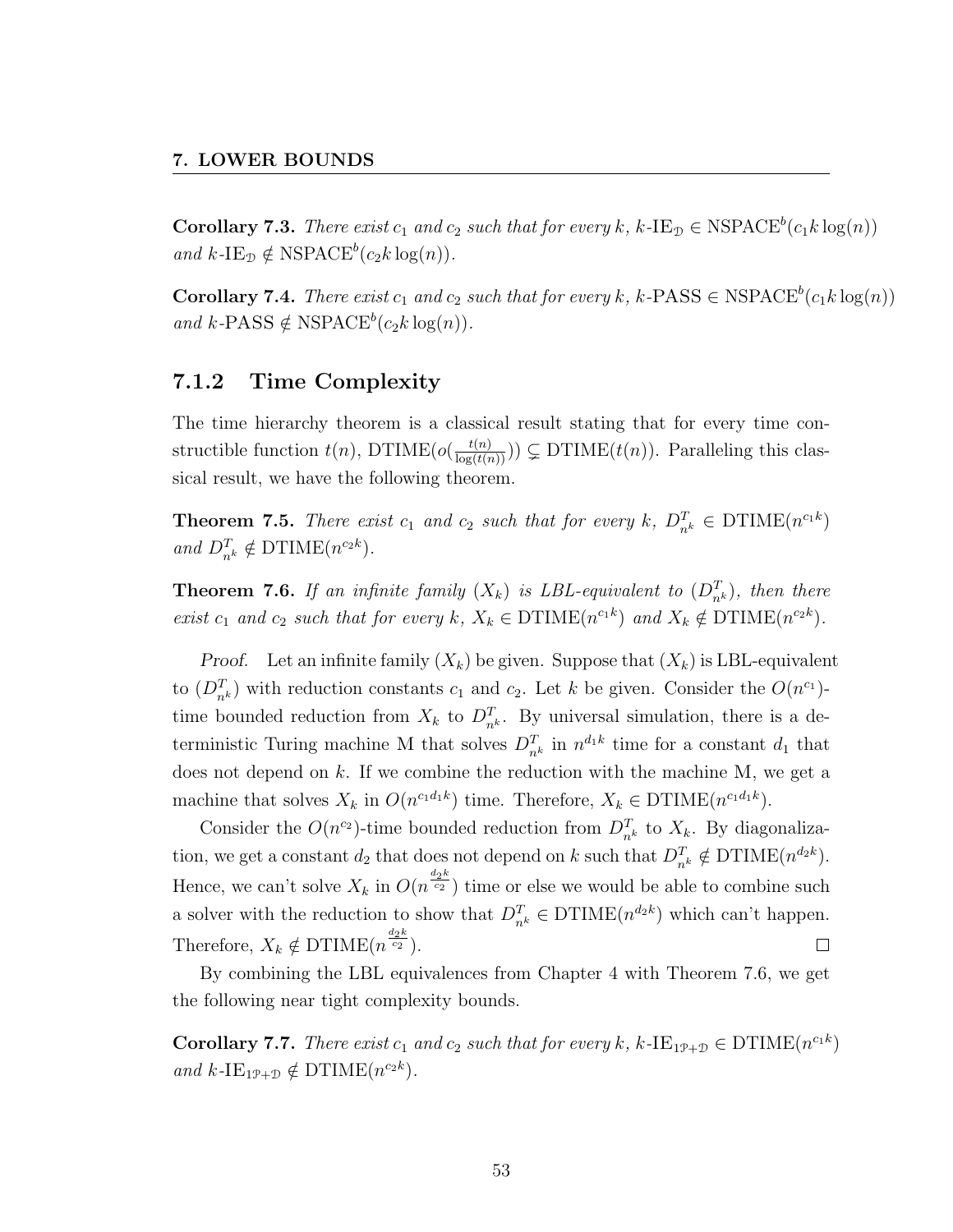**Corollary 7.8.** There exist  $c_1$  and  $c_2$  such that for every k, k-IE<sub>T</sub>  $\in$  DTIME $(n^{c_1k})$ and  $k$ -IE<sub>T</sub>  $\notin$  DTIME $(n^{c_2k})$ .

**Corollary 7.9.** There exist  $c_1$  and  $c_2$  such that for every k:

- i) k-MPDA and k-co-MPDA  $\in$  DTIME $(n^{c_1 2^k})$
- *ii*)  $k$ -MPDA and  $k$ -co-MPDA  $\notin$  DTIME( $n^{c_2 2^k}$ ).

### 7.2 Conditional Lower Bounds

#### 7.2.1 Complexity Class Separations

In the following subsection we show the relationship between the collapse of classical complexity classes and the LBL-equivalence of acceptance problems. As corollaries, we get that the existence of time or space efficient algorithms for intersection nonemptiness problems implies complexity class separations.

The following shows that in order for NL and P to be equal, there must be a level-by-level equivalence between their corresponding acceptance problems.

**Theorem 7.10.** NL = P if and only if  $(N_{klog}^S)$  and  $(D_{n^k}^T)$  are logspace LBLequivalent.

*Proof.* Suppose that  $(N_{k \log}^S)$  and  $(D_{n^k}^T)$  are logspace LBL-equivalent. Since  $NL \subseteq P$ , we just need to show that  $P \subseteq NL$ . Let a language  $X \in P$  be given. There exists some k such that  $X \in \text{DTIME}(n^k)$ . Consider the problem  $D_{n^k}^T$ . Since it is logspace reducible to  $N_{k \log}^S$  and  $N_{k \log}^S \in NL$ , we have that  $D_{n^k}^T \in NL$ . By a trivial reduction from X to  $D_{n^k}^T$ , we have that  $X \in \text{NL}$ .

For the other direction, suppose that  $NL = P$ . Since any k log(n)-space bounded binary Turing machine can be simulated in roughly deterministic  $n^k$  time, we can perform a universal simulation so that  $N_{k \log}^S \in \text{DTIME}(n^{ck})$  for some constant c that does not depend on k. Therefore,  $(N_{k\log}^S)$  is logspace LBL-reducible to  $(D_{n^k}^T)$ . Next, since  $D_{n^2}^T \in \mathcal{P}$  and  $\mathcal{N}$  = P,  $D_{n^2}^T \in \mathcal{N}$ . Hence, there exists c such that  $D_{n^2}^T \in \text{NSPACE}^b(c \log(n)).$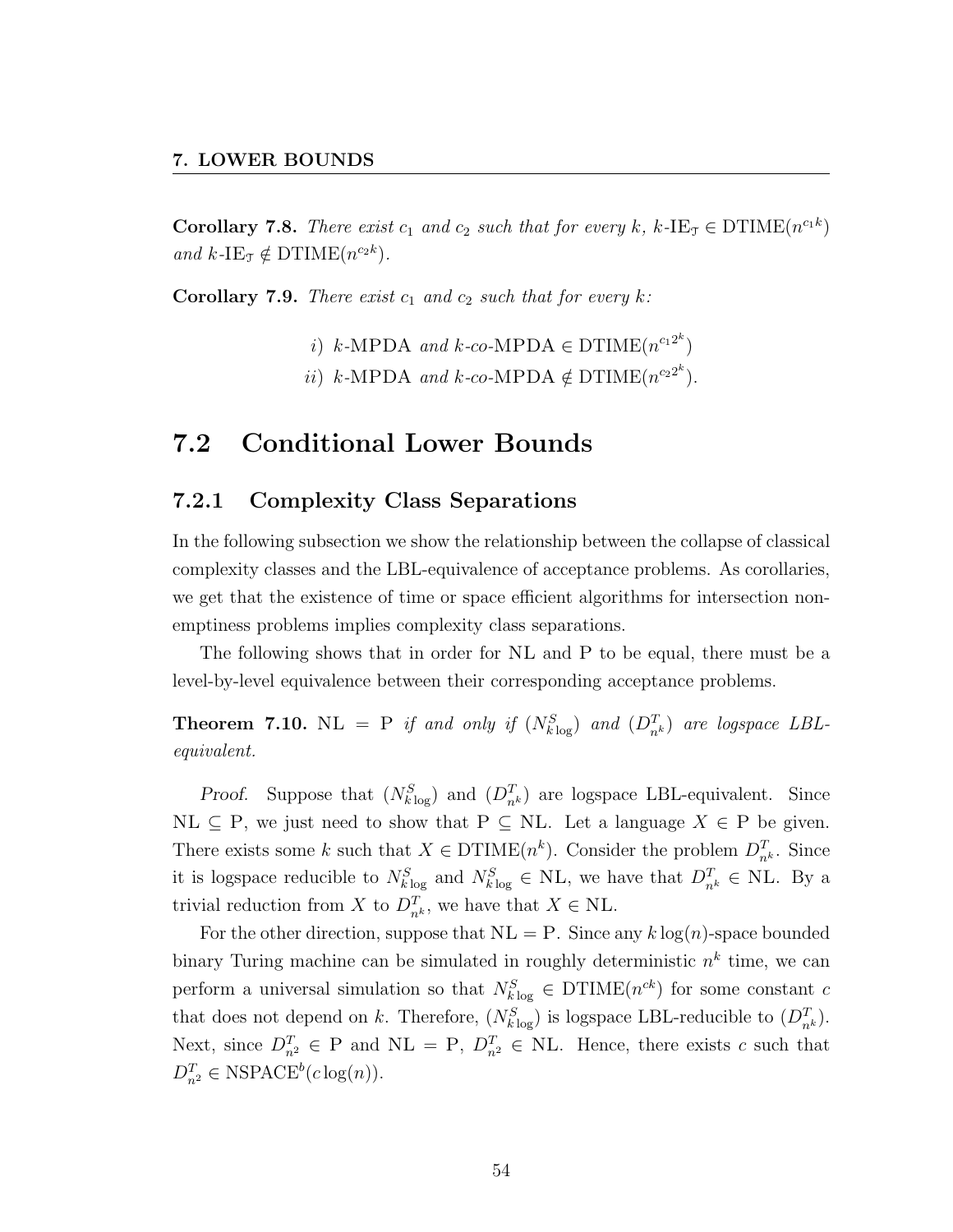Let k be given. We provide a logspace reduction from  $D_{n^k}^T$  to  $D_{n^2}^T$ . Let an input for  $D_{n^k}^T$  consisting of an  $n^k$ -time bounded machine M and an input x be given. We can modify M to get a  $n^2$ -time bounded<sup>[1](#page-61-0)</sup> machine M' and modify x to get a padded string  $y \# x$  where the padding y has length at least  $|x|^k$ . Then, M's computation is as follows. It first breaks an input string into a padding of length  $m_1$  and right part of length  $m_2$ . It verifies that  $m_1 > m_2^k$ . Then, it simulates M on the right part and accepts according to M's computation. Therefore, M accepts  $x$  if and only if M' accepts  $y \# x$ .

By combining the reduction and the logspace algorithm for  $D_{n^2}^T$  we have  $D_{n^k}^T \in$ NSPACE<sup>b</sup>( $c \cdot d \cdot k \log(n)$ ) for some overhead constant d that does not depend on k. Since k was arbitrary, we have that  $(D_{n^k}^T)$  is LBL-reducible to  $(N_{k \log}^S)$ .  $\Box$ 

**Corollary 7.11.** If for every  $a > 0$ , there exists k such that  $N_{klog}^S \in \text{DTIME}(n^{ak}),$ then  $\text{NL} \neq \text{P}$ .

*Proof.* Suppose that for every  $a > 0$ , there exists k such that  $N_{k \log}^S \in \text{DTIME}(n^{ak})$ . In addition, suppose for sake of contradiction that  $NL = P$ . By Theorem 7.10,  $(N_{k\log}^S)$  and  $(D_{n^k}^T)$  are logspace LBL-equivalent. Hence, there is a constant c such that for every k, there is a  $c \log(n)$ -space bounded reduction from  $D_{n^k}^T$  to  $N_{k \log}^S$ . Therefore, this reduction is  $n^c$ -time bounded as well.

Next, if we choose  $a = \frac{1-\varepsilon}{c}$  $\frac{-\varepsilon}{c}$ , then there exists some k sufficiently large such that

$$
N_{k\log}^{S} \in \text{DTIME}(n^{\frac{(1-\varepsilon)\cdot k}{c}}).
$$

By combining this algorithm with the preceding reduction, we get that

$$
D_{n^k}^T \in \text{DTIME}(n^{(1-\varepsilon)\cdot k}).
$$

Therefore,

DTIME
$$
(n^k) \subseteq \text{DTIME}(n^{(1-\varepsilon)\cdot k})
$$

which contradicts the time hierarchy theorem.

By applying LBL-equivalences from Chapter 3, we get the following corollaries.

 $\Box$ 

<span id="page-61-0"></span><sup>&</sup>lt;sup>1</sup>It's worth noticing that this machine can be made  $c \cdot n$ -time bounded for some constant c.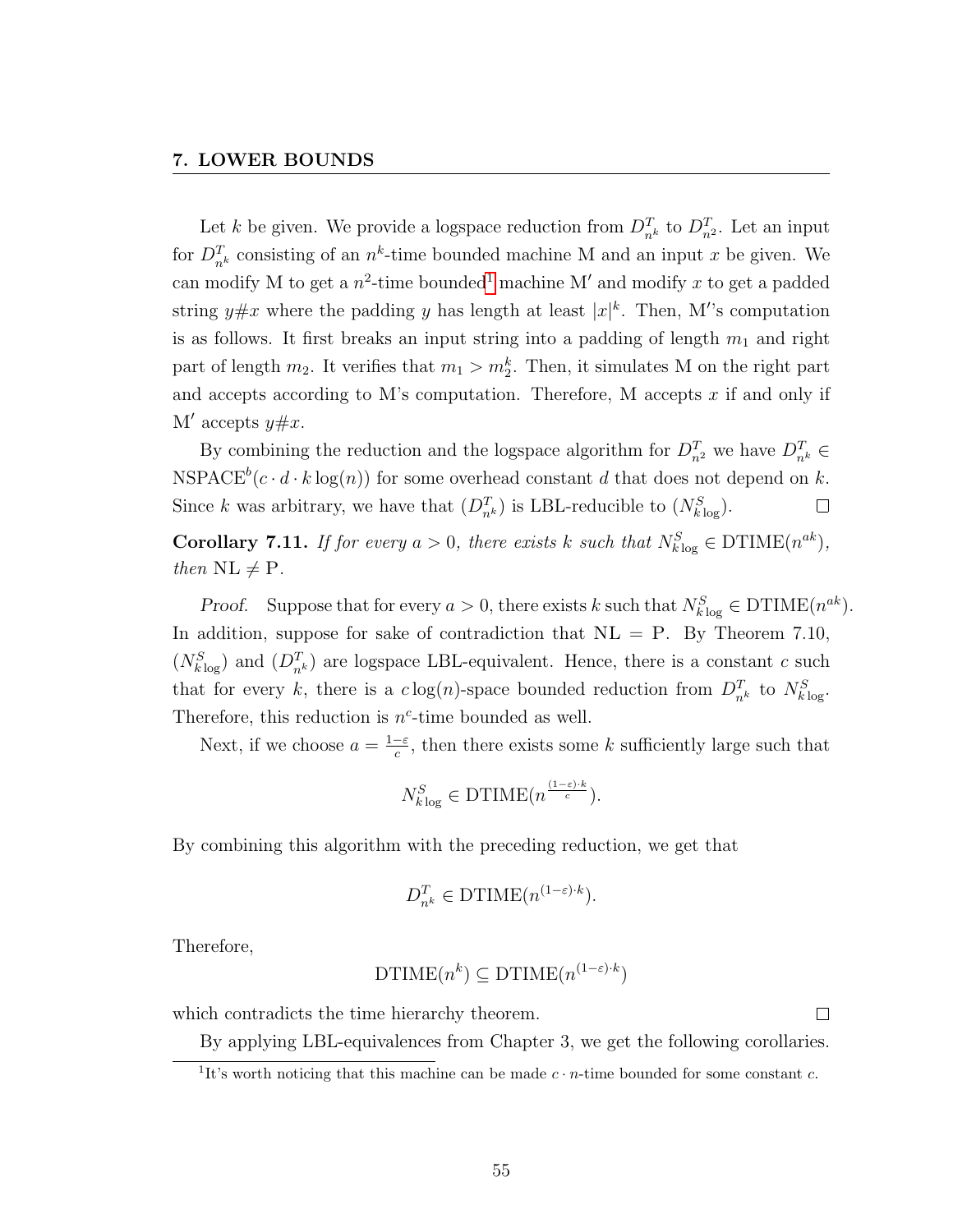**Corollary 7.12.** If for every  $a > 0$ , there exists k such that  $k$ -IE<sub>D</sub>  $\in$  DTIME $(n^{ak})$ , then  $\text{NL} \neq \text{P}$ .

**Corollary 7.13.** If for every  $a > 0$ , there exists k such that  $k$ -PASS  $\in$  DTIME $(n^{ak})$ , then  $\text{NL} \neq \text{P}$ .

The following shows that in order for P and PSPACE to be equal, there must be a level-by-level equivalence between their corresponding acceptance problems.

**Theorem 7.14.**  $P = PSPACE$  if and only if  $(D_{n^k}^T)$  and  $(D_{n^k}^S)$  are LBL-equivalent.

*Proof.* Suppose that  $(D_{n^k}^T)$  and  $(D_{n^k}^S)$  are logspace LBL-equivalent. Since  $P \subseteq PSPACE$ , we just need to show that PSPACE  $\subseteq P$ . Let a language  $X \in \text{PSPACE}$  be given. There exists some k such that  $X \in \text{DSPACE}(n^k)$ . Consider the problem  $D_{n^k}^S$ . Since it is polynomial time reducible to  $D_{n^k}^T$  and  $D_{n^k}^T \in \mathcal{P}$ , we have that  $D_{n^k}^S \in \mathcal{P}$ . By a trivial reduction from X to  $D_{n^k}^S$ , we have that  $X \in \mathcal{P}$ .

For the other direction, suppose that  $P = PSPACE$ . Since any deterministic  $n^k$ -time bounded Turing machine uses at most  $n^k$  space, we can perform a universal simulation so that  $D_{n^k}^T \in \text{DSPACE}(n^{ck})$  for some constant c that does not depend on k. Therefore,  $(D_{n^k}^T)$  is LBL-reducible to  $(D_{n^k}^S)$ . Next, since  $D_{n^2}^S \in \text{PSPACE}$ and P = PSPACE,  $D_{n^2}^S \in \mathcal{P}$ . Hence, there exists c such that  $D_{n^2}^T \in \text{DTIME}(n^c)$ .

Let k be given. We provide a polynomial time reduction from  $D_{n^k}^S$  to  $D_{n^2}^S$ . Let an input for  $D_{n^k}^S$  consisting of an  $n^k$ -space bounded machine M and an input x be given. We can modify M to get a  $n^2$ -space bounded<sup>[1](#page-62-0)</sup> machine M' and modify x to get a padded string  $y \# x$  where the padding y has length at least  $|x|^k$ . Then, M's computation is as follows. It first breaks an input string into a padding of length  $m_1$  and right part of length  $m_2$ . It verifies that  $m_1 > m_2^k$ . Then, it simulates M on the right part and accepts according to M's computation. Therefore, M accepts  $x$ if and only if M' accepts  $y \# x$ .

By combining the reduction and the polynomial time algorithm for  $D_{n^2}^T$  we have  $D_{n^k}^T \in \text{DTIME}(n^{c \cdot d \cdot k})$  for some overhead constant d that does not depend on k. Since k was arbitrary, we have that  $(D_{n^k}^S)$  is LBL-reducible to  $(D_{n^k}^T)$ .  $\Box$ 

<span id="page-62-0"></span><sup>&</sup>lt;sup>1</sup>It's worth noticing that this machine can be made  $(1 + o(1)) \cdot n$ -space bounded.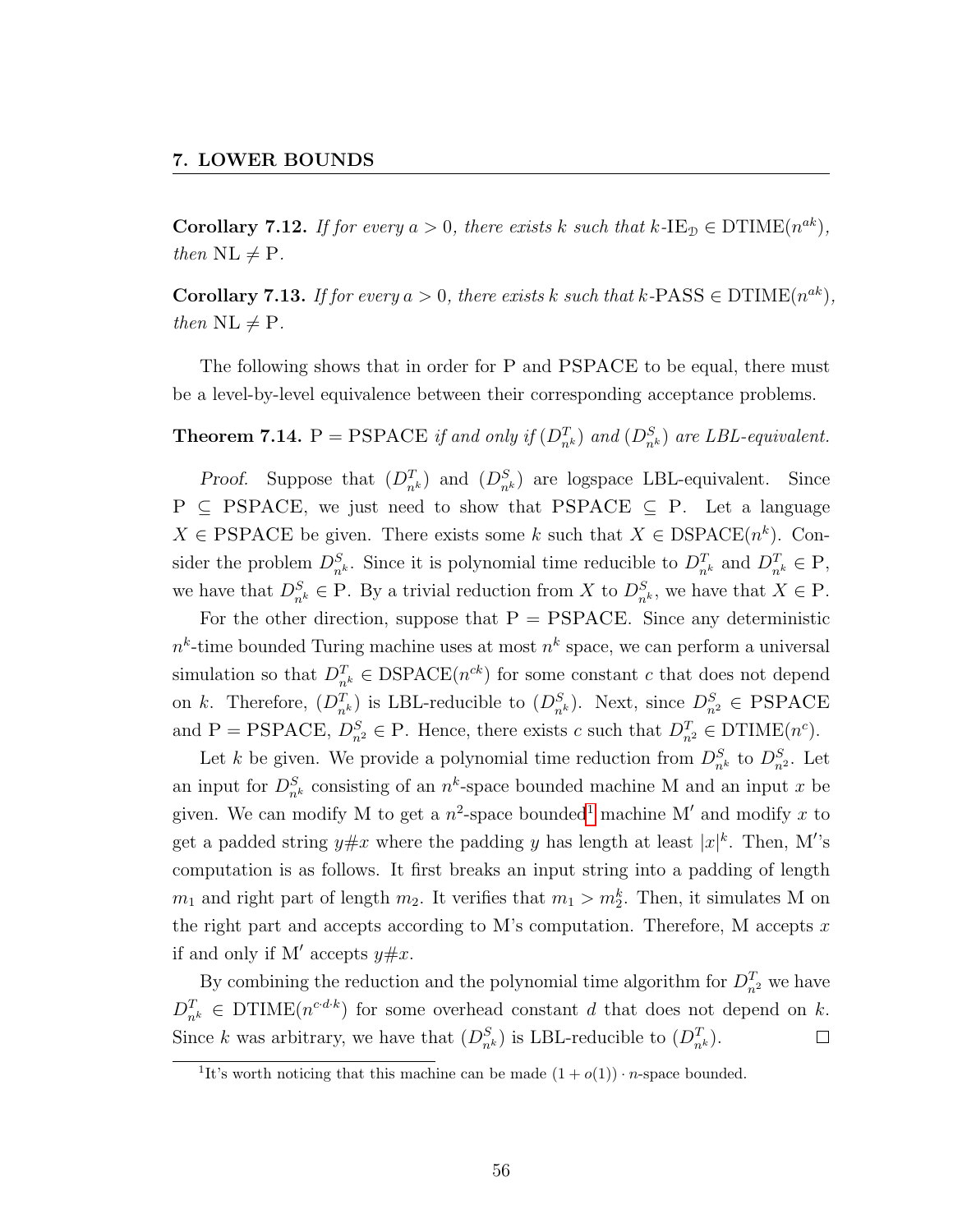**Corollary 7.15.** If for every  $a > 0$ , there exists k such that  $D_{n^k}^T \in \text{DSPACE}(n^{ak}),$ then  $P \neq PSPACE$ .

*Proof.* Suppose that for every  $a > 0$ , there exists k such that  $D_{n^k}^T \in \text{DSPACE}(n^{ak})$ . In addition, suppose for sake of contradiction that  $P = PSPACE$ . By Theorem 7.14,  $(D_{n^k}^T)$  and  $(D_{n^k}^S)$  are LBL-equivalent. Hence, there is a constant c such that for every k, there is a n<sup>c</sup>-time bounded reduction from  $D_{n^k}^S$  to  $D_{n^k}^T$ .

Next, if we choose  $a = \frac{1-\varepsilon}{c}$  $\frac{-\varepsilon}{c}$ , then there exists some k sufficiently large such that

$$
D_{n^k}^T \in \text{DSPACE}(n^{\frac{(1-\varepsilon)\cdot k}{c}}).
$$

By combining this algorithm with the preceding reduction, we get that

$$
D_{n^k}^S \in \text{DSPACE}(n^{(1-\varepsilon)\cdot k}).
$$

Therefore,

$$
\text{DSPACE}(n^k) \subseteq \text{DSPACE}(n^{(1-\varepsilon) \cdot k})
$$

which contradicts the space hierarchy theorem.

By applying LBL-equivalences from Chapter 4, we get the following corollaries.

 $\Box$ 

**Corollary 7.16.** If for every  $a > 0$ , there exists k such that  $k$ -IE<sub>1P+D</sub>  $\in$  DSPACE( $n^{ak}$ ), then  $P \neq PSPACE$ .

**Corollary 7.17.** If for every  $a > 0$ , there exists k such that  $k$ -IE<sub>T</sub>  $\in$  DSPACE( $n^{ak}$ ), then  $P \neq PSPACE$ .

#### 7.2.2 QBF-Hardness

The following subsection is adapted from a response by the author on a post from the cstheory stackexchange community titled "Deciding emptiness of intersection of regular languages in subquadratic time".

**Theorem 7.18.** Let a natural number  $k \geq 2$  be given. If  $k$ -IE<sub>D</sub>  $\in$  DTIME $(n^{\delta})$ , *then*  $NSPACE<sup>b</sup>(n) \subseteq DTIME(poly(n) \cdot 2^{\frac{\delta n}{k}})$ .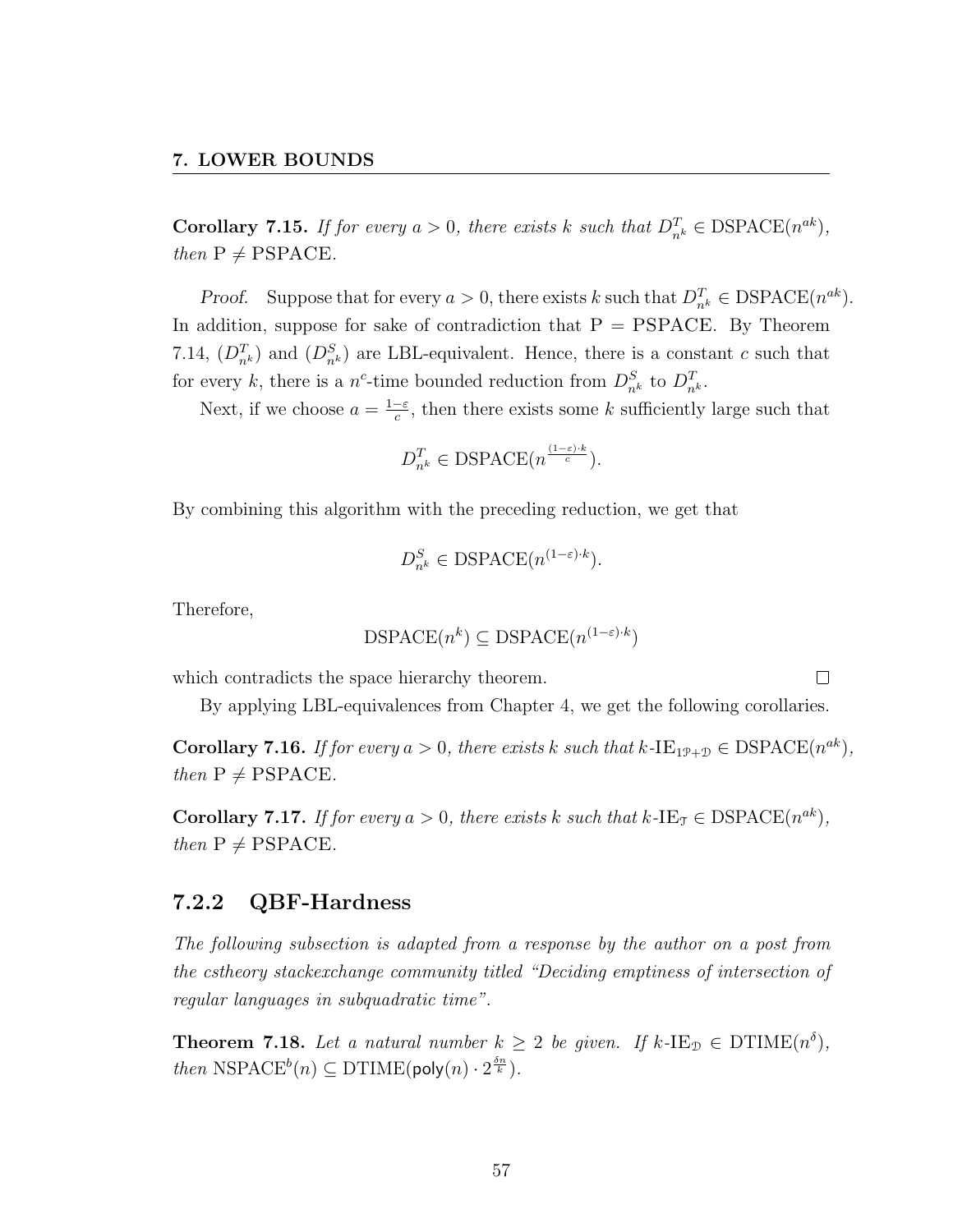#### 7. LOWER BOUNDS

Proof. Suppose that we can solve intersection non-emptiness for k DFA's in  $O(n^{\delta})$  time. Let a non-deterministic *n*-space bounded binary Turing machine M be given. Let an input string x of length n be given. A computation of M on input x can be represented by a finite list of configurations. Each configuration consists of a state, a position on the input tape, a position on the work tape, and up to  $n$  bits of memory that represent the work tape.

Consider that the work tape is split into  $k$  block. In other words, we have  $k$ blocks each with  $\frac{n}{k}$  work tape cells. Each configuration can be broken up into k pieces. For each  $i \in [k]$ , the *i*th piece consists of the state, the position on the input tape, the position on the work tape, and the  $\frac{n}{k}$  bits from the *i*<sup>th</sup> block.

Next, for each i, we build a DFA  $D_i$  whose states are ith pieces of configurations. The alphabet characters are instructions that say which state to go to, how the tape heads should move, and how the work tape's active cell should be manipulated. The idea is that the DFA's read in a list of instructions corresponding to a computation of M on input  $x$  and together verify that it is valid and accepting. The DFA's always agree with each other on where the tape heads are because that information is stored in their states and the instruction of where it moves next is included in the input characters. Therefore, for each  $i \in [k]$ , we can have  $D_i$  verify that the instruction is appropriate when the work tape position is in the ith piece.

In total, there are at most  $poly(n) \cdot 2^{\frac{n}{k}}$  states for each DFA and at most  $poly(n)$ distinct alphabet characters. By the initial assumption, it follows that we can solve intersection non-emptiness for the k DFA's in  $poly(n) \cdot 2^{\frac{\delta n}{k}}$  time.  $\Box$ 

Determining whether a Quantified Boolean Formula evaluates to true is a classic PSPACE-complete problem. This problem is a natural extension of boolean satisfiability (SAT) and we denote it by QBF. The exponential time hypothesis (ETH) says that we cannot solve 3-SAT in  $2^{o(n)}$  time. Similarly, a simplified form of the strong exponential time hypothesis (SETH) says that we cannot solve CNF-SAT in  $2^{(1-\varepsilon)n}$  time. We consider corresponding hypotheses for QBF. In particular, QBF-ETH denotes the hypothesis that we cannot solve QBF in  $2^{o(n)}$  time and QBF-SETH denotes the hypothesis that we cannot solve QBF in  $2^{(1-\epsilon)n}$  time.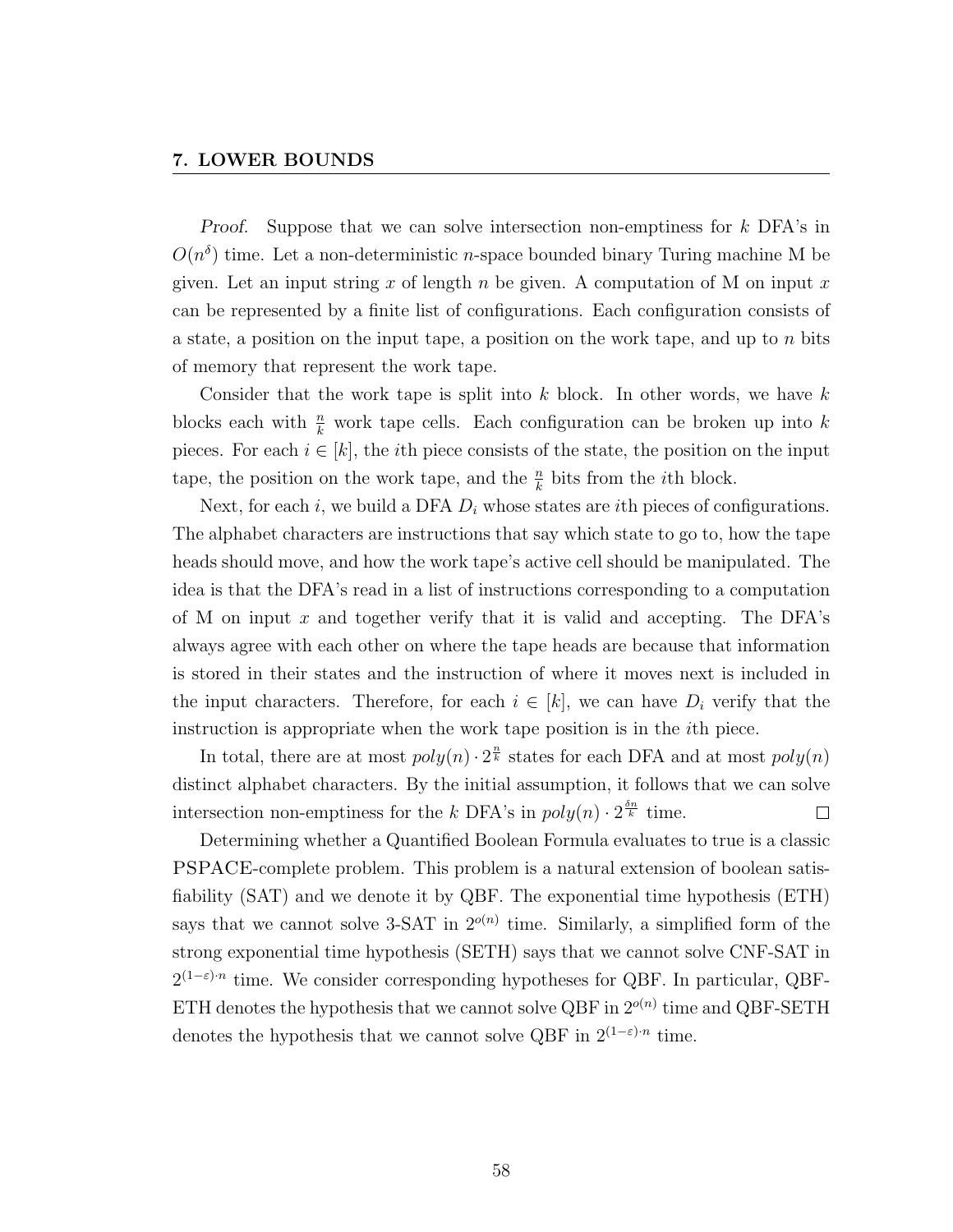Since  $QBF \in DSPACE^{b}(n + O(log(n)))$ , one could apply the approach from the preceding theorem to get the following corollaries.

**Corollary 7.19.** If there exists k such that k-IE<sub>D</sub> is solvable in  $O(n^{k-\epsilon})$  time, then QBF-SETH is false.

**Corollary 7.20.** If there exist functions f and q such that  $q \in o(n)$  and there exists a uniform algorithm for solving  $(k$ -IE<sub>D</sub>) in  $f(k) \cdot n^{g(k)}$  time, then QBF-ETH is false.

#### 7.2.3 SAT-Hardness

Work from [\[12,](#page-73-1) [15\]](#page-73-2) showed that more efficient algorithms for  $W[1]$ -complete problems would refute the exponential time hypothesis and collapse parts of the W-hierarchy. Further, work from [\[54\]](#page-78-3) showed that slightly more efficient algorithms for  $W[2]$ -complete problems would refute the strong exponential time hypothesis.

In Chapter 6, we showed that the intersection non-emptiness problem for tree shaped DFA's is  $W[1]$ -complete. We present results to show similar implications for the existence of more efficient algorithms for this intersection problem.

**Theorem 7.21.** If  $(2, 2)$ -IE<sub>TD</sub> is solvable in  $O(n^{2-\epsilon})$  time, then SETH is false.

*Proof.* We define a special kind of reduction from CNF-SAT to  $(2, 2)$ -IE<sub>TD</sub>. Let a CNF formula  $\phi$  with n variables and m clauses be given. We construct DFA's  $D_1$  and  $D_2$  with  $(m+n) \cdot 2^{\frac{n}{2}}$  states each such that  $\phi$  is satisfiable if and only if  $L(D_1) \cap L(D_2)$  is non-empty.

A variable assignment for  $\phi$  is a bit string of length n. Consider an assignment  $\alpha$ . We can break  $\alpha$  up into two blocks  $\alpha_1$  and  $\alpha_2$  of  $\frac{n}{2}$  bits each. Additionally, we consider a clause assignment for  $\alpha$ . A clause assignment is a bit string of length m. We say that a clause assignment is valid for  $\alpha$  if for each clause  $c_i$  of  $\phi$ , at least one of the following is satisfied:

- the *i*th bit of the clause assignment is 0 and  $\alpha_1$  forces  $c_i$  to be satisfied.
- the *i*th bit of the clause assignment is 1 and  $\alpha_2$  forces  $c_i$  to be satisfied.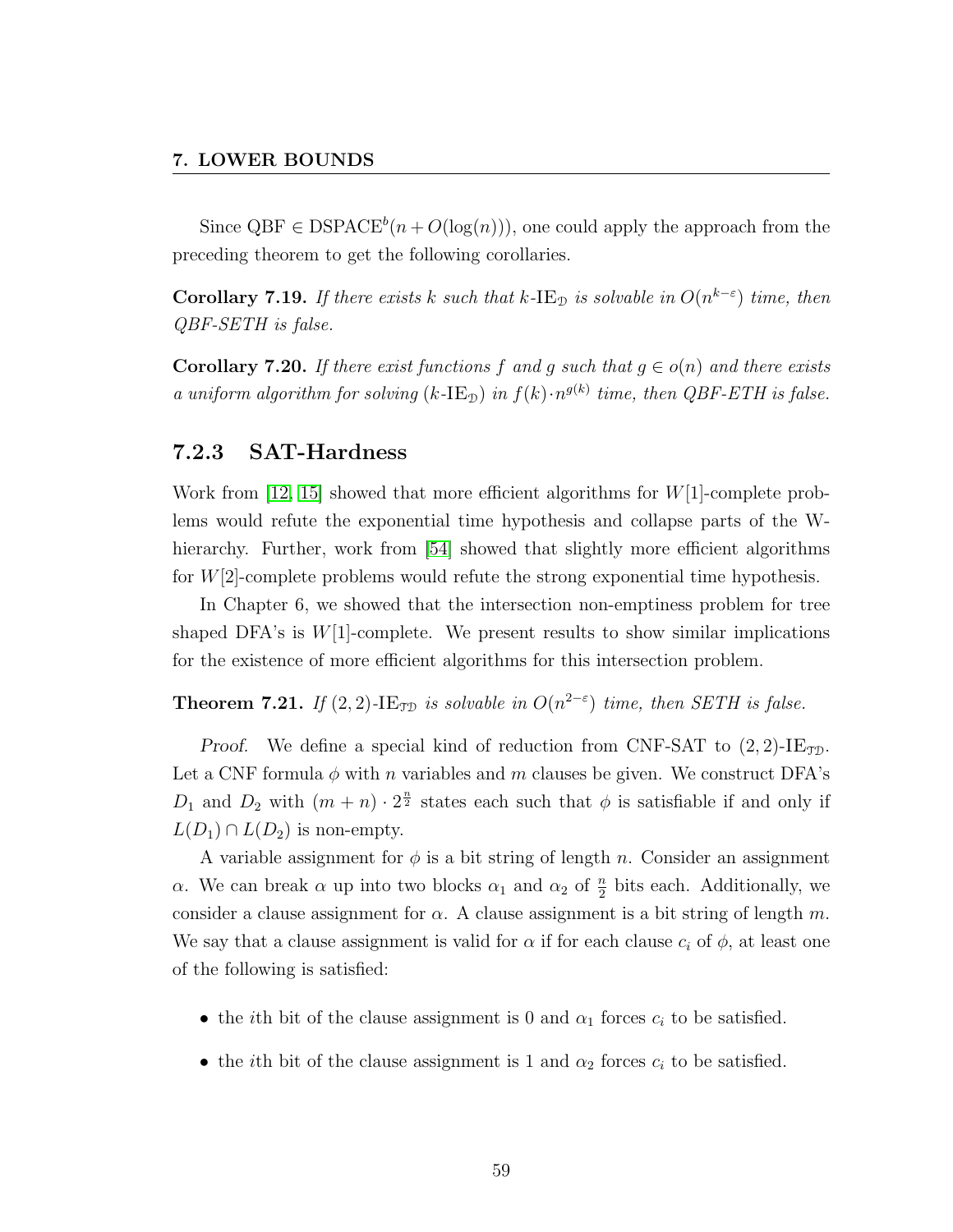#### 7. LOWER BOUNDS

The DFA's  $D_1$  and  $D_2$  will read as input a variable assignment  $\alpha$  consisting of blocks  $\alpha_1$  and  $\alpha_2$  followed by a corresponding clause assignment  $\beta$ . The DFA  $D_1$ branches while reading  $\alpha_1$  and ignores  $\alpha_2$ . Similarly,  $D_2$  ignores  $\alpha_1$  and branches while reading  $\alpha_2$ . Then,  $D_1$  reads the clause assignment  $\beta$  and verifies that for each i, if  $\alpha_1$  doesn't force clause  $c_i$  to be satisfied, then  $\beta$  has a 1 at the ith position. Similarly,  $D_2$  reads the clause assignment  $\beta$  and verifies that for each i, if  $\alpha_2$  doesn't force clause  $c_i$  to be satisfied, then  $\beta$  has a 0 at the *i*th position.

Together,  $D_1$  and  $D_2$  collectively verify that for each clause  $c_i$ , either  $\alpha_1$  or  $\alpha_2$ forces  $c_i$  to be satisfied. Therefore,  $D_1$  and  $D_2$  collectively verify that  $\beta$  is valid for α. Further,  $\phi$  is satisfiable if and only if there is a variable assignment  $\alpha$  and clause assignment  $\beta$  such that  $\beta$  is valid for  $\alpha$ . We conclude that  $\phi$  is satisfiable if and only if  $D_1$  and  $D_2$  have a non-empty intersection.  $\Box$ 

**Theorem 7.22.** If there exists k such that  $(c, k)$ -IE<sub>TD</sub> is solvable in  $O(n^{k-\epsilon})$  time where  $c = k$ , then SETH is false.

Proof. In a similar manner as Theorem 7.21, we reduce CNF-SAT to the in-tersection problem<sup>[1](#page-66-0)</sup>. Let a natural number k be given. Let a CNF formula  $\phi$  with *n* variables and *m* clauses be given. We construct DFA's  $\{D_i\}_{i\in[k]}$  with  $(m+n)\cdot 2^{\frac{n}{k}}$ states each such that  $\phi$  is satisfiable if and only if  $\bigcap_{i\in[k]} L(D_i)$  is non-empty.

Each variable assignment  $\alpha$  for  $\phi$  is broken up into k blocks  $\{\alpha_i\}_{i\in[k]}$  of  $\frac{n}{k}$  bits each. A clause assignment for  $\alpha$  is a string of m characters over the alphabet  $[k]$ . A clause assignment is valid for  $\alpha$  if for each clause, if the corresponding character is  $i \in [k]$ , then  $\alpha_i$  forces the clause to be satisfied.

The DFA's each read in an assignment  $\alpha$  followed by a clause assignment  $\beta$ . The DFA  $D_i$  verifies that if the *i*th block doesn't satisfy a clause, then the corresponding clause assignment character is not *i*. Collectively, the DFA's verify that  $\beta$  is valid for  $\alpha$ . As a result, we get that  $\phi$  is satisfiable if and only if the DFA's have a non-empty intersection.  $\Box$ 

<span id="page-66-0"></span><sup>&</sup>lt;sup>1</sup>Alternatively, one could reduce k-dominating set to the intersection problem where  $c = k$ and them apply the conditional lower bound from [\[54\]](#page-78-3). Further, this alternative approach would show that the intersection problem where  $c = k$  is  $W[2]$ -hard.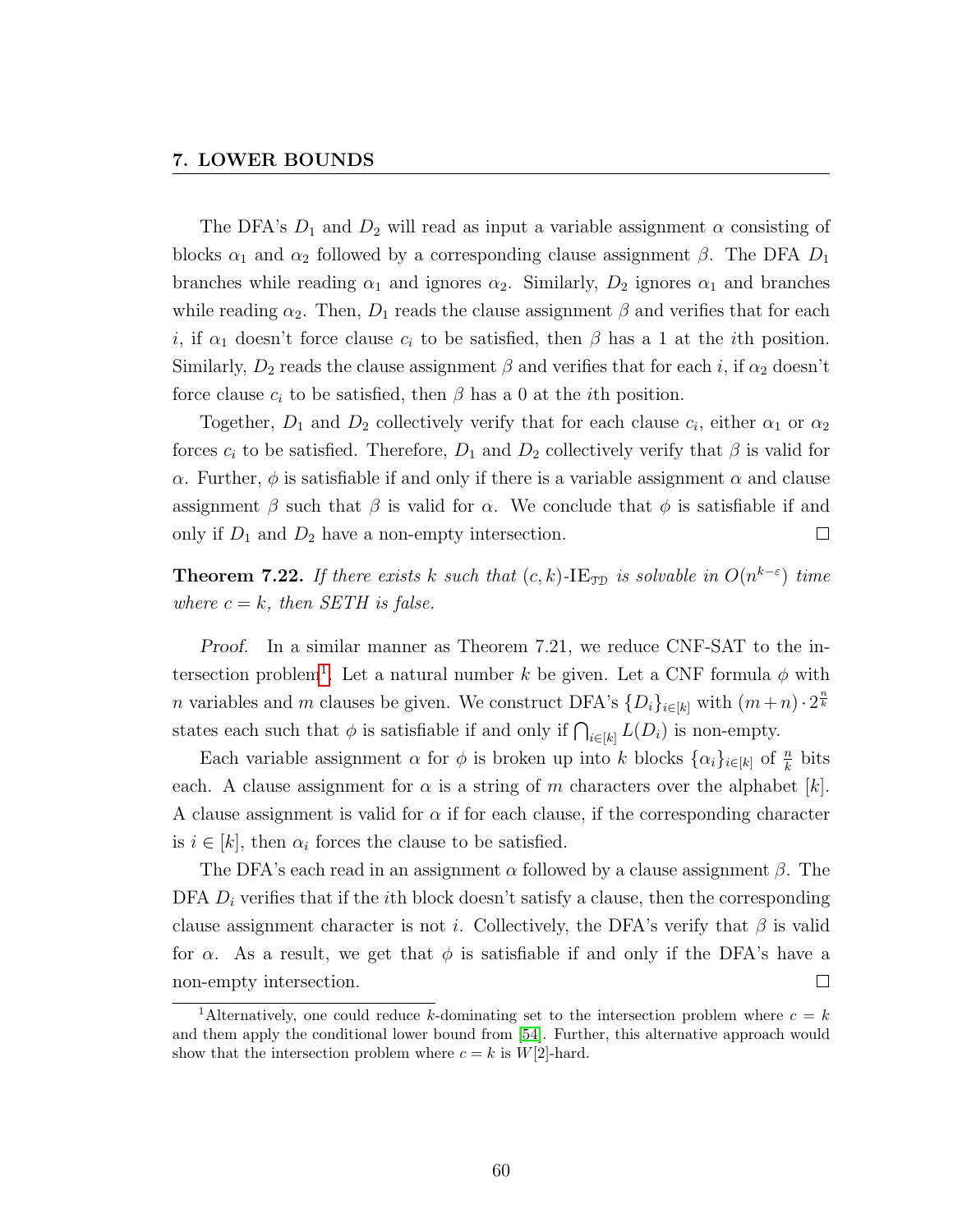**Theorem 7.23.** If  $(c, k)$ -IE<sub>TD</sub> is solvable in  $O(n^{\delta})$  time, then c-SAT is solvable in poly $(n) \cdot 2^{\frac{\delta n}{k}}$  time.

Sketch of proof. In Theorem 7.22, it was shown how to reduce CNF-SAT to  $(c, k)$ -IE<sub>TD</sub> where  $c = k$ . If we instead consider c-SAT, we can do a similar reduction where the DFA's are over the alphabet  $[c]$ . Since each clause has at most c literals, at most c assignment blocks are relevant for determining if that clause is satisfied. For each clause, a character from [c] will be used to represent which of the relevant  $\Box$ blocks forces the clause to be satisfied.

By applying the equivalence between the intersection problem and the clique problem from Chapter 6, the next theorem follows from a conditional lower bound for the clique problem from [\[12\]](#page-73-1).

**Theorem 7.24.** If there exist functions f and g such that  $g \in o(n)$  and there exists a uniform algorithm for solving  $((2, k)$ -IE<sub>TD</sub>) in  $f(k) \cdot n^{g(k)}$  time, then ETH is false.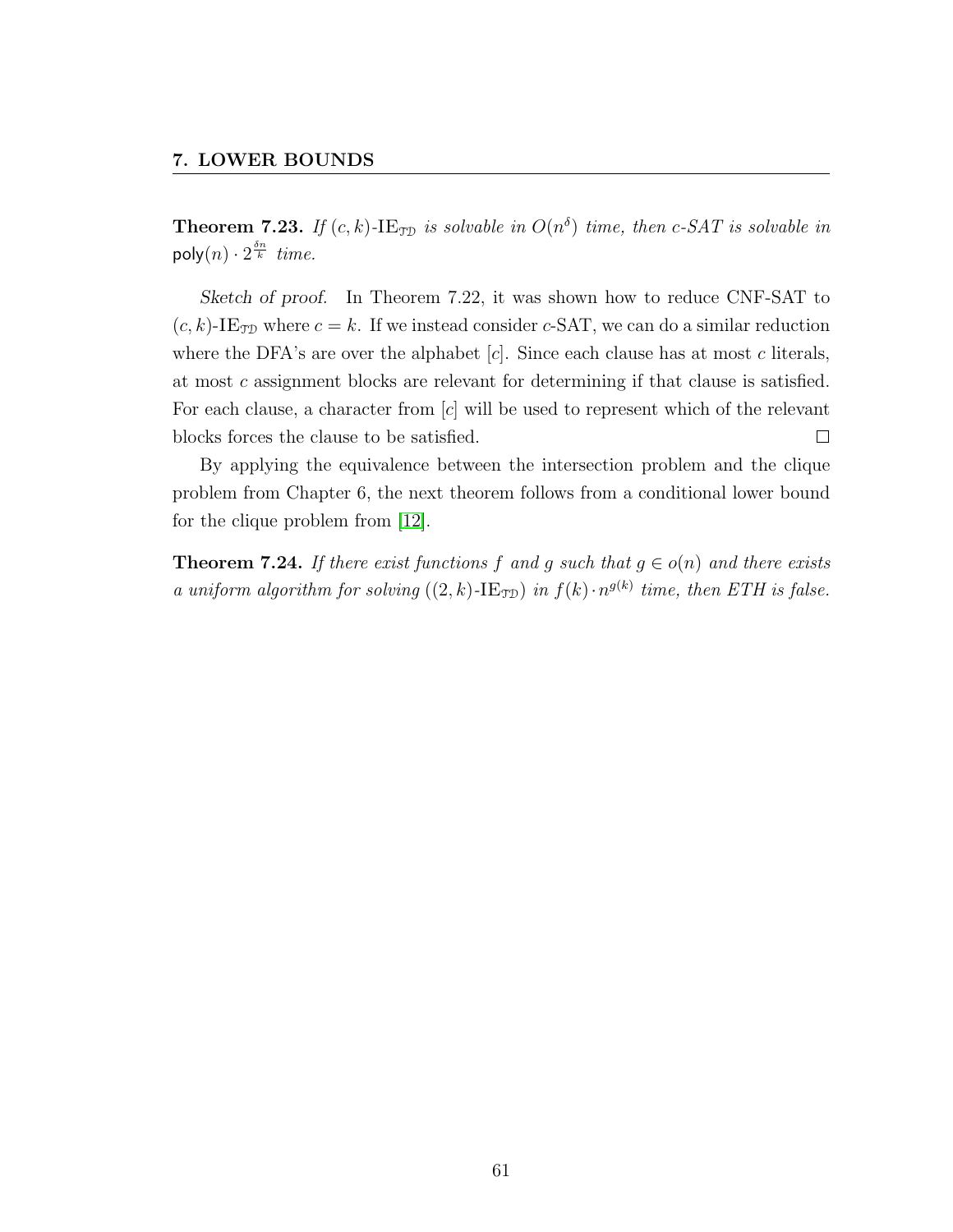## 8

## **CONCLUSION**

## 8.1 Summary of Results

By exploiting the dual nature of the intersection non-emptiness problem as a constraint satisfaction and graph reachability problem, we were able to show parameterized equivalences with classical Turing machine acceptance problems. Further, we showed how intersection non-emptiness for different kinds of automata classify different kinds of computational machines.

Following from this classification, we were able to show parameterized completeness results for classes  $W[1]$ ,  $W[NL]$ , XL, XNL, XP, and XEXP. In addition, we showed that solving intersection non-emptiness problems more space or time efficiently in some cases is either impossible, would lead to major complexity class separation results, or would refute well known hypotheses about classical complete problems.

In the following table, we list the primary equivalences and completeness results that have been presented in this work.<sup>[1](#page-68-0)</sup>

<span id="page-68-0"></span><sup>&</sup>lt;sup>1</sup>A cell is denoted with N/A if no well known machine model or parameterized complexity class appropriately represents the intersection non-emptiness problem.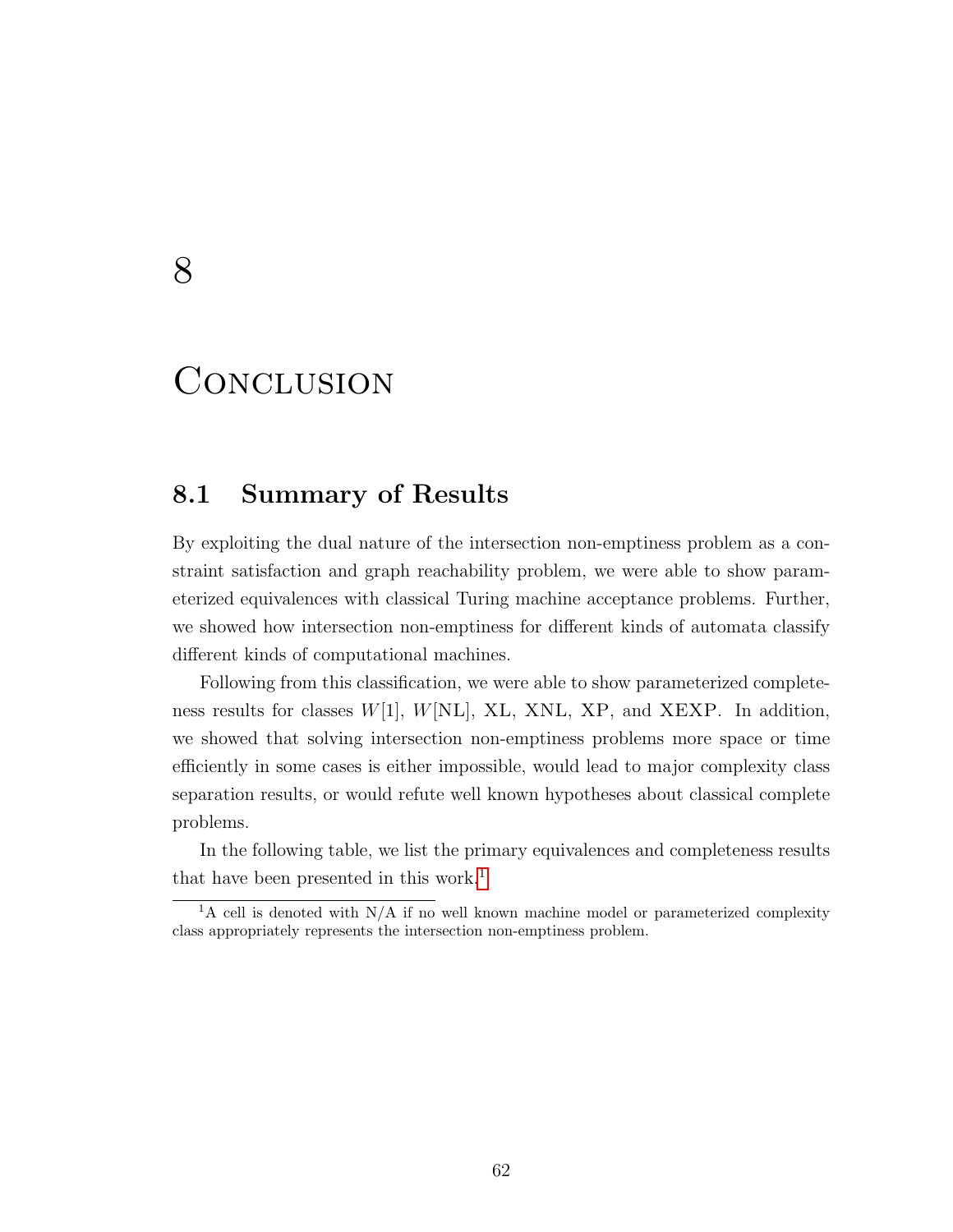### 8. CONCLUSION

| Main Complexity Results for Intersection Non-Emptiness Problems |                                                        |                                 |                             |
|-----------------------------------------------------------------|--------------------------------------------------------|---------------------------------|-----------------------------|
| Type of Automata                                                | Intersection<br>Problem                                | Acceptance<br>Problem           | Parameterized<br>Complexity |
| $k$ Tree Shaped DFA's                                           | $(k-IE_{\text{TD}})$                                   | N/A                             | $W[1]$ -complete            |
| 1 Acyclic DFA and $k$<br>Tree Shaped DFA's                      | $(k\text{-}IE_{1\mathcal{A}\mathcal{C}+\mathcal{TD}})$ | $(N_{(\log,k\log)}^{(S,G)})$    | $W[NL]$ -complete           |
| $k$ Acyclic DFA's                                               | $(k-IE_{\mathcal{A}\mathcal{C}})$                      | $(N_{(n,k\log)}^{(T,S)})$       | N/A                         |
| $k$ Symmetric Finite<br>Automata                                | $(k-IE8)$                                              | $(D_{k\log}^S)$                 | XL-complete                 |
| $k$ Deterministic Finite<br>Automata                            | $(k-IE_{\mathcal{D}})$                                 | $(N_{k\log}^S)$                 | XNL-complete                |
| $k$ Acyclic Tree<br>Automata                                    | $(k-IE_{\mathcal{A}\mathcal{C}\mathcal{T}})$           | $(A_{(n,k \log)}^{(T,S)})$      | N/A                         |
| $k$ Tree Automata                                               | $(k-IE_{\mathcal{T}})$                                 | $(A_{k\log}^S)$                 | $XP$ -complete              |
| $1$ Pushdown Automaton $\,$<br>and $k$ DFA's                    | $(k-IE_{1P+D})$                                        | $\left( Aux_{k\log}^{S}\right)$ | XP-complete                 |
| 1 Pushdown Tree<br>Automaton and $k$ TA's                       | $(k-IE_{1PT+T})$                                       | $(AltAux_{klog}^S)$             | XEXP-complete               |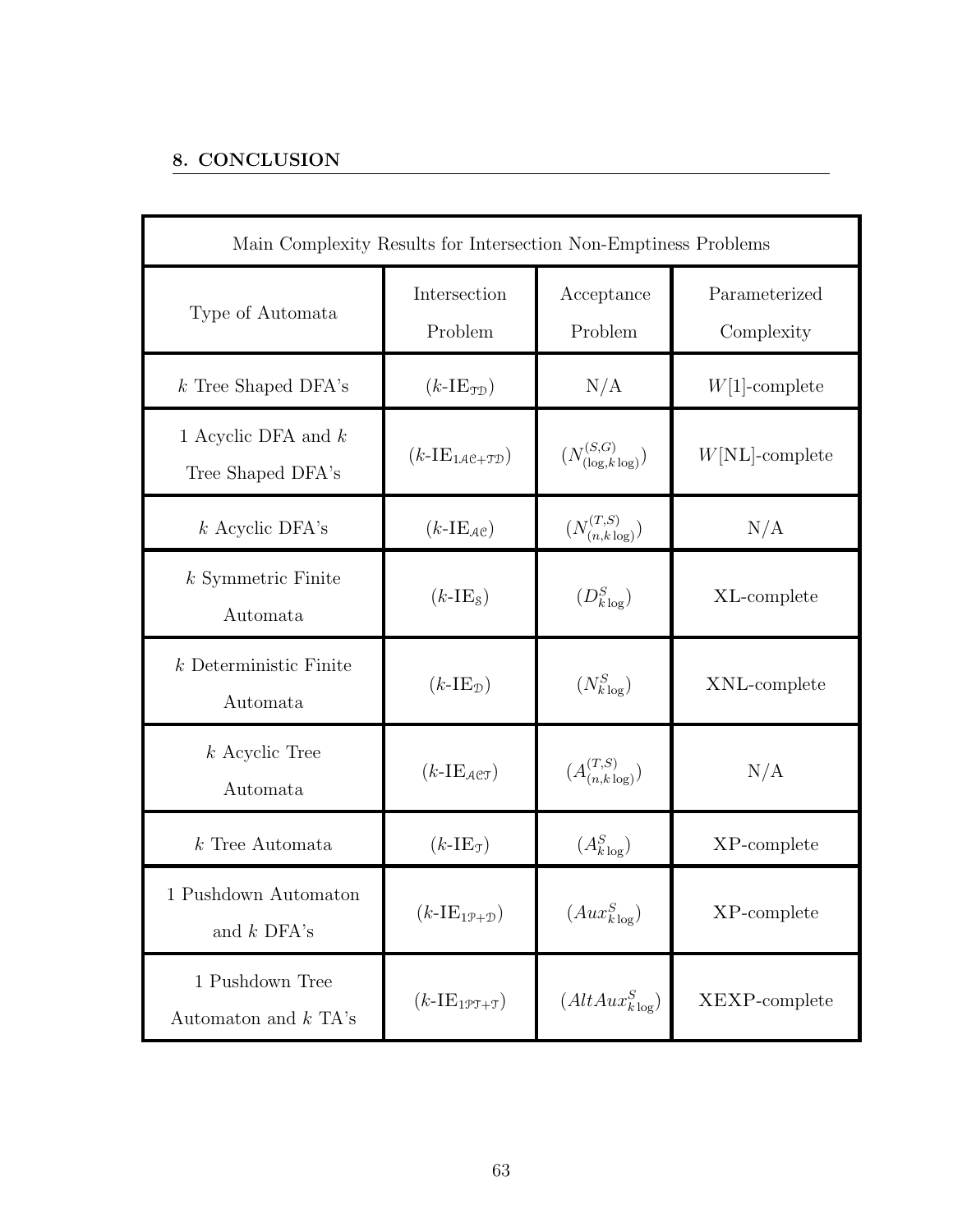## 8.2 Further Work

This thesis includes the author's primary contributions on intersection non-emptiness problems. Many partial results have been excluded because they are incomplete or of an unrelated form. With plans to continue working in this area we discuss further directions.

Applications to Database Theory: Join problems and intersection nonemptiness problems seem to have a natural correspondence. In particular, a table corresponds with a finite automaton and the join of tables corresponds with a product of automata. Using this correspondence, the non-empty natural join problem for k tables with incomplete information can be related to the intersection nonemptiness for  $k$  tree shaped automata. In addition, the non-empty join problem for k boolean n-by-log(n) tables can be related to the intersection non-emptiness problem for k unary finite automata.

Hard Problems in Polynomial Time: There are several popular hard problems in polynomial time. For example, boolean matrix multiplication (BMM) and three sum (3SUM). Some of these problems have natural reductions to intersection non-emptiness. For example, the triangle finding problem for a graph with  $n$  verticies and m edges can be reduced to intersection non-emptiness for two DFA's where one DFA has n states and the other has m states.

Exact Time Complexity: It's not known if the intersection non-emptiness problem for k DFA's can be solved in less than  $n^k$  time. However, the intersection non-emptiness problem for k tree shaped DFA's can be solved in  $n^{0.792k}$  time by a reduction to the k-clique problem. Also, although not presented in this work, the intersection non-emptiness problem for k unary DFA's can be solved in  $n^{1.4k}$ time by a reduction to triangle finding in a sparse graph. Do there exist any more efficient algorithms?

Parameterized Complexity Lower Bounds: In [\[36\]](#page-76-4), the authors consider an alternative parameterization of the intersection non-emptiness problem where m denotes the size of the largest DFA,  $n$  denotes the size of the second largest DFA, and k denotes the number of DFA's. They showed how the existence of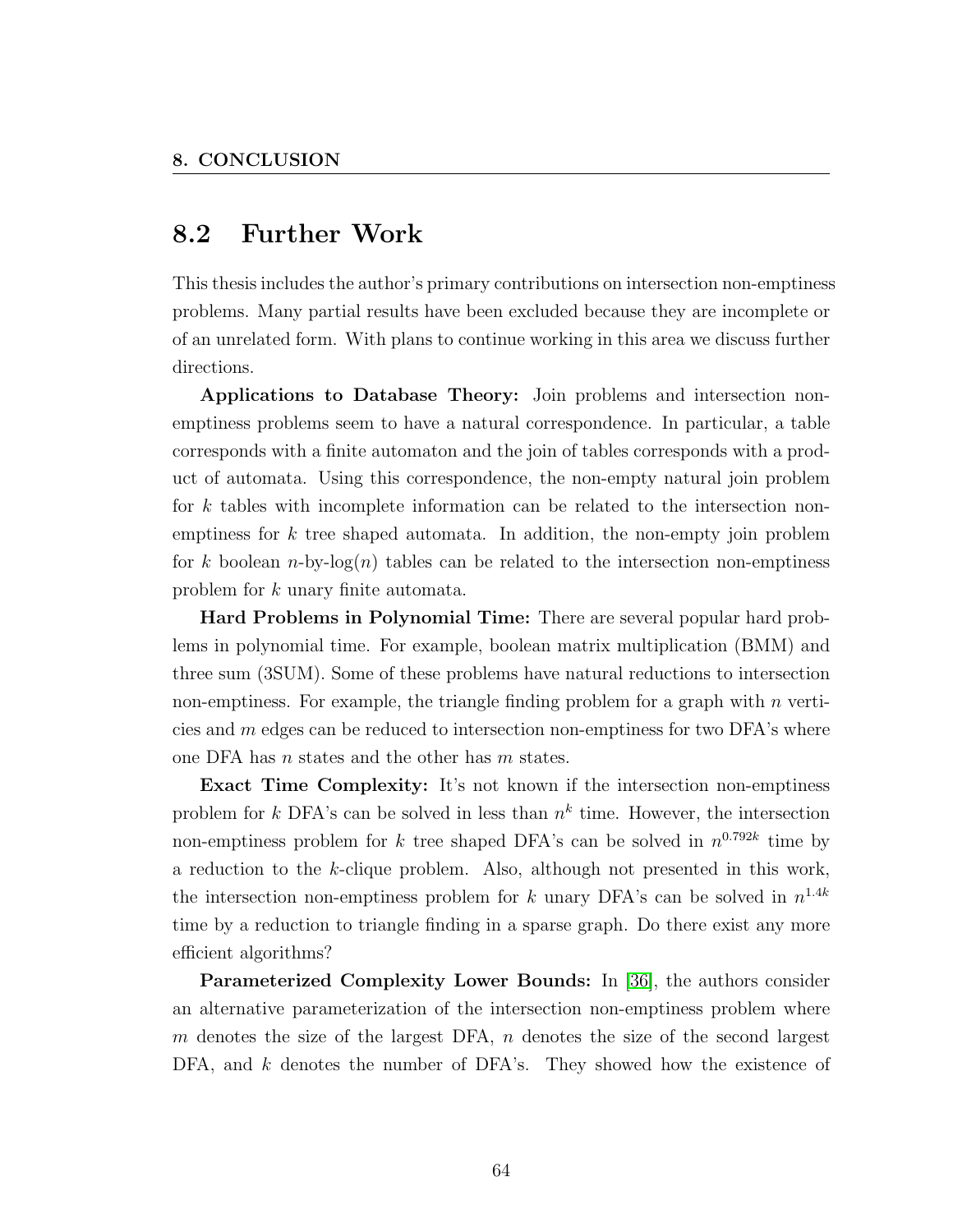#### 8. CONCLUSION

a uniform algorithm for solving  $(k\text{-IE}_\mathcal{D})$  that runs in  $m \cdot n^{o(k)}$  time implies that  $\text{NL} \subseteq \text{DTIME}(n^{1+\epsilon})$  for all  $\epsilon > 0$ . In the same spirit as parameterized complexity conditional lower bounds from [\[13,](#page-73-3) [12,](#page-73-1) [14,](#page-73-4) [15\]](#page-73-2), one can show that if there exist functions f and g such that  $g \in o(n)$  and there exists a uniform algorithm for solving  $(k\text{-IE}_\mathcal{D})$  in  $f(k) \cdot m^{O(1)} \cdot n^{g(k)}$  time, then  $\text{FPT} = \text{XNL}$ .

Self-Reducibility and Kernelization: The intersection non-emptiness problem has nice self-reducibility properties. In particular, it satisfies the OR-compositional property from [\[7,](#page-72-1) [51\]](#page-77-3). As a result, if intersection non-emptiness has a polynomial kernelization, then work from [\[23\]](#page-74-1) (see also [\[19\]](#page-74-2)) suggests that we would have PSPACE  $\subseteq$  co-NP/poly. Moreover, we would get that the polynomial hierarchy collapses to the third level [\[73\]](#page-79-4). It further seems that if the kernelization is parameter preserving, then we would get  $P = PSPACE$ .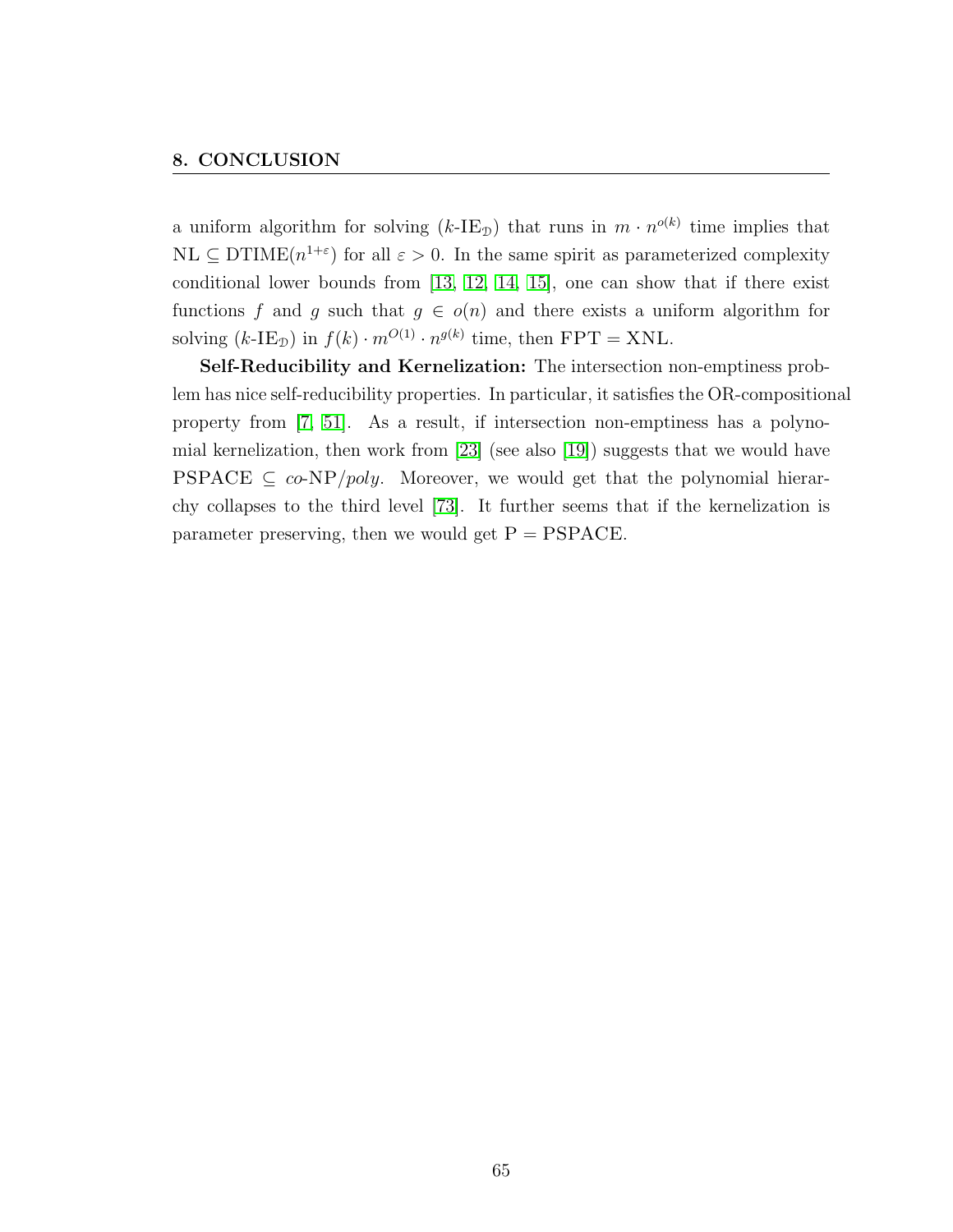## **BIBLIOGRAPHY**

- [1] N. Alon and Wolfgang Maass. Meanders, ramsey theory and lower bounds for branching programs. In Foundations of Computer Science, 1986., 27th Annual Symposium on, pages 410–417, Oct 1986.
- [2] Rajeev Alur and Swarat Chaudhuri. Branching pushdown tree automata. In Proceedings of the 26th International Conference on Foundations of Software Technology and Theoretical Computer Science, FSTTCS'06, pages 393–404, Berlin, Heidelberg, 2006. Springer-Verlag.
- [3] M. F. Atig, B. Bollig, and P. Habermehl. Emptiness of multi-pushdown automata is 2ETIME-Complete. Developments in Language Theory, 2008.
- [4] Michael Blondin. Complexité du problème d'intersection d'automates. B.sc. honour thesis, Université de Montréal, 2009.
- [5] Michael Blondin. Complexité raffinée du problème d'intersection d'automates. M.sc. thesis, Université de Montréal, 2012.
- [6] Michael Blondin, Andreas Krebs, and Pierre McKenzie. The complexity of intersecting finite automata having few final states. Computational Complexity, 2014.
- [7] Hans L. Bodlaender, Rodney G. Downey, Michael R. Fellows, and Danny Hermelin. On problems without polynomial kernels. J. Comput. Syst. Sci., 75(8):423–434, December 2009.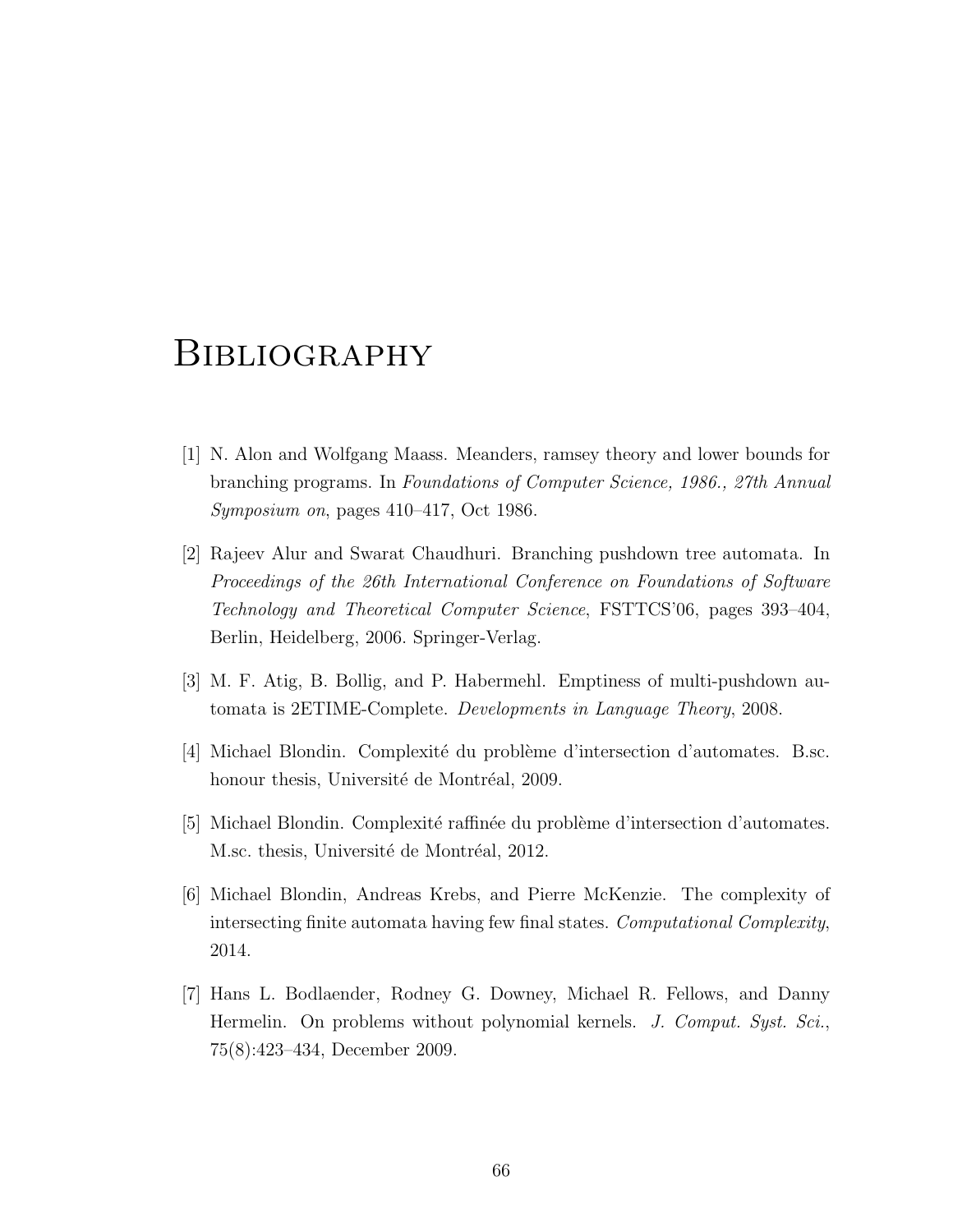## BIBLIOGRAPHY

- [8] Randal E. Bryant. Graph-based algorithms for boolean function manipulation. IEEE Trans. Comput., 35(8):677–691, August 1986.
- [9] Marco Cesati. The turing way to parameterized complexity. Journal of Computer and System Sciences,  $67(4):654 - 685$ , 2003.
- [10] Jacques Chabin and Pierre R´ety. Visibly pushdown languages and term rewriting. In Boris Konev and Frank Wolter, editors, Frontiers of Combining Systems: 6th International Symposium, FroCoS 2007 Liverpool, UK, September 10-12, 2007 Proceedings, pages 252–266, Berlin, Heidelberg, 2007. Springer Berlin Heidelberg.
- [11] Ashok K. Chandra, Dexter C. Kozen, and Larry J. Stockmeyer. Alternation. J. ACM, 28(1):114–133, January 1981.
- [12] Jianer Chen, Benny Chor, Mike Fellows, Xiuzhen Huang, David Juedes, Iyad A. Kanj, and Ge Xia. Tight lower bounds for certain parameterized np-hard problems. Information and Computation,  $201(2):216 - 231$ ,  $2005$ .
- [13] Jianer Chen, Xiuzhen Huang, Iyad A. Kanj, and Ge Xia. Linear fpt reductions and computational lower bounds. In Proceedings of the Thirty-sixth Annual ACM Symposium on Theory of Computing, STOC '04, pages 212–221, New York, NY, USA, 2004. ACM.
- [14] Jianer Chen, Xiuzhen Huang, Iyad A. Kanj, and Ge Xia. W-hardness under linear fpt-reductions: Structural properties and further applications. In Lusheng Wang, editor, Computing and Combinatorics: 11th Annual International Conference, COCOON 2005 Kunming, China, August 16–19, 2005 Proceedings, pages 975–984, Berlin, Heidelberg, 2005. Springer Berlin Heidelberg.
- [15] Jianer Chen, Xiuzhen Huang, Iyad A. Kanj, and Ge Xia. Strong computational lower bounds via parameterized complexity. Journal of Computer and System Sciences,  $72(8):1346 - 1367$ ,  $2006$ .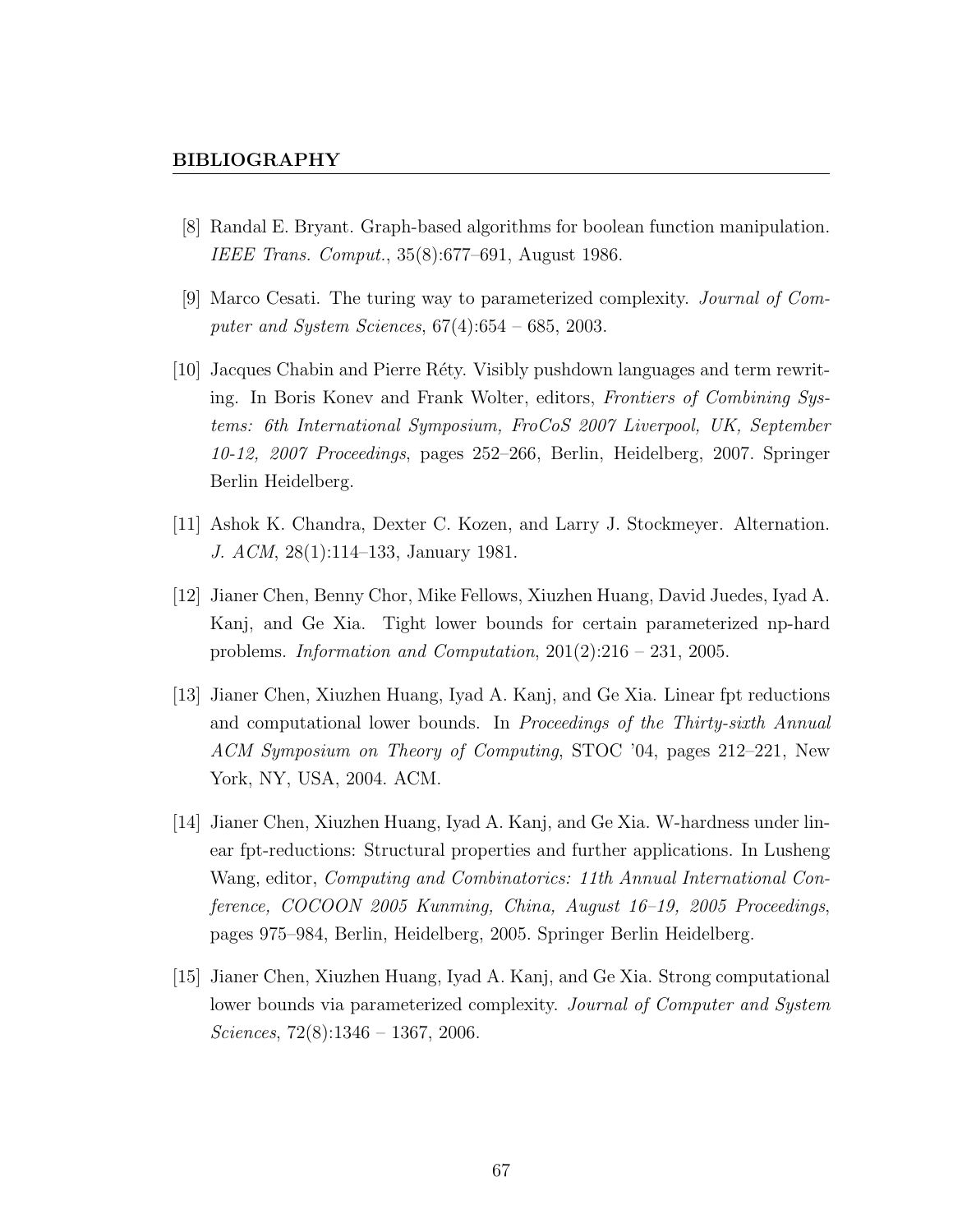- [16] D. Chistikov, W. Czerwinski, P. Hofman, M. Pilipczuk, and M. Wehar. Shortest paths in one-counter systems. In FoSSaCS 2016 (to appear), 2016.
- [17] H. Comon, M. Dauchet, R. Gilleron, C. L¨oding, F. Jacquemard, D. Lugiez, S. Tison, and M. Tommasi. Tree automata techniques and applications, October 2007.
- [18] Stephen A. Cook. Characterizations of pushdown machines in terms of timebounded computers. J.  $ACM$ ,  $18(1):4-18$ , January 1971.
- [19] Marek Cygan, Fedor V. Fomin, Lukasz Kowalik, Daniel Lokshtanov, Daniel Marx, Marcin Pilipczuk, Michal Pilipczuk, and Saket Saurabh. Parameterized Algorithms. Springer Publishing Company, Incorporated, 1st edition, 2015.
- [20] Rodney G. Downey and Michael R. Fellows. Fixed-parameter tractability and completeness I: basic results. SIAM J. Comput., 24(4):873–921, 1995.
- [21] Rodney G. Downey and Michael R. Fellows. Fixed-parameter tractability and completeness II: on completeness for W[1]. Theor. Comput. Sci.,  $141(1\&2)$ :109– 131, 1995.
- [22] Rodney G. Downey and Michael R. Fellows. Parameterized Complexity. Monographs in Computer Science. Springer, 1999.
- [23] Andrew Drucker. New limits to classical and quantum instance compression. In Proceedings of the 2012 IEEE 53rd Annual Symposium on Foundations of Computer Science, FOCS '12, pages 609–618, Washington, DC, USA, 2012. IEEE Computer Society.
- [24] Michael Elberfeld, Christoph Stockhusen, and Till Tantau. On the space complexity of parameterized problems. In Dimitrios M. Thilikos and Gerhard J. Woeginger, editors, Parameterized and Exact Computation: 7th International Symposium, IPEC 2012, Ljubljana, Slovenia, September 12-14, 2012. Proceedings, pages 206–217, Berlin, Heidelberg, 2012. Springer Berlin Heidelberg.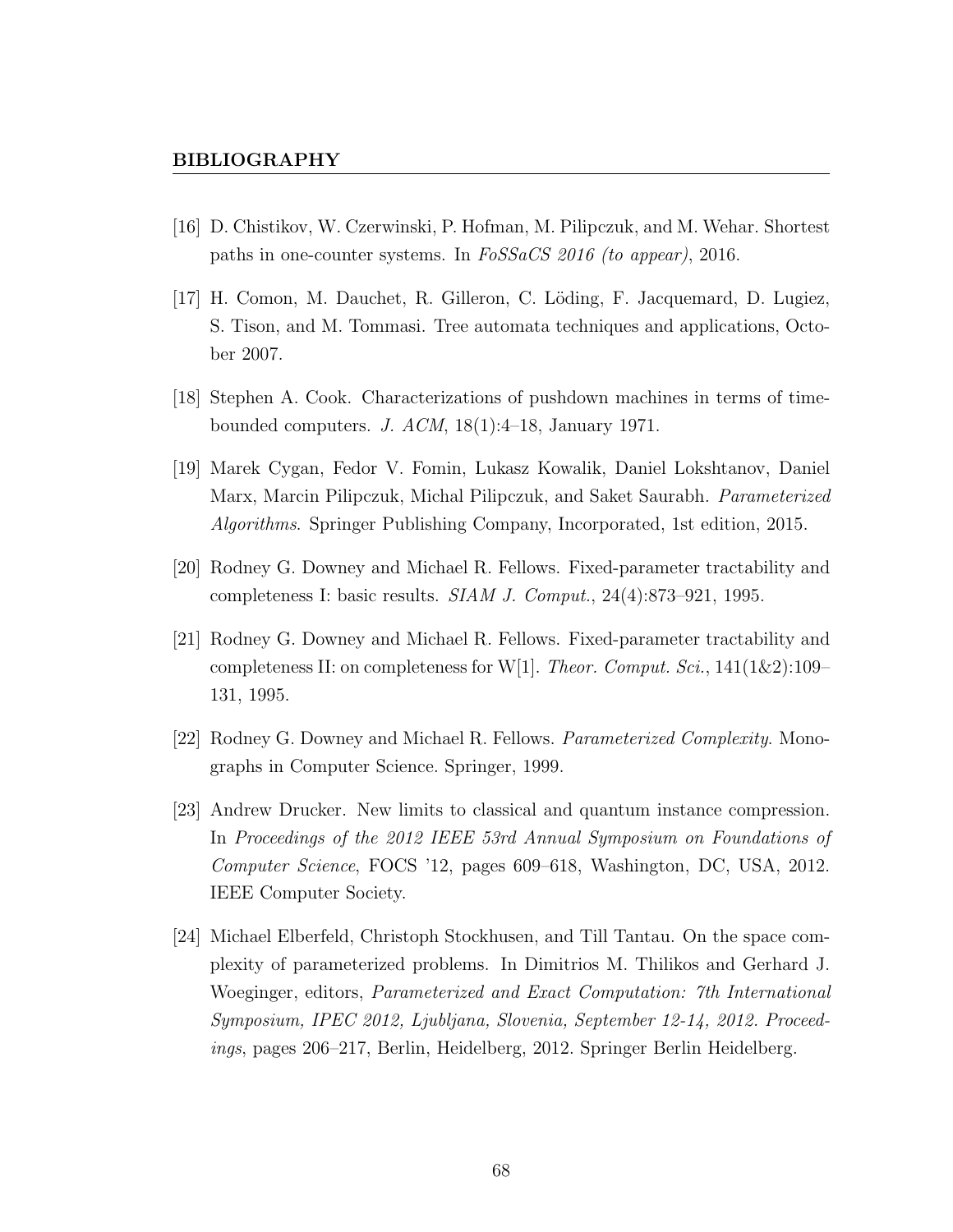- [25] Henning Fernau, Pinar Heggernes, and Yngve Villanger. A multi-parameter analysis of hard problems on deterministic finite automata. Journal of Computer and System Sciences, 81(4):747 – 765, 2015.
- [26] Henning Fernau and Andreas Krebs. Problems on finite automata and the exponential time hypothesis. In Yo-Sub Han and Kai Salomaa, editors, Implementation and Application of Automata: 21st International Conference, CIAA 2016, Seoul, South Korea, July 19-22, 2016, Proceedings, pages 89–100, Cham, 2016. Springer International Publishing.
- [27] J. Flum and M. Grohe. Parameterized Complexity Theory. Springer-Verlag New York, Inc., Secaucus, NJ, USA, 2006.
- [28] Lance Fortnow and Rahul Santhanam. Infeasibility of instance compression and succinct pcps for np. J. Comput. Syst. Sci., 77(1):91–106, January 2011.
- [29] Zvi Galil. Hierarchies of complete problems. Acta Informatica, 6(1):77–88, 1976.
- [30] Inène Guessarian. Pushdown tree automata. *Mathematical systems theory*, 16(1):237–263, 1983.
- [31] Eitan M. Gurari and Oscar H. Ibarra. The complexity of decision problems for finite-turn multicounter machines. Journal of Computer and System Sciences,  $22(2):220 - 229$ , 1981.
- [32] Markus Holzer and Pierre McKenzie. Alternating and empty alternating auxiliary stack automata. *Theoretical Computer Science*,  $299(1):307 - 326$ , 2003.
- [33] H. B. Hunt, III. On the time and tape complexity of languages I. In Proceedings of the Fifth Annual ACM Symposium on Theory of Computing, STOC '73, pages 10–19, New York, NY, USA, 1973. ACM.
- [34] Oscar H. Ibarra. Reversal-bounded multicounter machines and their decision problems. J. ACM, 25(1):116–133, January 1978.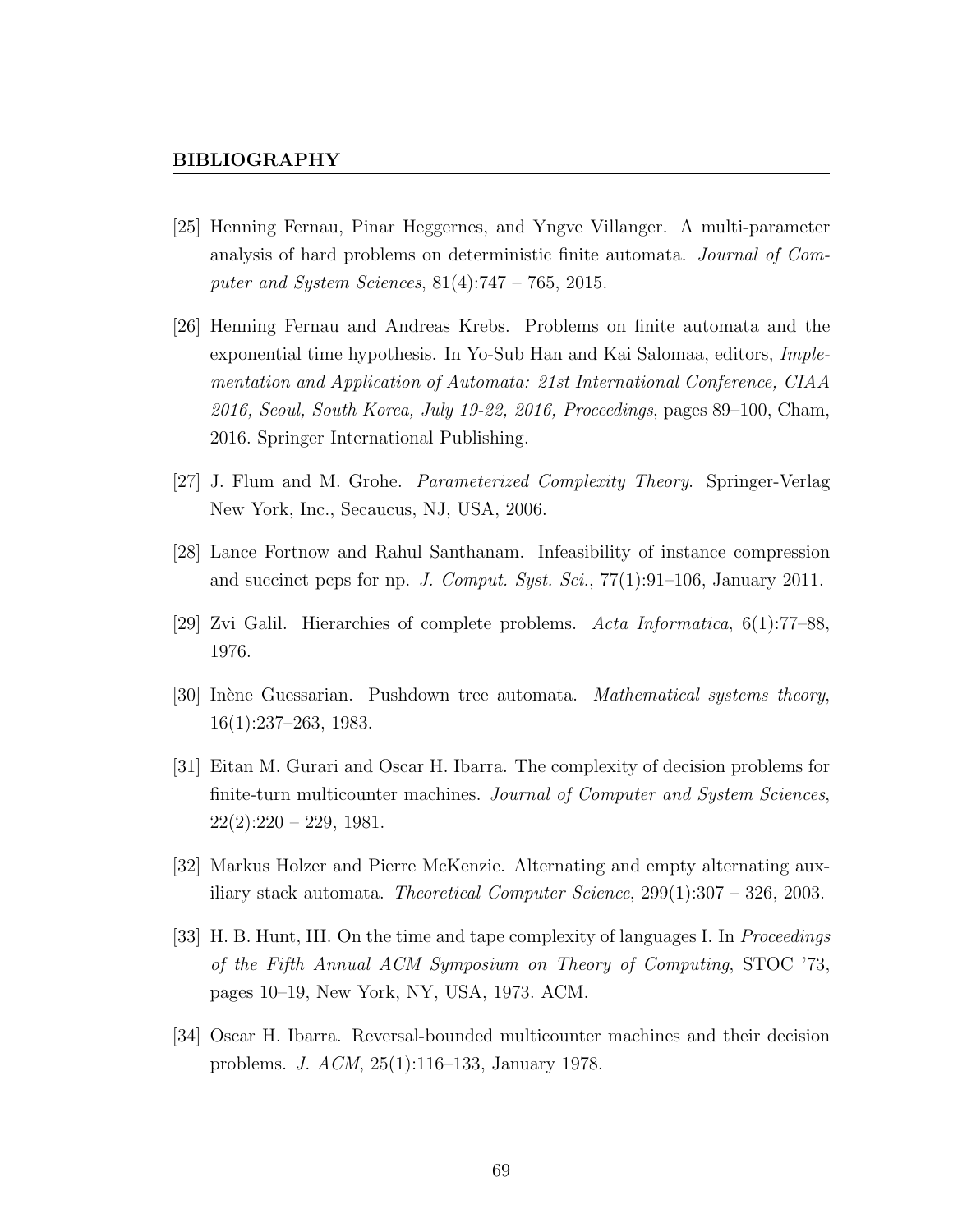- [35] Russell Impagliazzo, Ramamohan Paturi, and Francis Zane. Which problems have strongly exponential complexity? Journal of Computer and System Sciences,  $63(4):512 - 530, 2001$ .
- [36] G. Karakostas, R. J. Lipton, and A. Viglas. On the complexity of intersecting finite state automata and NL versus NP. Theoretical Computer Science, 302:257–274, 2003.
- [37] Takumi Kasai and Shigeki Iwata. Gradually intractable problems and nondeterministic log-space lower bounds. Mathematical systems theory, 18(1):153– 170, 1985.
- [38] Ron Kohavi. Bottom-up induction of oblivious read-once decision graphs: Strengths and limitations. In Proceedings of the Twelfth National Conference on Artificial Intelligence (Vol. 1), AAAI '94, pages 613–618, Menlo Park, CA, USA, 1994. American Association for Artificial Intelligence.
- [39] Dexter Kozen. Lower bounds for natural proof systems. Proc. 18th Symp. on the Foundations of Computer Science, pages 254–266, 1977.
- [40] Philipp Kuinke. Survey of parameter-preserving reductions. Bachelor thesis, RWTH Aachen University, 2013.
- [41] Orna Kupferman, Nir Piterman, and Moshe Y. Vardi. Pushdown specifications. In Matthias Baaz and Andrei Voronkov, editors, Logic for Programming, Artificial Intelligence, and Reasoning: 9th International Conference, LPAR 2002 Tbilisi, Georgia, October 14–18, 2002 Proceedings, pages 262–277, Berlin, Heidelberg, 2002. Springer Berlin Heidelberg.
- [42] S. L. Torre, P. Madhusudan, and G. Parlato. An infinite automaton characterization of double exponential time. CSL 2008, pages 33–48, 2008.
- [43] Richard E. Ladner, Richard J. Lipton, and Larry J. Stockmeyer. Alternating pushdown and stack automata. SIAM Journal on Computing, 13(1):135–155, 1984.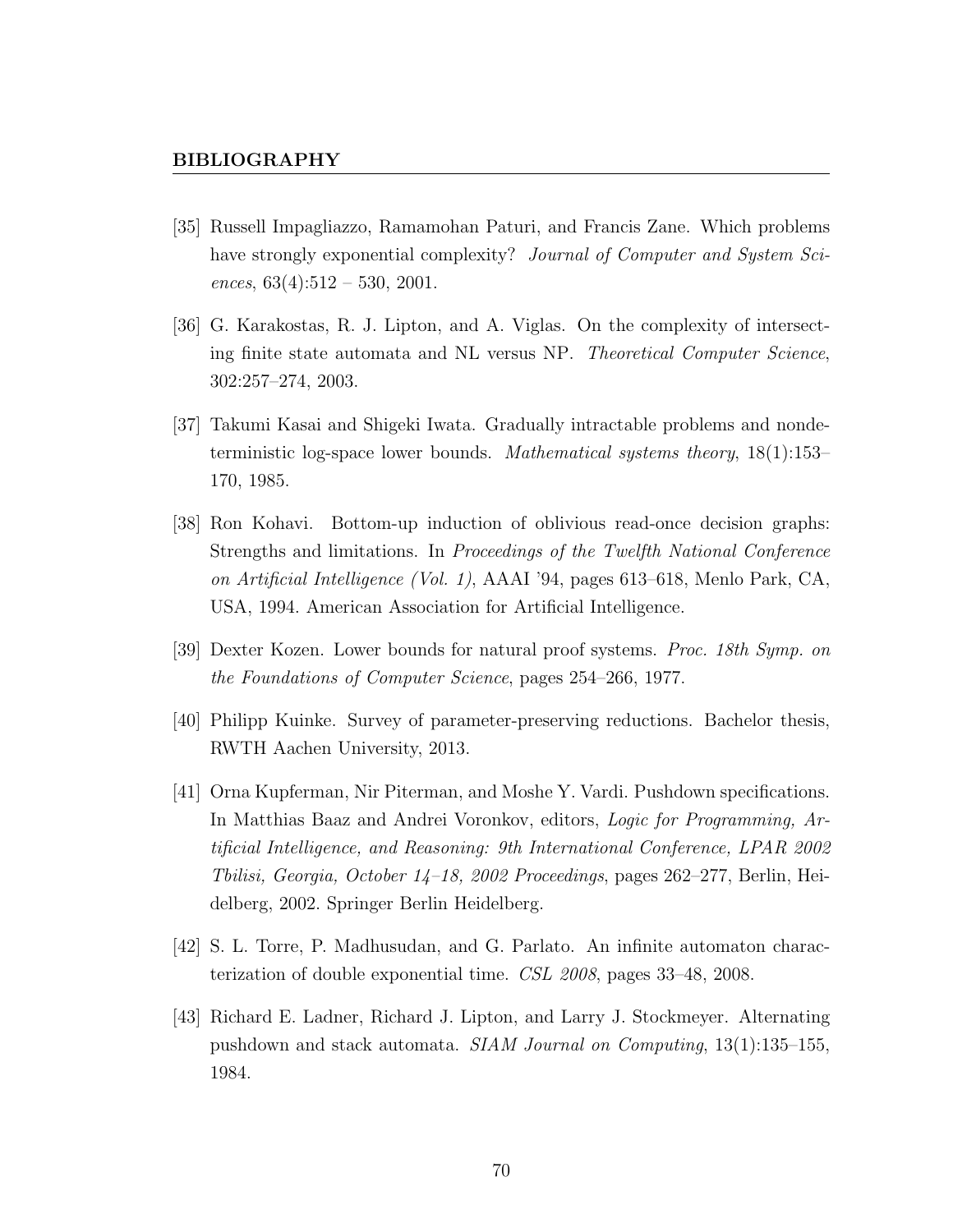- [44] Richard E. Ladner, Larry J. Stockmeyer, and Richard J. Lipton. Alternation bounded auxiliary pushdown automata. Information and Control, 62(2):93 – 108, 1984.
- [45] Klaus-Jörn Lange and Peter Rossmanith. The emptiness problem for intersections of regular languages. Lecture Notes in Computer Science, 629:346–354, 1992.
- [46] Harry R. Lewis and Christos H. Papadimitriou. Symmetric space-bounded computation. Theoretical Computer Science, 19(2):161 – 187, 1982.
- [47] R. J. Lipton. On the intersection of finite automata. Gödel's Lost Letter and  $P=NP$ , August 2009.
- [48] R. J. Lipton and K. W. Regan. The power of guessing. *Gödel's Lost Letter* and P=NP, November 2012.
- [49] P. Madhusudan and Gennaro Parlato. The tree width of automata with auxiliary storage. POPL 2011, 2011.
- [50] W. Martens and S. Vansummeren. Automata and logic on trees: Algorithms. ESSLLI 2007, 2007.
- [51] Neeldhara Misra, Venkatesh Raman, and Saket Saurabh. Lower bounds on kernelization. Discrete Optimization,  $8(1):110 - 128$ , 2011. Parameterized Complexity of Discrete Optimization.
- [52] Bernard M. E. Moret. Decision trees and diagrams. ACM Comput. Surv., 14(4):593–623, December 1982.
- [53] Johannes Osterholzer. Complexity of uniform membership of context-free tree grammars. In Andreas Maletti, editor, Algebraic Informatics: 6th International Conference, CAI 2015, Stuttgart, Germany, September 1-4, 2015. Proceedings, pages 176–188, Cham, 2015. Springer International Publishing.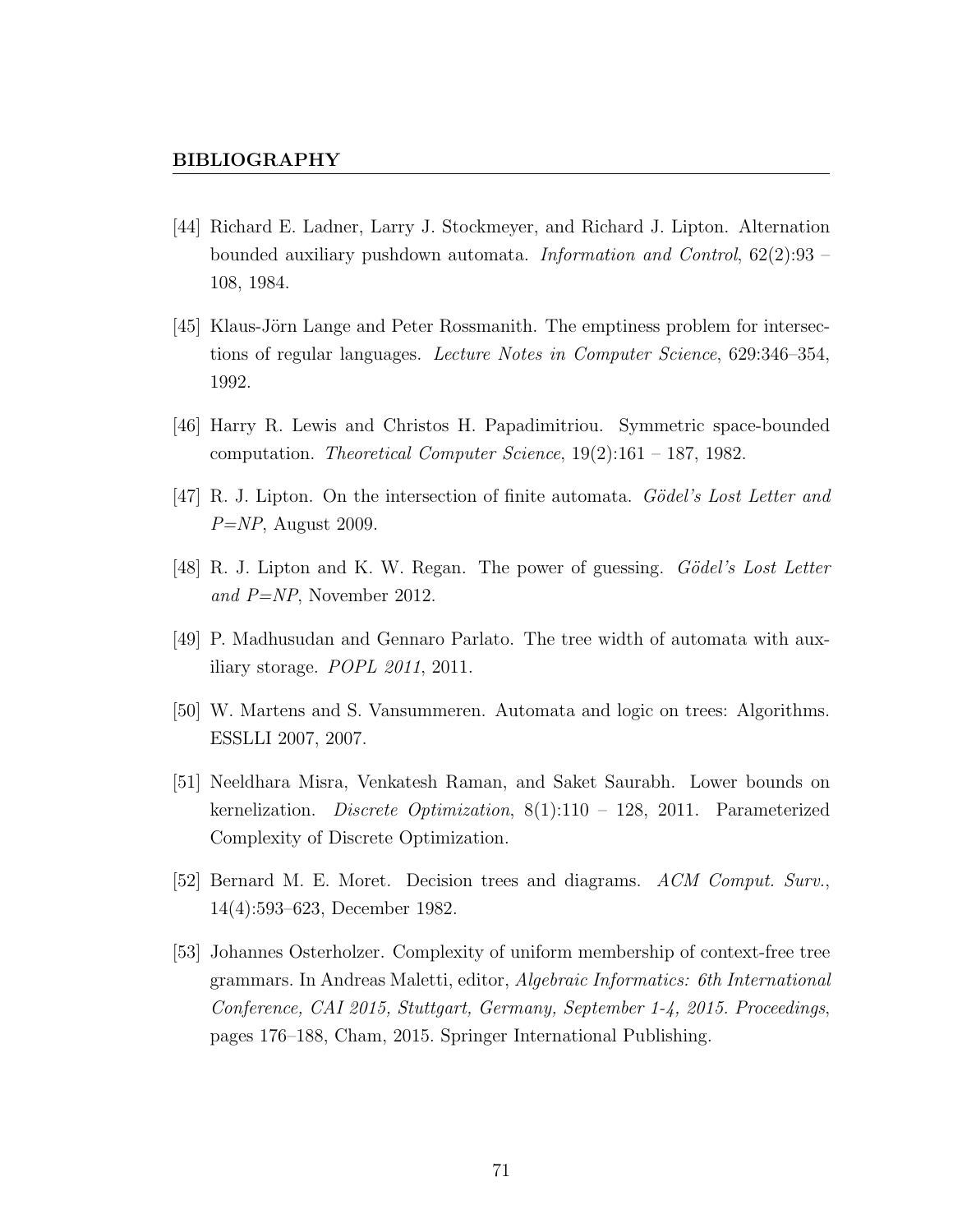## BIBLIOGRAPHY

- [54] Mihai Pătrașcu and Ryan Williams. On the possibility of faster sat algorithms. In Proceedings of the Twenty-first Annual ACM-SIAM Symposium on Discrete Algorithms, SODA '10, pages 1065–1075, Philadelphia, PA, USA, 2010. Society for Industrial and Applied Mathematics.
- [55] M. O. Rabin and D. Scott. Finite automata and their decision problems. IBM Journal, 1959.
- [56] Narad Rampersad and Jeffrey Shallit. Detecting patterns in finite regular and context-free languages. Information Processing Letters, 110, 2010.
- [57] Omer Reingold. Undirected connectivity in log-space. J. ACM, 55(4):17:1– 17:24, September 2008.
- [58] L. J. Stockmeyer and A. R. Meyer. Word problems requiring exponential time(preliminary report). In Proceedings of the Fifth Annual ACM Symposium on Theory of Computing, STOC '73, pages 1–9, New York, NY, USA, 1973. ACM.
- [59] Joseph Swernofsky and Michael Wehar. On the complexity of intersecting regular, context-free, and tree languages. In ICALP 2015 (Part II), pages 414–426, 2015.
- [60] Shinichi Tanaka and Takumi Kasai. The emptiness problem for indexed language is exponential-time complete. Systems and Computers in Japan, 17(9):29–37, 1986.
- [61] H. Todd Wareham. The parameterized complexity of intersection and composition operations on sets of finite-state automata. In Shen Yu and Andrei Păun, editors, *Implementation and Application of Automata: 5th International* Conference, CIAA 2000 London, Ontario, Canada, July 24–25, 2000 Revised Papers, pages 302–310, Berlin, Heidelberg, 2001. Springer Berlin Heidelberg.
- [62] S. L. Torre, P. Madhusudan, and G. Parlato. A robust class of context-sensitive languages. LICS 2007, pages 161–170, 2007.